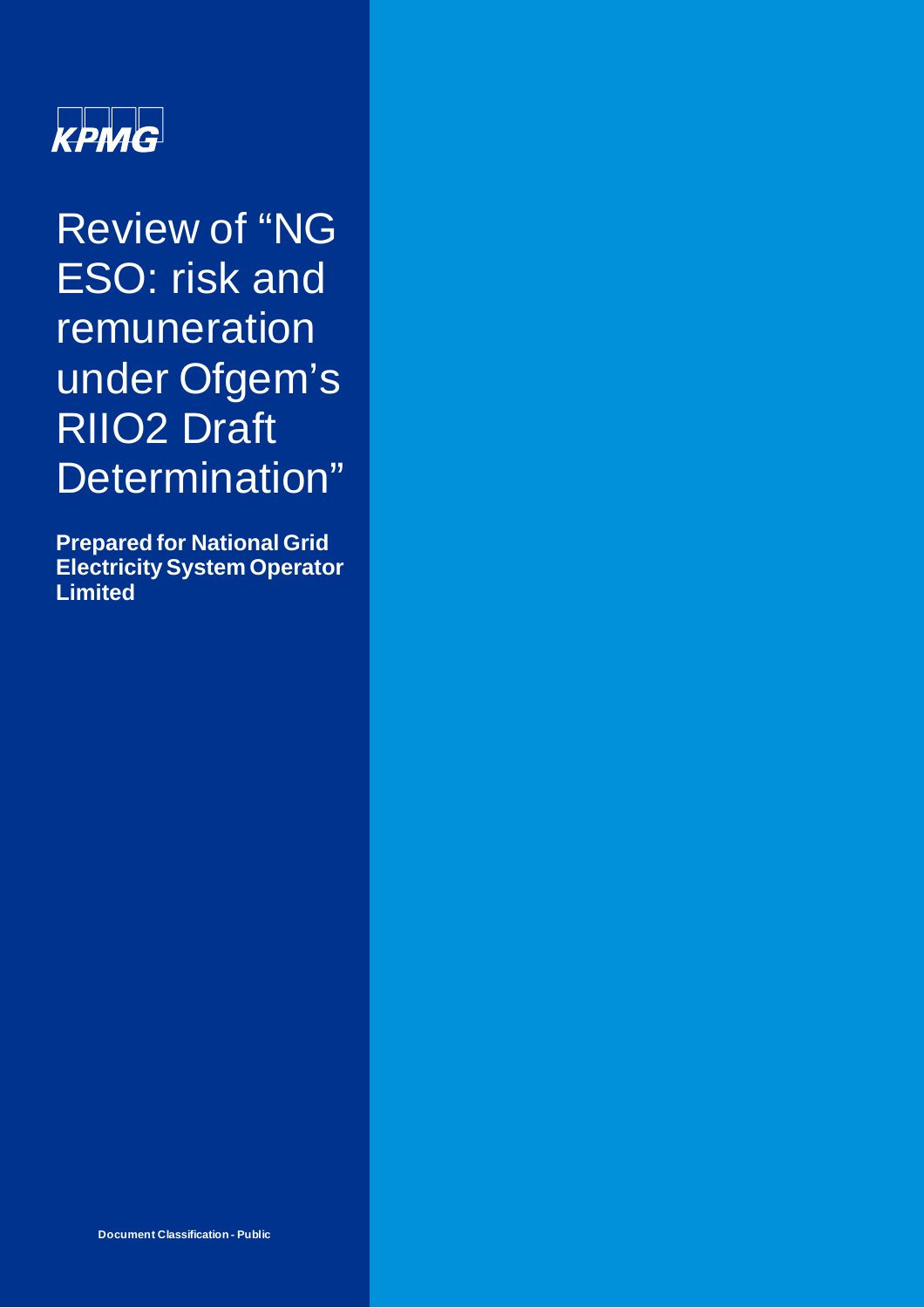# **Glossary**

| CMA               | <b>Competition Market Authority</b>                          |
|-------------------|--------------------------------------------------------------|
| DBC               | Dispatch Balancing Constraint                                |
| DD                | Draft Determination issued on the 9 <sup>th</sup> July, 2020 |
| <b>DIWE</b>       | Demonstrably Wasteful or Inefficient Expenditure             |
| DS3               | Delivering a Secure, Sustainable Electricity System project  |
| EBIT              | Earnings Before Interest and Taxes                           |
| ESORI             | Electricity System Operator Reporting and Incentives         |
| NERL              | NATS (En Route) Plc                                          |
| NG ESO            | National Grid Electricity System Operator Limited            |
| <b>PCFM</b>       | The Price Control Financial Model                            |
| <b>PCNP</b>       | Pre-construction Network Planning                            |
| <b>PR19</b>       | Ofwat's Price Control period spanning 2020-2025              |
| RAV               | Regulatory Asset Value                                       |
| RIIO <sub>2</sub> | Ofgem's second round of RIIO price controls                  |
| Smart DCC         | Smart Data and Communications Company                        |
| SONI              | System Operator for Northern Ireland                         |
| SSMD              | Sector-Specific Methodology Decision                         |
| TIM               | Totex Incentive Mechanism                                    |
| <b>TNUoS</b>      | Transmission Network Use of System                           |
| <b>UKRN</b>       | <b>UK Regulators Network</b>                                 |
| UR                | Northern Ireland Authority for Utility Regulation            |
| WACC              | Weighted Average Cost of Capital                             |
| <b>WCF</b>        | <b>Working Capital Facility</b>                              |

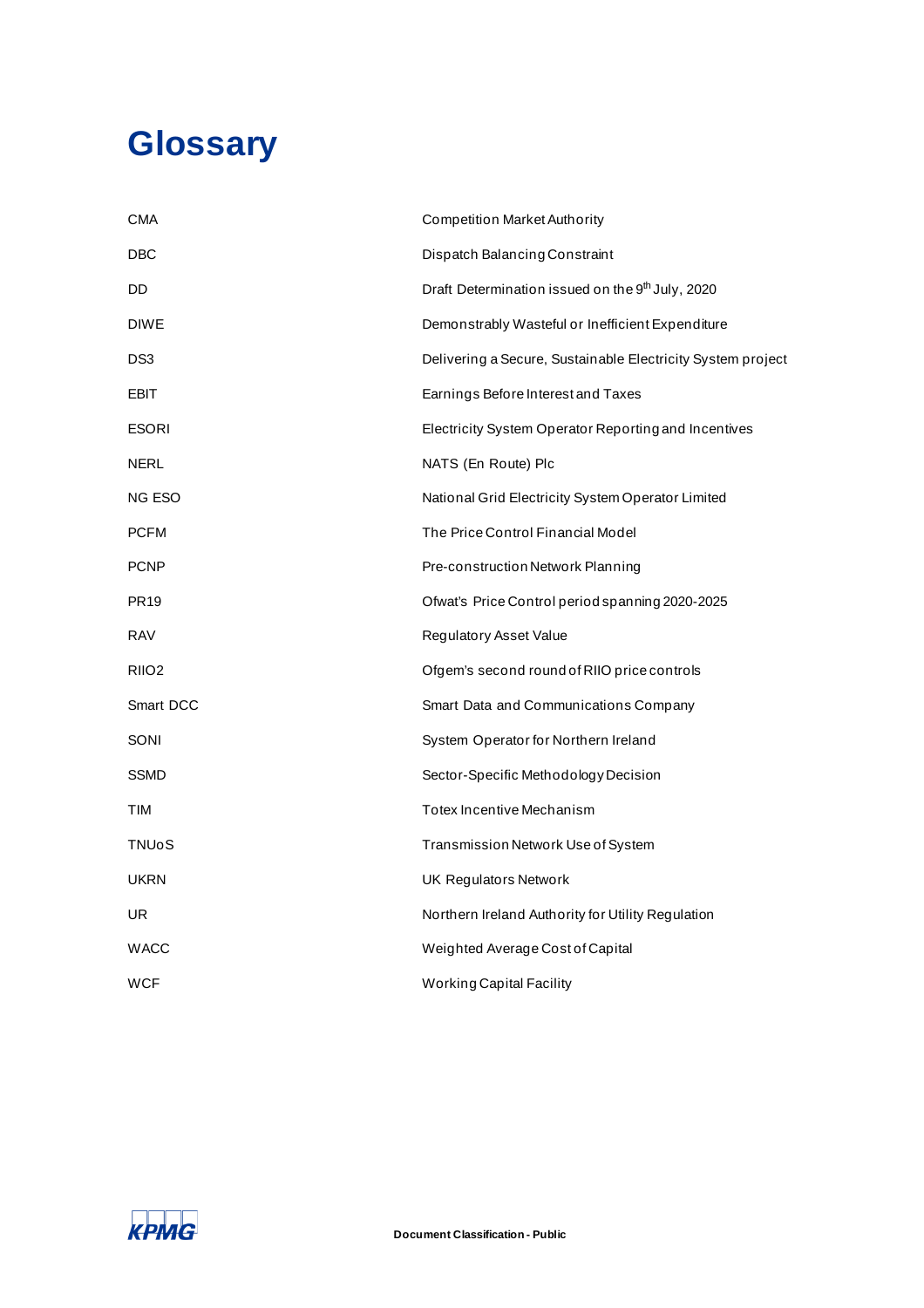# **Contents**

| 1           | <b>Important notice</b>                                                | 1                |  |  |
|-------------|------------------------------------------------------------------------|------------------|--|--|
| $\mathbf 2$ | <b>Executive summary</b>                                               | $\boldsymbol{2}$ |  |  |
| 3           | Analysis of NG ESO's risk exposure                                     | 5                |  |  |
| 3.1         | NG ESO's exposure to asymmetric risk                                   | 5                |  |  |
| 3.2         | NG ESO's systematic risk exposure                                      | 10               |  |  |
| 3.3         | NG ESO's risk exposure under its revenue collection function           | 16               |  |  |
| 4           | Analysis of NG ESO's required remuneration                             | 17               |  |  |
| 4.1         | Remuneration for asymmetry and contingent capital                      | 17               |  |  |
| 4.2         | Remuneration for systematic risk exposure                              | 20               |  |  |
| 4.3         | Remuneration for revenue collection function                           | 23               |  |  |
| 4.4         | Implications of additional allowances for the return on capital        | 28               |  |  |
| 5           | <b>Analysis of financeability</b>                                      | 31               |  |  |
| 5.1         | Reprise of CEPA's analysis of financeability                           |                  |  |  |
| 5.2         | Criteria for financeability and comparison with CEPA assessment<br>32  |                  |  |  |
| 5.3         | The central importance of equity financeability for NG ESO<br>34       |                  |  |  |
| 5.4         | Equity financeability metrics<br>34                                    |                  |  |  |
| 5.5         | Conclusion                                                             | 35               |  |  |
|             | Scope of work<br><b>Appendix 1</b>                                     | 37               |  |  |
|             | <b>Appendix 2</b><br><b>CEPA's relative risk analysis for networks</b> | 38               |  |  |
| A2.1        | Summary of CEPA's relative risk analysis for networks                  | 38               |  |  |
| A2.2        | Expenditure mismatches                                                 | 39               |  |  |
| A2.3        | Financing risk                                                         | 39               |  |  |

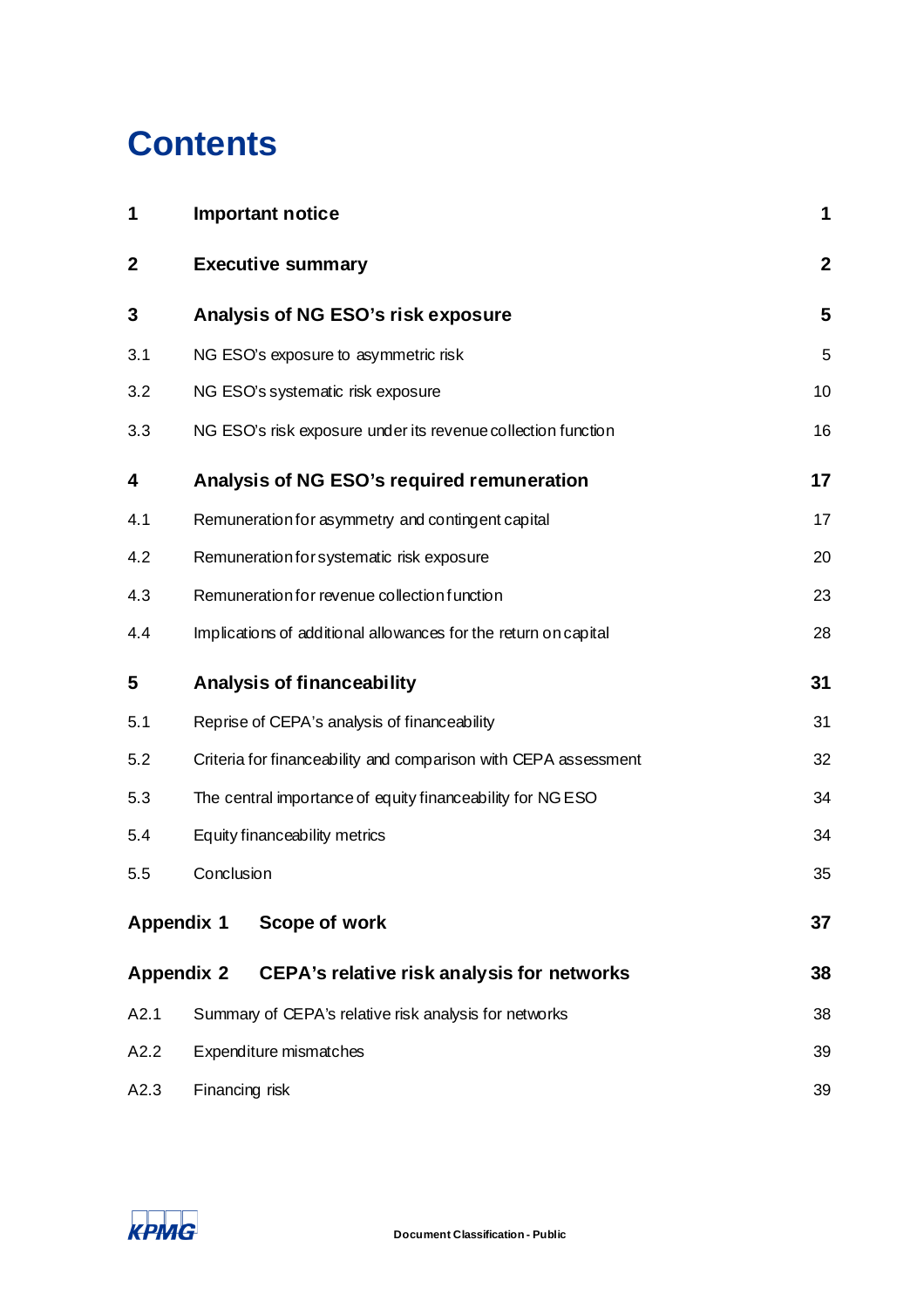# <span id="page-3-0"></span>**1 Important notice**

This Report has been prepared under a private contract dated 04 August 2020 for National Grid Electricity System Operator Limited ("NG ESO").

This Report has not been designed to be of benefit to anyone except National Grid Electricity System Operator Limited. In preparing this Report we have not taken into account the interests, needs or circumstances of anyone apart from National Grid Electricity System Operator Limited, even though we may have been aware that others might read this Report.

Publication of this Report does not in any way affect, or extend KPMG UK's duties and responsibilities to National Grid Electricity System Operator Limited nor give rise to any duty or responsibility to any other party. Any party other than National Grid Electricity System Operator Limited that obtains a copy of, or access to, this Report and chooses to rely on this Report (or any part of it) for any purpose or in any context does so at its own risk. To the fullest extent permitted by law, KPMG LLP does not assume any responsibility and will not accept any liability in respect of this Report to anyone except National Grid Electricity System Operator Limited. The information in the Report is based upon publicly available information and reflects prevailing conditions as of this date, all of which are accordingly subject to change.

In preparing the Report, we have relied upon and assumed, without independent verification, the accuracy and completeness of any information available from public sources.

References to financial information relate to indicative information that has been prepared solely for illustrative purposes only. Nothing in this Report constitutes a valuation or legal advice.

The information contained herein is of a general nature and is not intended to address the circumstances of any particular individual or entity.

Although we endeavour to provide accurate and timely information, there can be no guarantee that such information is accurate as of the date it is received or that it will continue to be accurate in the future.

To the fullest extent permitted by law, KPMG LLP does not assume any responsibility and will not accept any liability in respect of this Report for any party other than National Grid Electricity System Operator Limited.

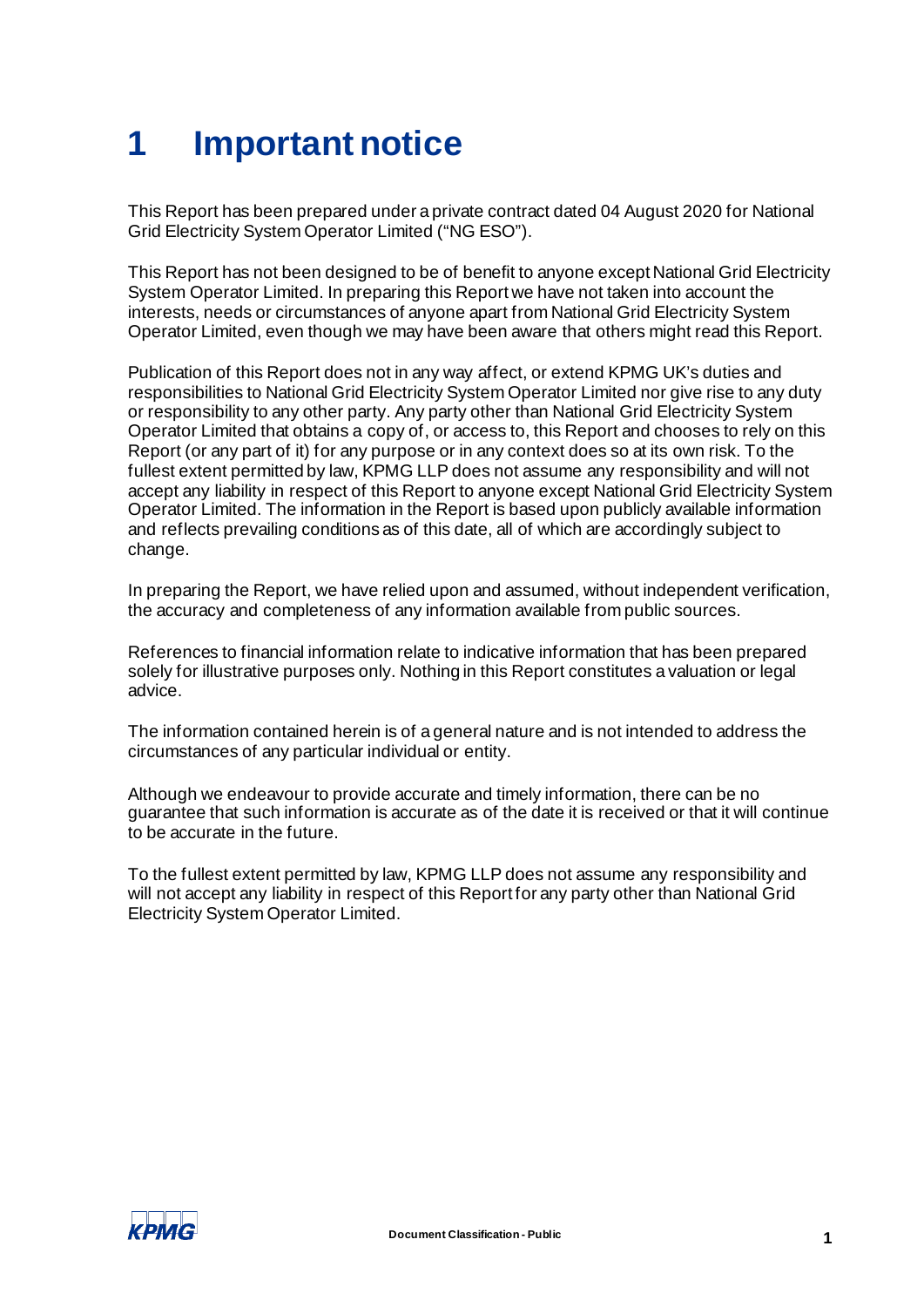# <span id="page-4-0"></span>**2 Executive summary**

NG ESO commissioned KPMG to review and comment on a report by CEPA on behalf of Ofgem titled "*RIIO-2: Electricity System Operator Returns*". It should be read in conjunction with a KPMG report commissioned previously by NG ESO in November 2019 titled, "*NG ESO: Remuneration requirement & financeability*".

CEPA's report examines the risk exposure and required remuneration of NG ESO under the RIIO2 Draft Determination ("DD"). We review and comment on CEPA's analysis of NG ESO's risk exposure in light of the DD framework; CEPA's estimate of the required remuneration for each of NG ESO's capital layers; and CEPA's approach to assessing NG ESO's financeability.

The scope of this document does not include providing commentary in respect of the DD, except insofar as this is necessary to provide a robust assessment of CEPA's report. However, Ofgem's selection of a remuneration level at the bottom of CEPA's range constitutes "aiming down", and does not appear to be discussed or substantiated in the DD.

Three aspects of CEPA's analysis of NG ESO's risk exposure are considered:

- Whether it is symmetric or asymmetric in nature: the scale of NG ESO's potential cost disallowance under the DD amounts to £30m per annum, which markedly exceeds the capped reward for outperformance of £15m per annum. This gives rise to a *prima facie* presumption of asymmetric risk exposure. This is exacerbated if the distribution of outcomes under ESORI is considered. In practice, NG ESO is unlikely to either earn rewards that are close to the cap of £15m or incur penalties that are close to the cap of £6m. If "extreme" outcomes are excluded, the potential outcomes under ESORI appear more symmetric. By contrast, the disallowances under DIWE continue to be purely (downwards) asymmetric, even once "extreme" outcomes are excluded. This asymmetry cannot be dismissed as immaterial given its scale relative to NG ESO's financial headroom. Moreover, the exercise of regulatory judgement does not reduce the degree of asymmetry and could exacerbate it. The presence of a "value for money" incentive also does not neutralise or mitigate the impact of potential cost disallowances;
- The extent to which it is systematic in nature: NG ESO exhibits considerably greater systematic risk exposure than energy networks given its asset light nature and high operational gearing. The systematic risk exposure of its RAV-related activities is likely to be akin to that of other system operators: particularly SONI Ltd. In addition to this, NG ESO is exposed to significant risk associated with its non-RAV activities. In large part, this is driven by the extensive scope for regulatory discretion in respect of these activities; and
- The extent of risk exposure associated with the revenue collection function: our assessment of the risk exposure associated with the revenue collection function is largely consistent with CEPA's. However, we note that the distinction between the short-term challenge of managing liquidity and its "fundamental" exposure to risk could be misleading. It is also premature to dismiss the "basis risk" faced by NG ESO as being "very limited".

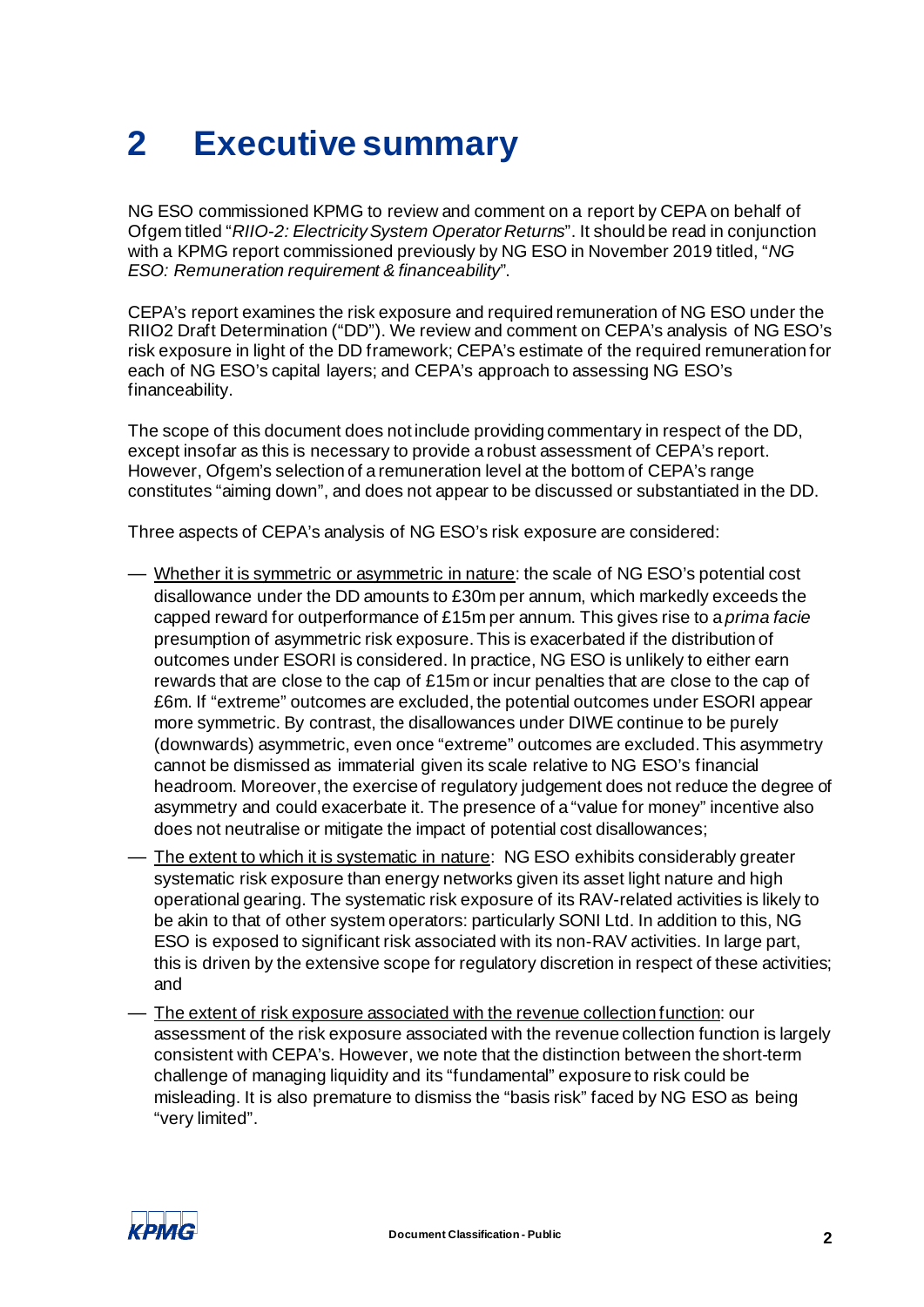These considerations have a number implications for NG ESO's remuneration requirement. These are summarised in [Table 1](#page-5-0) below:

|                                                    | <b>CEPA</b> | <b>KPMG</b> |
|----------------------------------------------------|-------------|-------------|
| Unadjusted RAV return                              | 13.3        | 13.3        |
| Risk-adjusted RAV return                           | 6.4         | 6.4         |
| <b>Remuneration for asymmetry</b>                  | 0.0         | 6.9         |
| <b>Correction to NG ESO RAV-related asset beta</b> | 0.0         | 3.5         |
| Uplift to asset beta for non-RAV systematic risk   | 0.0         | 3.7         |
| <b>Revenue collection function</b>                 | 2.6         | 6.7         |
| <b>Contingent capital</b>                          | 0.0         | 1.3         |
| <b>Total required return</b>                       | 15.9        | 35.5        |
| Total risk-adjusted return                         | 9.0         | 28.6        |

#### <span id="page-5-0"></span>**Table 1: Summary of required remuneration (£m per annum)**

As indicated above, NG ESO is subject to asymmetric risk, which means that its riskadjusted returns lie below its unadjusted or face-value returns. Remuneration is therefore needed to compensate for asymmetric risk (£6.9m per annum). CEPA does not estimate any such allowance.

NG ESO's systematic risk exposure in respect of its RAV-related activities is analogous to that of NERL and SONI Ltd, and hence required a similar asset beta (0.59-0.60). This contrasts with the asset beta of 0.45 drawn from the lower end of CEPA's range. Correcting for this error increases NG ESO's required return by £3.5m.

In addition to this, NG ESO requires compensation for its ESORI-related systematic risk exposure. Based on the analytical framework put forward in the KPMG November 2019 report, we estimate that an additional uplift to the asset beta of 0.14 is needed, resulting in a total asset beta for NG ESO of 0.73-0.74. Alternatively, remuneration could be provided via a 0.59-0.60 RAV asset beta together with an absolute allowance for non-RAV systematic risk exposure of £3.7m per annum.

CEPA is correct that bottom-up estimation of the capital requirement is one way to estimate the required remuneration for the revenue collection function. However, its approach suffers from a number of drawbacks. The size of the capital base must be sufficient to cover outstanding cash shortfalls plus a buffer against potential additional exposures for at least two years. NG ESO is also likely to require a degree of protection against cash shortfalls in particular scenarios, under its revenue protection role. The pricing of the capital base is particularly challenging to estimate robustly. CEPA's estimate of the cost of the WCF are unlikely to reflect the cost of a stand-alone entity and may not reflect future costs. CEPA's estimate of the cost of equity is subjective and unsupported by any evidence. In light of these challenges, top-down benchmarks represent the most appropriate basis for estimating the

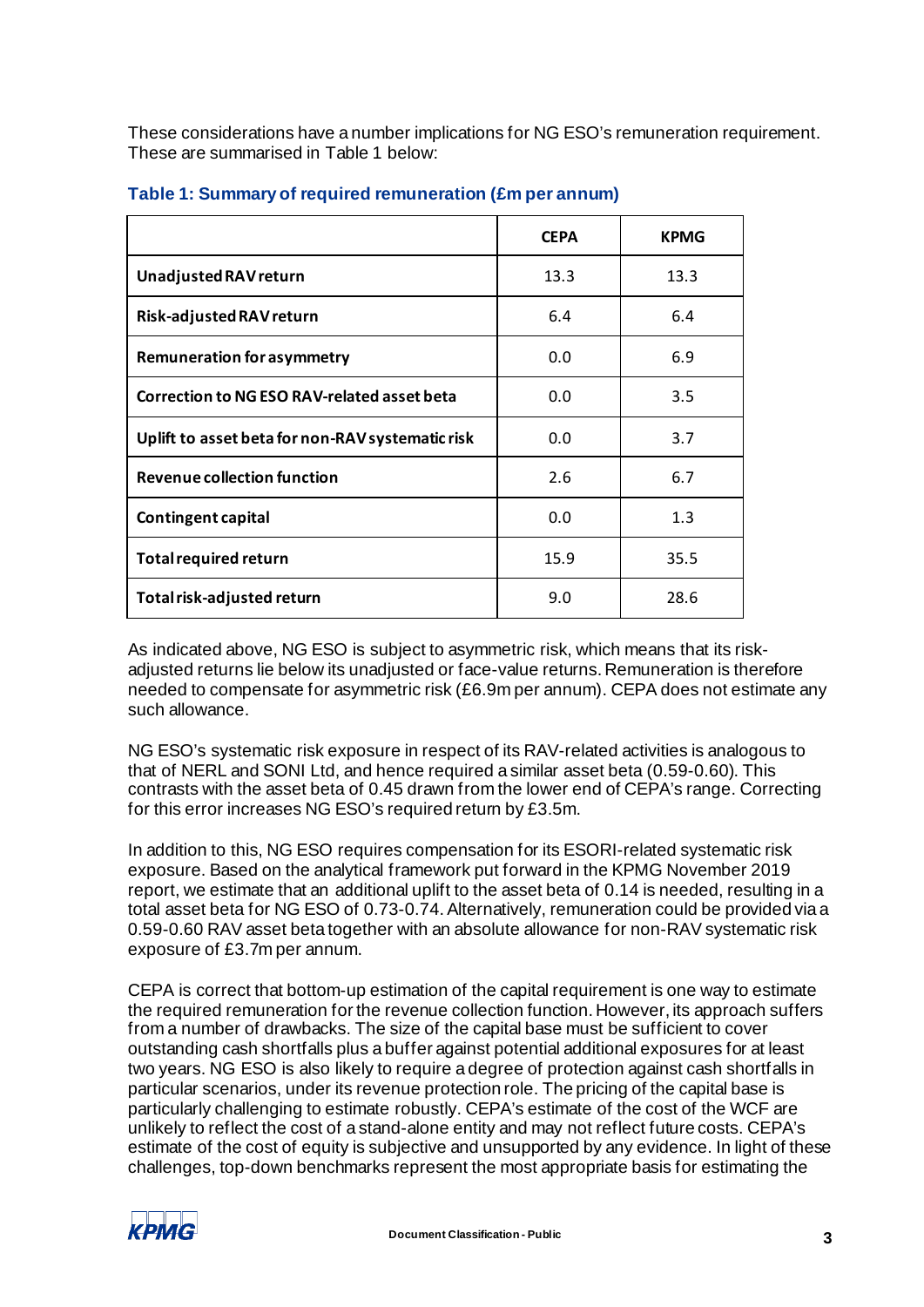remuneration requirement. This suggests an *ex ante* allowance of £6.7m per annum, compared with £2.6m proposed by CEPA.

Finally, it is necessary to take into account remuneration needed to fund contingent capital that NG ESO may need to draw upon to cover plausible losses. The methodology adopted by CMA for SONI implies a remuneration required in respect of NG ESO's contingent capital of £1.3m per annum.

With respect to financeability, we outline the following three criteria that must be met for an entity to be considered financeable. In each case, we consider whether CEPA's financeability assessment can determine whether or not NG ESO meets these criteria.

The first criterion is that the regulator has an established framework for remuneration that duly recognises and fairly prices all components of risk and layers of capital. CEPA's assessment does not provide a meaningful test of this criterion because it does not test the financeability of NG ESO from an equity perspective.

The second criterion is that investors should be able to reasonably expect to earn the remuneration requirement. CEPA's assessment does not consider whether NG ESO can reasonably expect to earn the cashflows that are assumed in its base case. Rather, this is assumed as a matter of principle, based on its *prima facie* view of NG ESO's asymmetric risk exposure. CEPA is sufficiently confident in this assumption that it does not even present any credit metric projections upside or downside scenarios, let alone justify whether these scenarios are relevant and realistic. This falls far short of how a debt investor would approach the credit assessment of a prospective borrower, and hence CEPA's assessment cannot be considered to represent a robust credit assessment of NG ESO.

The third criterion is that regulatory provision is made for financial headroom to manage potential downside scenarios. CEPA does not present any scenarios other than its base case forecasts. This means that CEPA lacks any means of examining potential equity requirements under a downside scenario, let alone considering how these might be met and whether this is consistent with the proposed price control arrangements.

Overall, CEPA's financeability assessment does not allow for a meaningful test of any of the three criteria outlined in this section, and hence cannot be considered to represent a robust assessment. Further, when key equity financeability metrics are compared with relevant benchmarks, it becomes clear that NG ESO's remuneration falls short of the required level. As a consequence, the level of remuneration implied by CEPA's report cannot be considered financeable.

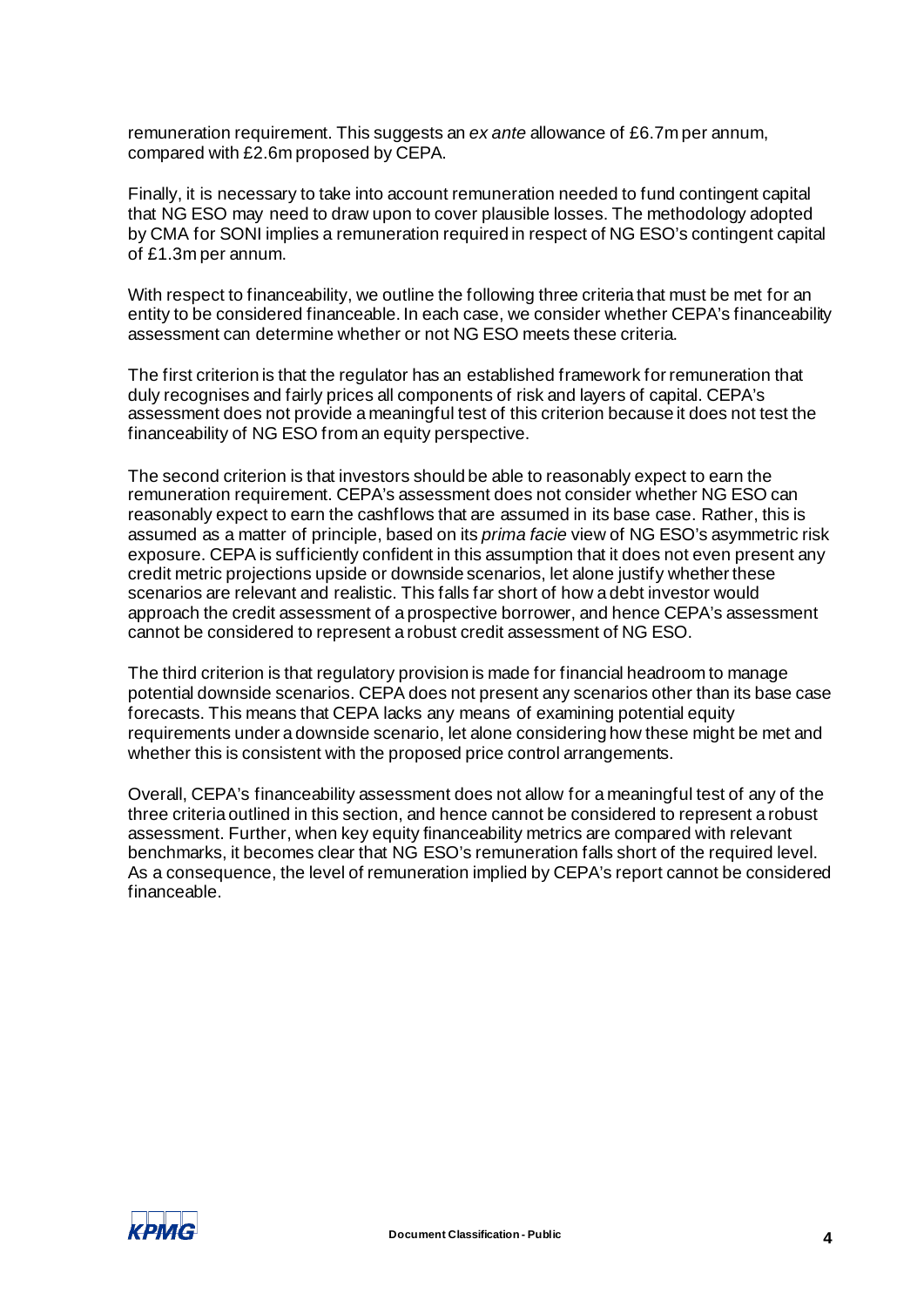# <span id="page-7-0"></span>**3 Analysis of NG ESO's risk exposure**

This chapter critically examines CEPA's analysis of NG ESO's risk exposure. In particular, it considers:

- Whether NG ESO's risk exposure can be characterised as symmetric;
- How NG ESO's total and systematic risk exposure respectively can be appropriately compared to other businesses; and
- The extent of NG ESO's risk exposure under its revenue collection function.

For each issue, this chapter reprises CEPA's statements and views, sets out areas of agreement and challenge and presents relevant evidence.

The implications of this analysis for the scale of required remuneration are examined in the next chapter.

## <span id="page-7-5"></span><span id="page-7-1"></span>**3.1 NG ESO's exposure to asymmetric risk**

CEPA correctly acknowledges that the existence of asymmetric risk exposure warrants compensation in order to bring expected returns in line with allowed returns:

"*Where a regulated company is explicitly exposed to cost disallowance asymmetry as part of a sculpted incentive regime it may be appropriate to provide an additional ex ante allowance to ensure that a notionally efficient entity would expect to earn its cost of capital*." [1](#page-7-2)

However, CEPA disputes that this cost asymmetry applies to NG EGO. A consistent thread running through CEPA's analysis is the presumption that NG ESO faces risks that are largely symmetric and balanced under the DD. This is exemplified by the following statement in the Executive Summary of its report:

"*Ofgem has proposed to treat costs under an incentive regime with upside and downside, in principle eliminating the asymmetric downside risk related to cost performance.*"[2](#page-7-3)

This statement implies that any incentive regime under which a company can receive both rewards and penalties will – as a matter of principle – lead to symmetric risk exposure.

Later in its report, CEPA puts forward a different position, which acknowledges the existence of downside risk relating to cost performance, but dismisses it as immaterial on the basis that networks also face this downside risk but do not receive compensation for it:

""*The cost regime faced by the ESO is no longer explicitly asymmetric except in ways that mirror the cost treatment for regulated networks (which do not attract any provision)*["3](#page-7-4).

<span id="page-7-4"></span><span id="page-7-3"></span><sup>3</sup> CEPA, "RIIO-2: Electricity System Operator Returns", p55.



<span id="page-7-2"></span><sup>&</sup>lt;sup>1</sup> CEPA, "RIIO-2: Electricity System Operator Returns", p5.<br><sup>2</sup> CEPA, "RIIO-2: Electricity System Operator Returns", p6.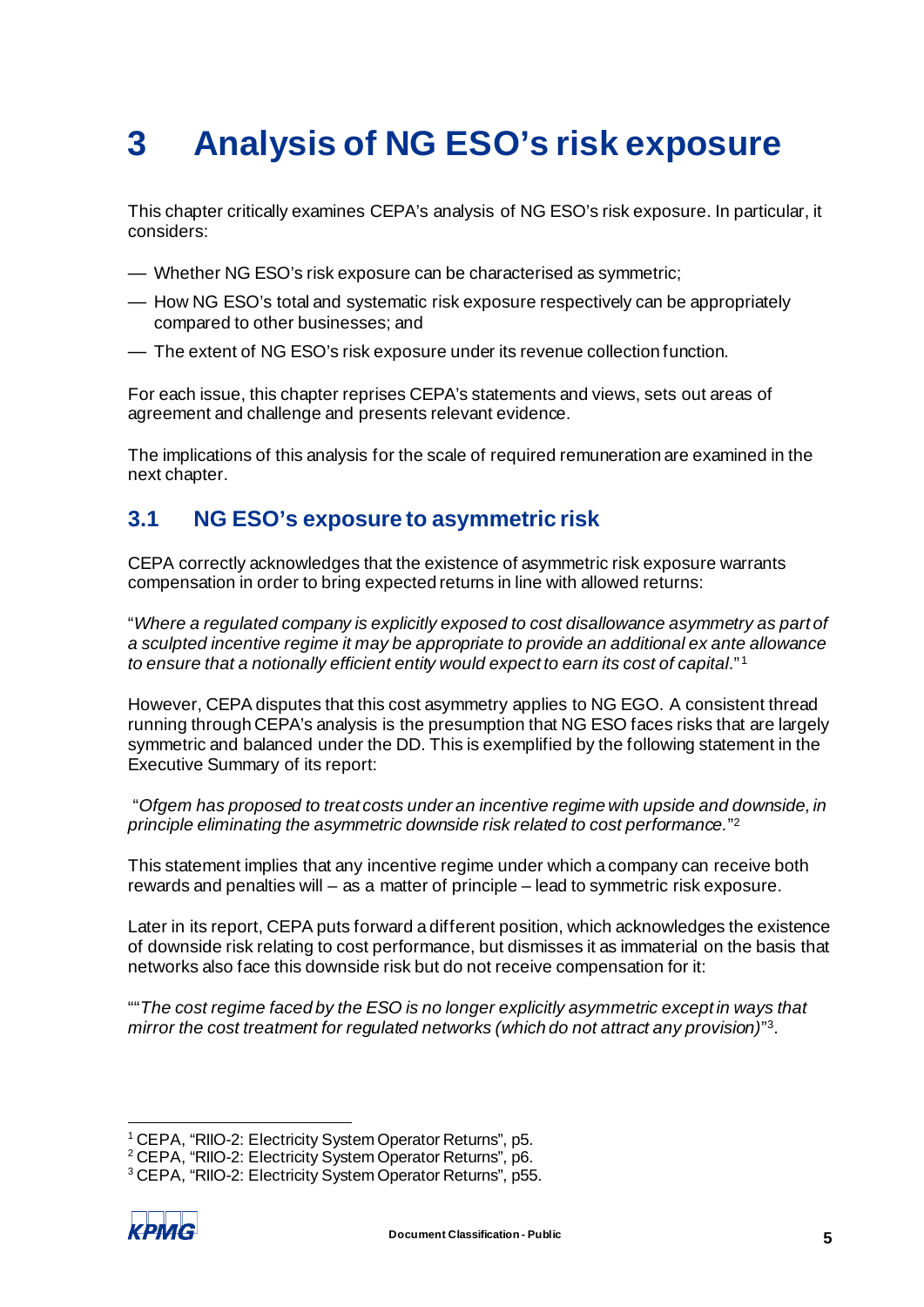This statement implies that any uncompensated asymmetric risk faced by networks must also be immaterial for NG ESO.

In addition, CEPA echoes the position advanced in the DD that the exercise of regulatory judgement by Ofgem serves to further mitigate or eliminate exposure to risk – and by corollary, to asymmetric risk:

"*Ofgem's approach to cost incentives for the ESO, with no direct application of a sharing factor and allowing for the consideration of external factors, mitigates [the additional cost risk arising from ESO's higher totex-to-RAV ratio vs other networks]*".

This statement suggests that, under its approach to cost incentives, Ofgem will take into consideration any external factors driving cost underperformance and will only disallow expenditure that is manifestly driven by management inefficiency alone. This in turn implies that either: i) any costs disallowed would either be trivial, such that the asymmetric risk can be considered "mitigated"; or ii) costs that are demonstrably inefficient should not be considered when assessing asymmetric risk exposure, and hence do not warrant compensation as a matter of principle.

Three aspects of CEPA's position are considered below:

- Whether, under Ofgem's proposals, the scale of potential rewards for outperformance can be reasonably considered to balance the combination of the potential penalties for underperformance and cost disallowances;
- Whether the scale of the potential asymmetric risk exposure if any for NG ESO can be considered material;
- Whether it is reasonable to assume that the exercise of regulatory judgement will substantially mitigate the degree of asymmetry; and
- Whether the ESORI regime can be considered to neutralise or mitigate the impact of the DIWE mechanism in practice.

#### 3.1.1 **The balance of rewards and penalties under the DD**

NG ESO's balance of rewards and penalties under the DD is driven by various components of the regulatory framework:

- The ESORI scheme, under which Ofgem has proposed to cap the maximum rewards and penalties to £15m and £6m per annum respectively;
- The risk of financial penalties pertaining to breaches of NG ESO's obligations; and
- Cost disallowance: Ofgem has indicated will disallow any expenditure it deems to be Demonstrably Inefficient or Wasteful Expenditure ("DIWE"), within the ambit of its published guidance. It has stated that it will limit any such disallowances to 10% of RAV per annum.

When combined, these components of the framework imply a downwards-asymmetric exposure, since there is a significant disparity between the maximum available rewards on offer and the maximum possible penalties/disallowances. In addition to potentially incurring penalties of up to £6m per annum, NG ESO is potentially exposed to c.£30m in cost disallowances and/or other financial penalties per annum. This compares with a maximum of

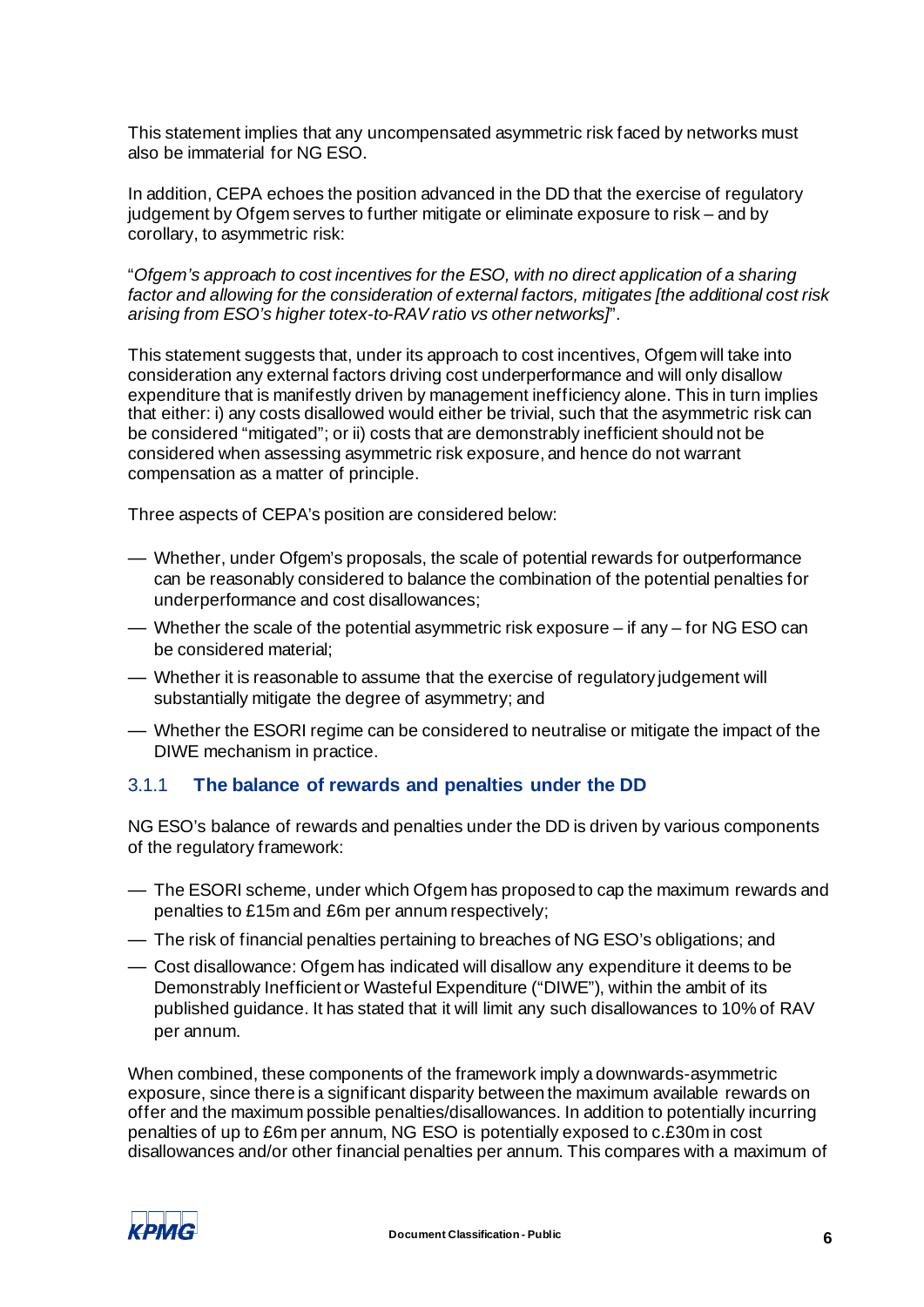£15m per annum in rewards under ESORI. The penalties/disallowance potentially amount to more than double the available rewards.

This gives rise to a *prima facie* expectation that NG ESO faces asymmetric downside risk. This *prima facie* asymmetry is exacerbated if the distribution of outcomes under ESORI is considered. In practice, the distribution of outcomes under ESORI is likely to be concentrated relatively closely around zero: that is, NG ESO is unlikely to either earn rewards that are close to the cap of £15m or incur penalties that are close to the cap of £6m. If "extreme" outcomes are excluded, the potential outcomes under ESORI appear more symmetric. By contrast, the disallowances under DIWE continue to be purely (downwards) asymmetric, even once "extreme" outcomes are excluded.

### 3.1.2 **Materiality of asymmetric risk exposure under the DD**

CEPA explicitly compares the cost treatment for regulated networks to the cost regime for NG ESO, and suggests that they exhibit asymmetry to a similar degree. This statement does not demonstrate that NG ESO's cost regime is not asymmetric, since: i) regulated networks' cost regime exhibits considerable asymmetry; and ii) regardless of the cost treatment for regulated networks, the asymmetry faced by NG ESO under its cost regime is material relative to its financial headroom.

Regulated networks have historically highlighted concerns regarding the degree of asymmetry that they faced under their cost regimes. The RIIO2 DD and Ofwat's PR19 Final Determinations both exhibit significant asymmetry in their incentive regimes that is more pronounced than in the past, and this is significant area of contention between Ofgem and the companies. This is also the case in the water sector. Three of the four companies that have appealed the PR19 Final Determination to the CMA have cited uncompensated asymmetric risk exposure as an explicit ground of appeal[4.](#page-9-0) This highlights that even large network businesses face financial challenges associated with downside cost exposures that are sufficiently material to warrant appealing the price control determination to the CMA.

Asymmetric risk exposure is even more of a challenge for NG ESO than for regulated networks, since even small absolute downside cost exposures are likely to be material compared with its RAV-based financial headroom. The relevant question in the current context is therefore whether the extent of asymmetric risk faced by NG ESO is material relative to its financial headroom. To address this question, we assess whether there is a shortfall in expected (i.e., probability-adjusted) terms, and how any such shortfall compares with NG ESO's financial headroom.

NG ESO's expected shortfall in returns due to asymmetric risk is estimated in sectio[n 4.1.1](#page-19-2) to be £6.9m. The allowed RAV return for NG ESO is 4.42% in nominal terms. When applied to the average RAV for RIIO2 of £300m, this translates to an annual allowed RAV return of £13m. This figure substantially overstates the extent of financial headroom, since it includes compensation for efficiently-incurred debt costs of £3m. Deducting this from the opening allowed return suggests a financial headroom of £10m.

The estimated shortfall due to asymmetric risk exposure of £6.9m per annum is a considerable proportion of NG ESO's available financial headroom of £10m. Ofgem themselves have highlighted that downside exposures of smaller magnitude than this figure

<span id="page-9-0"></span><sup>4</sup> Anglian Water, RP19 CMA Redetermination, Statement of Case, April 2020, page 248; Bristol Water, PR19 Redetermination, Statement of Case, April 2020, page 144, page 157; NWL, PR19 Redetermination, Statement of Case, April 2020, page 189.

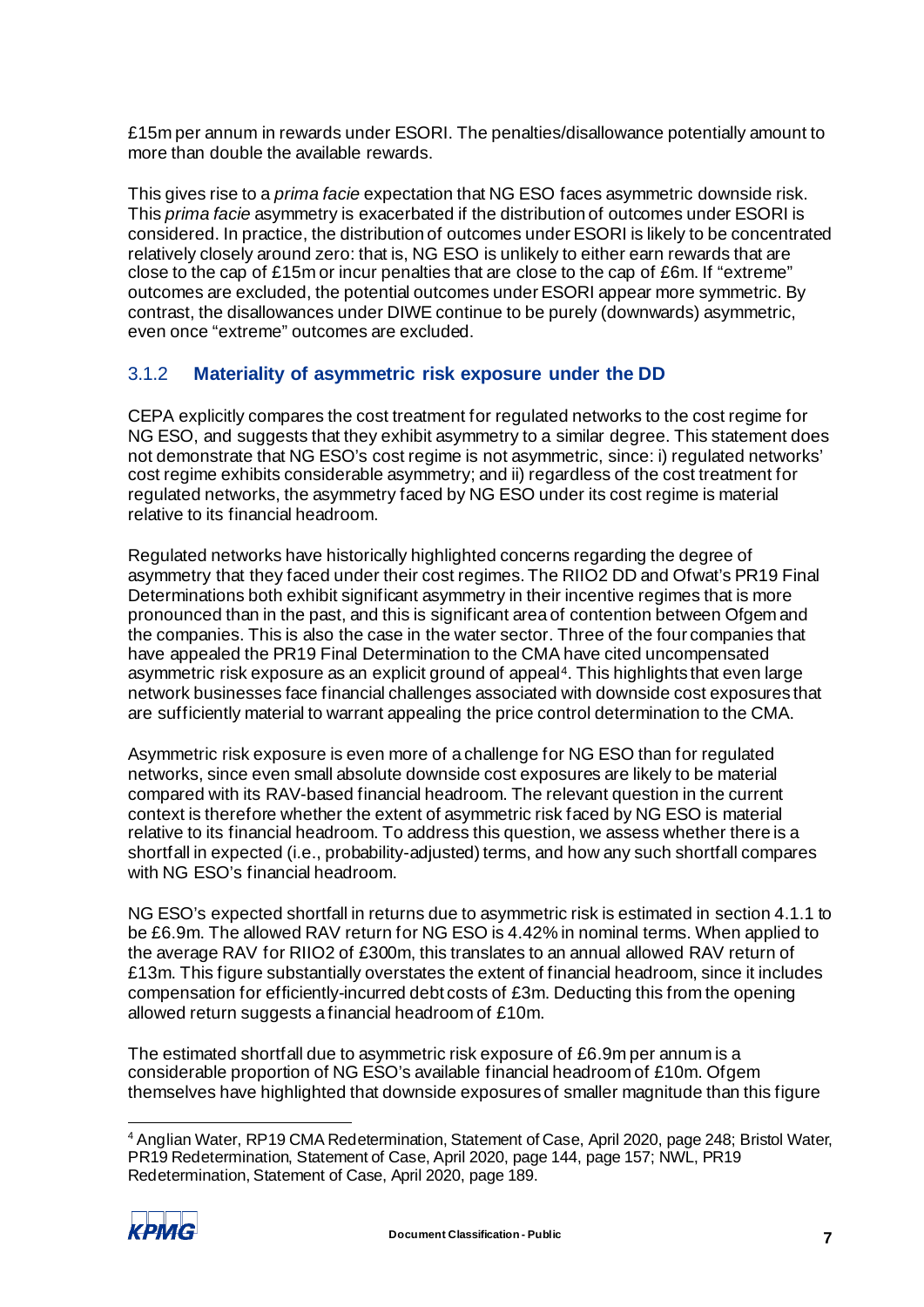are likely to be problematic for NG ESO: "*On the evidence before us, we believe annual downside values greater than £6m could have a disproportionate impact on NG ESO financing given the size of its Regulatory Asset Value (RAV)*"<sup>5</sup>. This suggests that the asymmetric risk faced by NG ESO cannot be dismissed as immaterial.

## 3.1.3 **The extent to which the exercise of regulatory judgement mitigates any potential cost asymmetry**

The UR has previously put forward the position that the exercise of regulatory judgement under evaluative mechanisms such as DIWE obviates the need to compensate companies for downside risk. This was a major point of contention in the context of the SONI CMA appeal. The UR argued in that context that any amounts disallowed under evaluative mechanisms applicable under SONI's regulatory framework should not be compensated. Its reasoning was that, in practice, the regulator would exercise its judgment to ensure that disallowances would only be in respect of inefficient expenditure that should be borne by investors. This UR argued that the prospect of disallowances pertaining to future inefficient expenditure did not, as a matter of principle, warrant additional remuneration:

*"[The UR stated that it was] a novel proposition to provide SONI with a guaranteed upfront*  allowance equal to the speculative value of future DIWE costs, against the potential that it *might be so clearly and demonstrably inefficient that the UR finds it necessary to intervene to impose a disallowance.["6](#page-10-1)*

The CMA was categorical in its response that asymmetric risk exposure – where it is material – must be compensated, regardless of whether this asymmetry pertained to the prospect of disallowances of manifestly inefficient expenditure:

"*The application of asymmetric risk to such a large proportion of SONI's costs without a corresponding return would be inconsistent with the expectations of investors that, on average, returns would be expected to be consistent with the cost of capital*"[7](#page-10-2).

This implies that even if Ofgem could be relied upon to limit disallowances to demonstrably inefficient expenditure, the prospect of cost disallowances without any offsetting prospect of rewards for outperformance would undermine the "fair bet" principle.

This is exacerbated by the fact that there is a risk that Ofgem will miscategorise efficient expenditure as inefficient. Even under the most favourable circumstances, determining whether expenditure has been incurred efficiently or inefficiently is a highly complex task and is fraught with uncertainty. In the case of NG ESO, this task is particularly challenging, since it lacks any obvious UK benchmarks. It is therefore unrealistic to claim that Ofgem can be relied upon to execute this task flawlessly and precisely identify which expenditure is "efficient" and which is "inefficient".

This premise is even more questionable in the context of RIIO2: throughout this process, Ofgem has propounded a philosophy that has promoted asymmetric outcomes for companies: it has cast doubt on the legitimacy of any outperformance earned by companies

<span id="page-10-2"></span><sup>7</sup> CMA (2017), "SONI Limited v Northern Ireland Authority for Utility Regulation: Final Determination", Paragraph 12.102.



<span id="page-10-0"></span><sup>5</sup> Ofgem (2020), "RIIO-2 Draft Determinations – Electricity System Operator", paragraph 2.71.

<span id="page-10-1"></span><sup>&</sup>lt;sup>6</sup> CMA (2017), "SONI Limited v Northern Ireland Authority for Utility Regulation: Final Determination", Paragraph 12.91.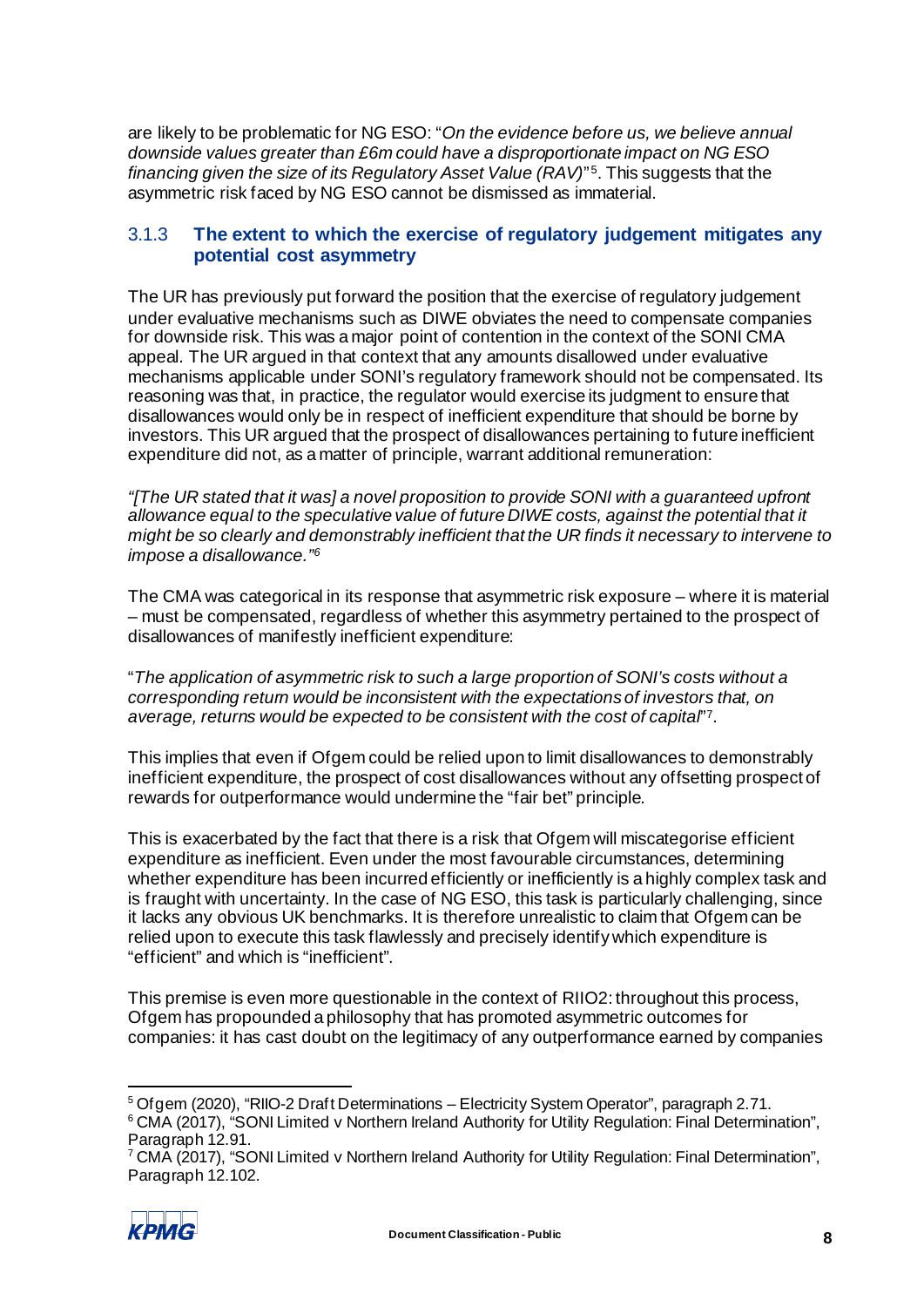as being driven by information asymmetry and hence not warranting any reward, whilst preserving financial penalties for underperformance.

A case in point is the business plan incentive mechanism that Ofgem has applied under RIIO2. This incentive provided a reward or penalty of up to 2% of totex equivalent depending on the quality and cost ambition of business plans submitted by companies. However, in practice, the incentive acted asymmetrically: the reward received was dependent on submissions by other networks and would have been diluted if all companies had provided high quality plans. By contrast, the penalty was not intended to be diluted if several companies were to submit low quality or high cost business plans.

Further, the incentive mechanism has been recently shown to be unpredictable: Ofgem significantly reduced the reward that its own Performance Panel, which it chairs, decided was appropriate.

The exercise of regulatory discretion therefore in no way mitigates asymmetric risk, and may well exacerbate it.

### <span id="page-11-0"></span>3.1.4 **The interaction between DIWE and ESORI**

Ofgem has incorporated a value for money objective into the broader evaluative incentive regime, ESORI. This is the incentive regime that, in CEPA's view, has the effect of "*eliminating the asymmetric downside risk*". It does not, however, render the DIWE principle redundant as demonstrated by Ofgem's retention of it and the emphasis it places on it in its DD

Were the incentive seen as a strong incentive for efficiency, one that compares with the relatively high incentive rates for mainstream regulated networks, it might plausibly reduce the need to rely on a DIWE regime to achieve the regulator's policy objective. However, the ESORI regime is very different. The scale of potential downside under the proposed caps for DIWE are at least an order of magnitude higher than the plausible impact of the value for money component of the incentive regime. For the ESO and its investors, there is realistic concern that Ofgem could view that the ESORI arrangement is insufficiently powered by itself and the policy objective requires proactive use of the disallowance regime.

This concern is reinforced in the ESO Disallowance Principles specified in Ofgem's DD when considered relative to the comparator guidance issued by the Utility Regulator (UR) for SONI. The UR's guidance had been issued before the CMA's final determination and was therefore relevant to its decision on remuneration requirement. The following factors are particularly relevant:

- The ESO Disallowance Principles give no indication that the determination of a disallowance will be in any way modified or constrained by the presence of the wider incentive arrangement. The effect is in the other direction – any disallowed expenditure will be excluded from consideration in ESORI. This indicates the scope of the disallowance regime has not been limited.
- The UR's guidance emphases that "*The use of the word 'Demonstrably' serves to reverse the normal burden of proof*", so that "*expenditure which is potentially subject to DIWE is presumed efficient; unless and until the UR establishes that it is not*". Ofgem's phrasing is different, and provides no indication of a reversal of the normal burden of proof: "*All expenditure is presumed efficient until Ofgem comes to the decision that it is inefficient*".

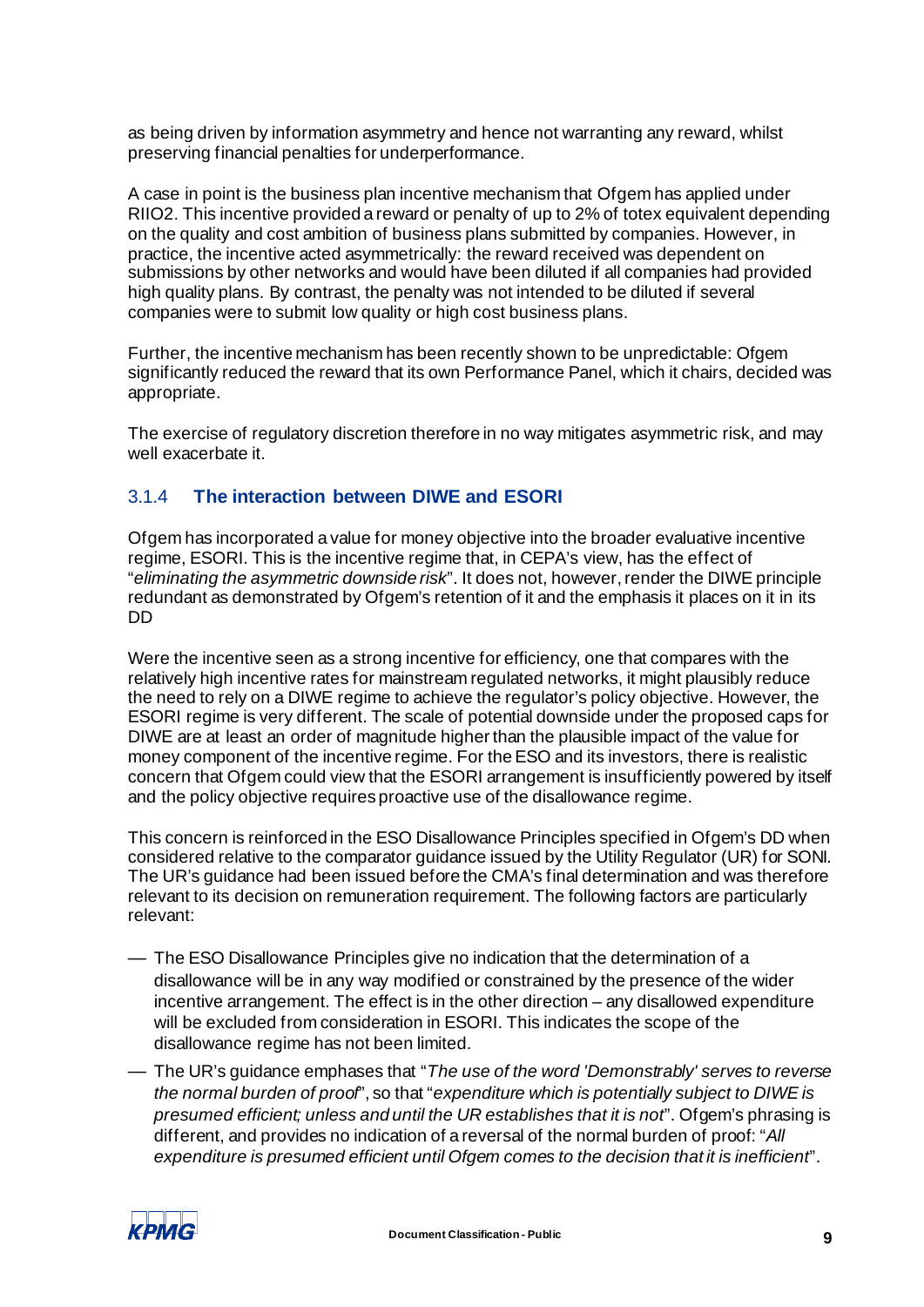- Ofgem's qualified acknowledgement that "*Reasoned and justified cost increases may be efficient*" further emphasises where the burden of proof is, indicating that Ofgem is free to decide that reasoned and justified cost increases may nevertheless be inefficient.
- Ofgem's reference to approved policies in areas such as staff remuneration, travel and expenses highlights the potential granular and intrusive level of Ofgem's scrutiny
- CEPA acknowledges that "*the scale of the ESO's totex is very large relative to its RAV*", indicating that even just the scale of the disallowance regime is somewhat greater for the ESO relative to energy networks.

For these reasons, it cannot be concluded that Ofgem's cost disallowance regime has been somehow neutralised.

The fact that cost disallowance is capped provides little comfort: the level of the annual cap at 10% of the RAV is sufficiently high as to place a substantial proportion of capital at risk and undermine financeability.

## **Key messages**

- The scale of potential disallowance under the DD markedly exceeds any possible reward for outperformance. This *prima facie* asymmetry is exacerbated if "extreme" outcomes are excluded.
- Regardless of the treatment of asymmetry for energy networks, the implied asymmetry for NG ESO cannot be dismissed as immaterial.
- In the SONI case, the CMA recognised the same treatment as asymmetric risk which needs a separate and meaningful remuneration up front.
- The exercise of regulatory judgement does not reduce the degree of asymmetry and could exacerbate it.
- The presence of the ESORI regime does not neutralise or mitigate the impact of the DIWE mechanism.

## <span id="page-12-1"></span><span id="page-12-0"></span>**3.2 NG ESO's systematic risk exposure**

In this section, we examine NG ESO's systematic risk, and in particular, NG ESO's risk exposure relative to comparator businesses. The remainder of this section is structured as follows:

- It reprises CEPA's approach to assessing systematic risk generally and how it applies this to NG ESO specifically;
- It considers CEPA's choice and specification of systematic risk drivers;
- It examines the potential role of regulatory discretion as a source of systematic risk;
- It highlights that non-RAV activities constitute a significant source of systematic risk;
- It considers the appropriateness of NERL as a comparator for NG ESO; and
- It examines the relevance of system operators as comparators for NG ESO.

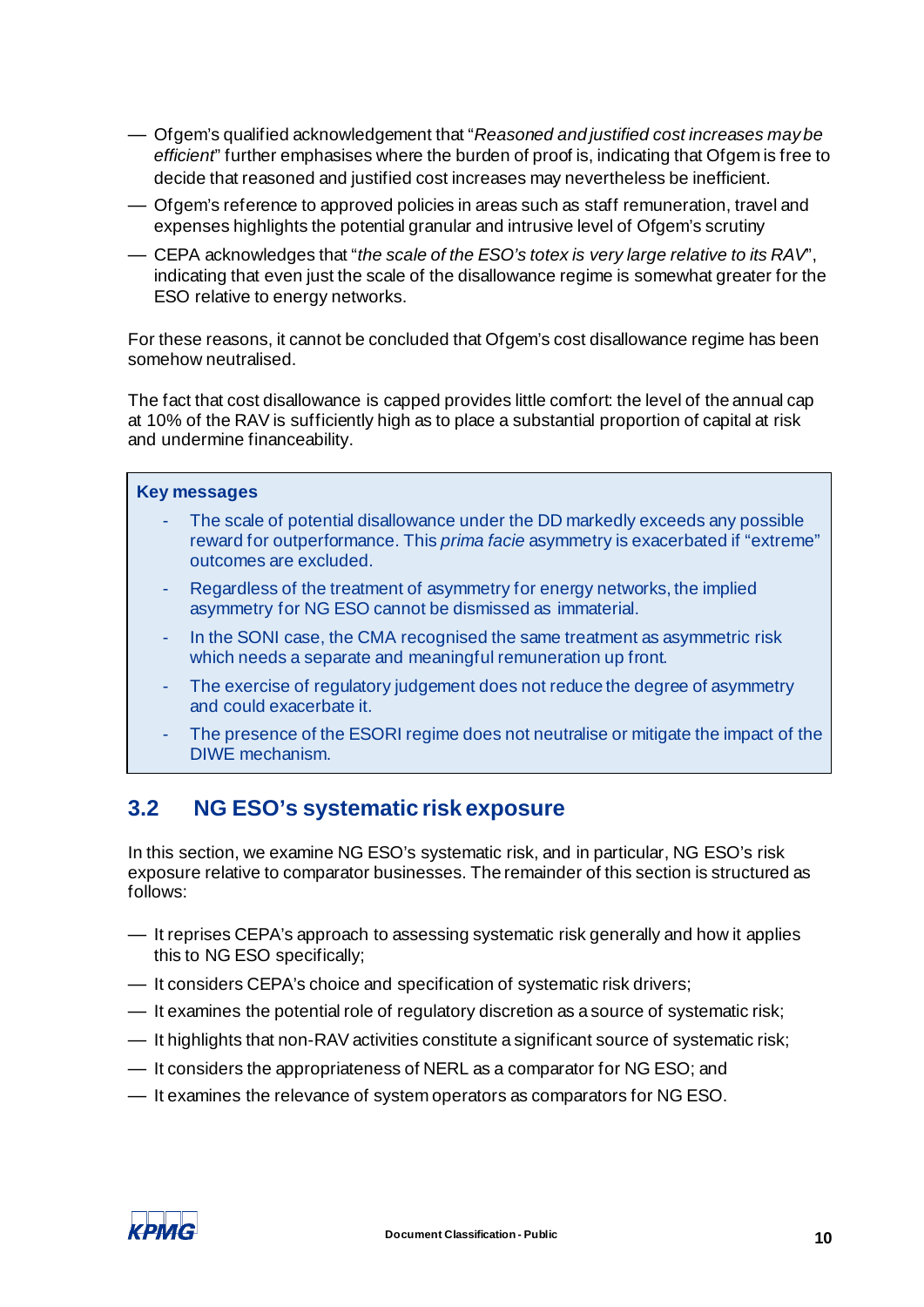## 3.2.1 **Reprise of CEPA approach**

The relative risk analysis carried out in CEPA's report in respect of NG ESO's returns relies extensively on analysis carried out in a separate paper<sup>[8](#page-13-0)</sup> included as an annex to the DDs. The analysis carried out in the separate paper is primarily carried out in the context of energy networks.

#### **CEPA's systematic risk assessment for energy networks**

CEPA identifies three groups of risk drivers for energy network businesses:

- market risk;
- price control building block risk; and
- firm structure risk.

These groups of risk drivers determine total risk exposure, not solely systematic risk exposure.

CEPA comments on whether each risk driver might be systematic in nature. At the same time, the extent to which each risk driver contributes to systematic risk exposure is unclear, and in CEPA's view, the systematic risk component of each risk driver is mitigated or dampened by the regulatory regime. For example, CEPA identifies the presence of demand risk as an important source of systematic risk exposure for aviation business, but it does not identify any particularly compelling source of systematic risk for networks.

In the absence of any clear differentiation between those risk drivers that contribute to systematic risk and those that do not, CEPA's implicit assumption is that networks' systematic risk scales proportionally to total expenditure. This is confirmed in the following statement in CEPA's Beta Estimation Issues report: "*Overall, we would expect there to be a positive beta relative to scale of total expenditure, especially where cost inflationary impacts are accounted for within the regulatory framework*["9](#page-13-1).

#### **CEPA's systematic risk assessment for NG ESO**

CEPA carries forward the three groups of risk drivers it had identified previously as the basis for its assessment of NG ESO's systematic risk exposure relative to comparator businesses. It also examines three other metrics:

- The share of operational cashflows in total revenues;
- Companies' exposure to incentives; and
- The ratio of totex to RAV;

It appears that these metrics are intended to support the evaluation of the risk categories identified previously, although the linkage is somewhat vague and not fully explained:

— "*The share of operational cashflows is relevant to the 'firm structure' risk category*" [10;](#page-13-2)

<span id="page-13-2"></span><span id="page-13-1"></span><sup>10</sup> CEPA (2020), "RIIO-2: Electricity System Operator Returns", p23.



<span id="page-13-0"></span><sup>8</sup> CEPA (2020), "RIIO-2: Beta estimation issues", July.

<sup>&</sup>lt;sup>9</sup> CEPA (2020), "RIIO-2: Beta estimation issues", p27, July.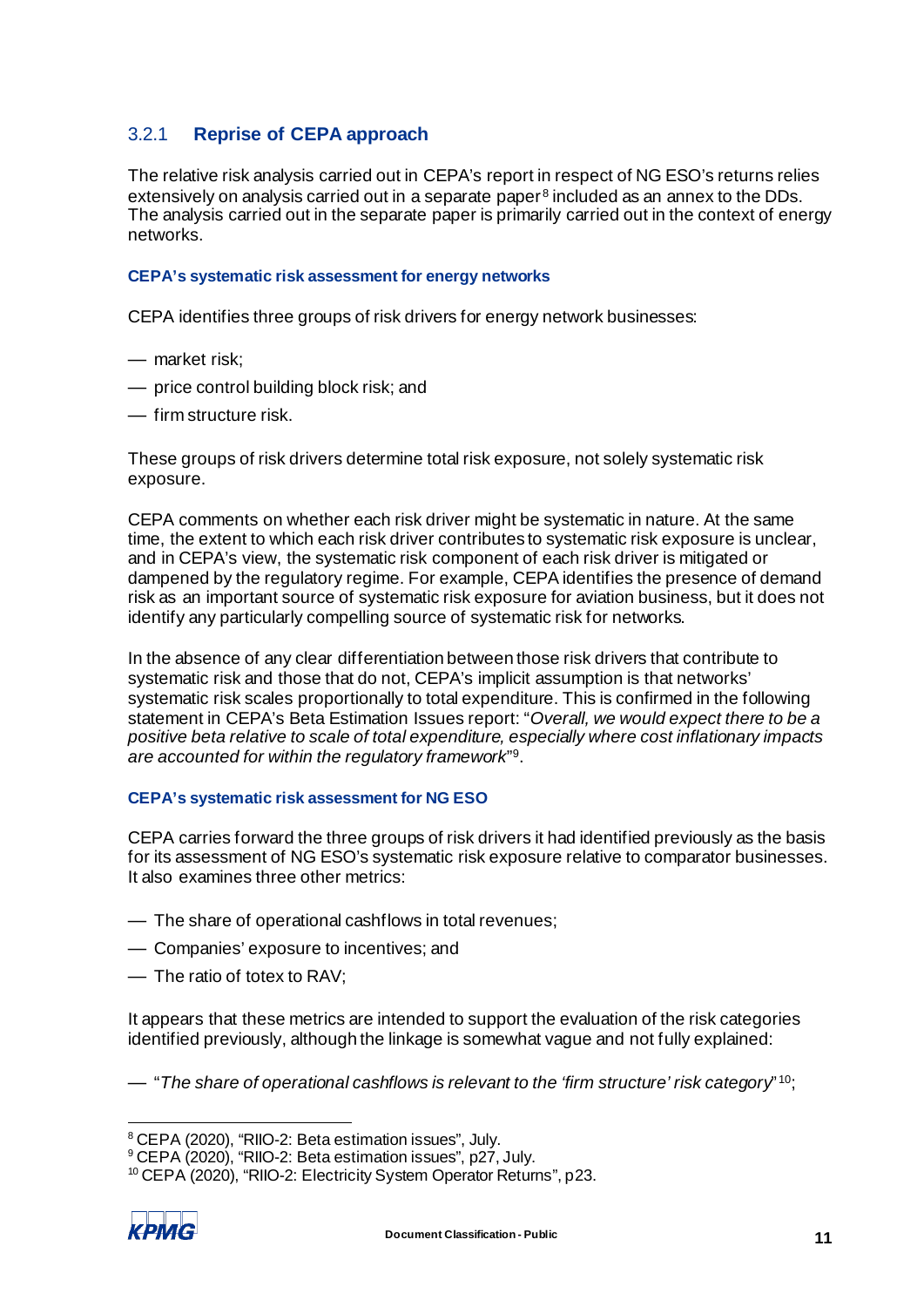- "*The exposure to cost and performance incentives is one aspect of the regulatory building blocks category*" [11](#page-14-0); and
- "*[The ratio of totex to RAV] is one component of risk for total expenditure under the regulatory building blocks category*"[12](#page-14-1).

In determining which comparator businesses to compare with NG ESO, CEPA refers to the following characteristics as being most relevant:

- "*Its status as a licensed monopoly in the UK electricity sector;*
- *The RAV-backed regulatory framework;*
- *The price control building blocks that determine the revenues it is able to recover; and*
- *Its asset light nature*." [13](#page-14-2)

On the basis of these characteristics, CEPA selects three comparator sets: the regulated networks, NERL/ENAV and SONI:

"*The first three of these features point strongly at the relevance of regulated networks, while the final point suggests that other comparators should be considered. We consider that the CMA's recent provisional findings for the upcoming RP3 price control period for NERL, the regulated provider of air traffic control services, are likely to be of relevance. We have also reviewed the earlier November 2017 CMA precedent determination of SONI's licence modification appeal*." [14](#page-14-3)

CEPA largely ignores the evidence associated with SONI, on the basis that: "*The SONI precedent is more difficult to interpret as the CMA did not make an independent assessment of the asset beta in the same way as it did for NERL*." [15](#page-14-4)

## 3.2.2 **CEPA's choice and specification of systematic risk drivers**

The way in which CEPA's chosen risk drivers are defined and operationalised is crucial to the selection of appropriate comparators and evaluation of NG ESO's risk relative to these comparators. By contrast, the way in which CEPA evaluates its chosen risk drivers is highly subjective: it makes no attempt at setting out *ex ante* criteria for determining whether a comparator exhibits higher or lower risk exposure against each driver (let alone "slightly" higher or lower). Instead, it relies on its own judgement in each case.

For example, under price control building block risk, CEPA notes that "*The ESO faces lower risk in relation to totex*" [16](#page-14-5), but also that "*The ESO faces greater risk to output incentives as a proportion of RAV*"<sup>[17](#page-14-6)</sup>. No objective discussion or analysis is presented regarding which of these observations dominates the other, and it is therefore not obvious how CEPA reached the conclusion that NG ESO exhibits "*slightly higher*" exposure to this risk driver relative to energy networks.

<span id="page-14-6"></span><span id="page-14-5"></span><sup>17</sup> CEPA, "RIIO-2: Electricity System Operator Returns", p28.



<span id="page-14-0"></span><sup>&</sup>lt;sup>11</sup> CEPA (2020), "RIIO-2: Electricity System Operator Returns", p24.<br><sup>12</sup> CEPA (2020), "RIIO-2: Electricity System Operator Returns", p25.

<span id="page-14-2"></span><span id="page-14-1"></span><sup>&</sup>lt;sup>13</sup> CEPA, "RIIO-2: Electricity System Operator Returns", p22.

<span id="page-14-3"></span><sup>14</sup> CEPA, "RIIO-2: Electricity System Operator Returns", p22.

<span id="page-14-4"></span><sup>&</sup>lt;sup>15</sup> CEPA, "RIIO-2: Electricity System Operator Returns", p32.

<sup>&</sup>lt;sup>16</sup> CEPA, "RIIO-2: Electricity System Operator Returns", p28.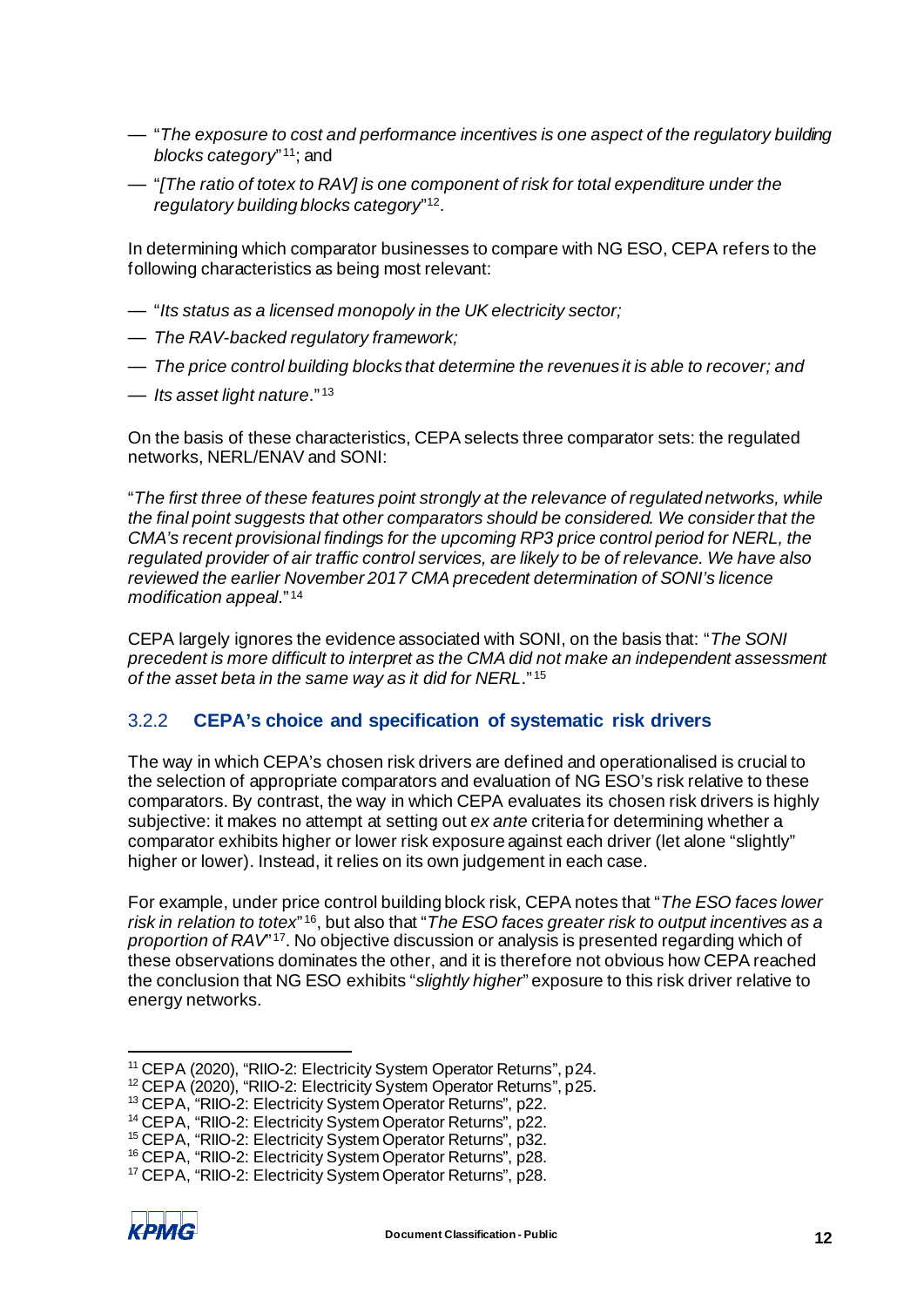There are also apparent inconsistencies between the evidence CEPA presents and its final judgements regarding relative risk exposure. For example, CEPA's analysis clearly shows that NG ESO exhibits higher risk exposure against all three metrics considered in Section 4.1.2 relative to NERL; by contrast, CEPA have determined that NG ESO exhibits "similar" risk exposure for the risk drivers (price control building block risk and firm structure risk) corresponding to these metrics. It appears that CEPA is therefore using these metrics selectively: and if they do not consistently affect the determination of relative risk, they are of questionable overall value.

The consequence of this subjective assessment of risk is that CEPA understates the risk differential between NG ESO and energy networks, and mischaracterises the risk of NERL relative to NG ESO.

## <span id="page-15-2"></span>3.2.3 **The extent to which regulatory discretion drives systematic risk**

At the time of setting price control determinations, regulators exercise judgement in their choices of methodologies, selection of evidence and in the determination of price control building block estimates<sup>18</sup>. The scope of these judgements and their impacts on investors is considerable. This explains the intense level of interest of affected parties that we invariably see at the time of a price control review. Price control arrangements can also provide scope for regulatory judgement to be exercised in-period. Two important examples are when further evaluation is required in the context of uncertainty mechanisms or in the determination of incentive rewards/penalties.

While CEPA acknowledges the relevance of regulation to risk, its analysis in its Beta Estimation Issues paper [19](#page-15-1) suggests the effect on risk is in large part to mitigate or dilute the underlying company's exposure to systematic risk. CEPA evidently views regulation as a passive process largely indifferent to the environment in which judgements are made. CEPA also indicates that any residual regulatory risk is then mitigated by the appeals framework.

In reality, regulators exercise judgement actively in the context of the political, societal, economic and financial market factors present at the time. Regulators, and indeed appeals bodies, need to be sensitive to those factors, not least to maintain the continuing political sustainability of the regime and to protect it from perceived loss of societal legitimacy. Changes in regulatory stance have big impacts on investors and it is perhaps naïve to think that regulators are not affected by their wider environment.

The direction of systematic influences is clear – regulators tend to take tougher stances when consumers are feeling poorer, more sensitive to the level of consumer bills and less tolerant of utility profitability. Under this view, it is no coincidence that the emergence of a radically tougher regulatory stance on issues such as the cost of capital coincided with a sustained period of austerity.

It appears plausible that evaluative regulatory process is a strong source of positive beta. [Appendix 2](#page-40-2) outlines CEPA's relative risk analysis for regulated networks. Consistent with KPMG's November 2019 report for NG ESO, CEPA failed to identify any strong drivers of systematic risk for regulated networks other than regulatory discretion. KPMG's November 2019 report for NG ESO showed how evaluative regulatory process is plausibly the

<span id="page-15-1"></span><sup>19</sup> CEPA (2020), "RIIO-2: Beta estimation issues", p15, July.



<span id="page-15-0"></span><sup>&</sup>lt;sup>18</sup> Examples include estimates of efficient levels of expenditure, efficient levels of outputs, the efficient cost of capital and appropriate mechanisms/variables for volume drivers, indexation and other inperiod mechanisms.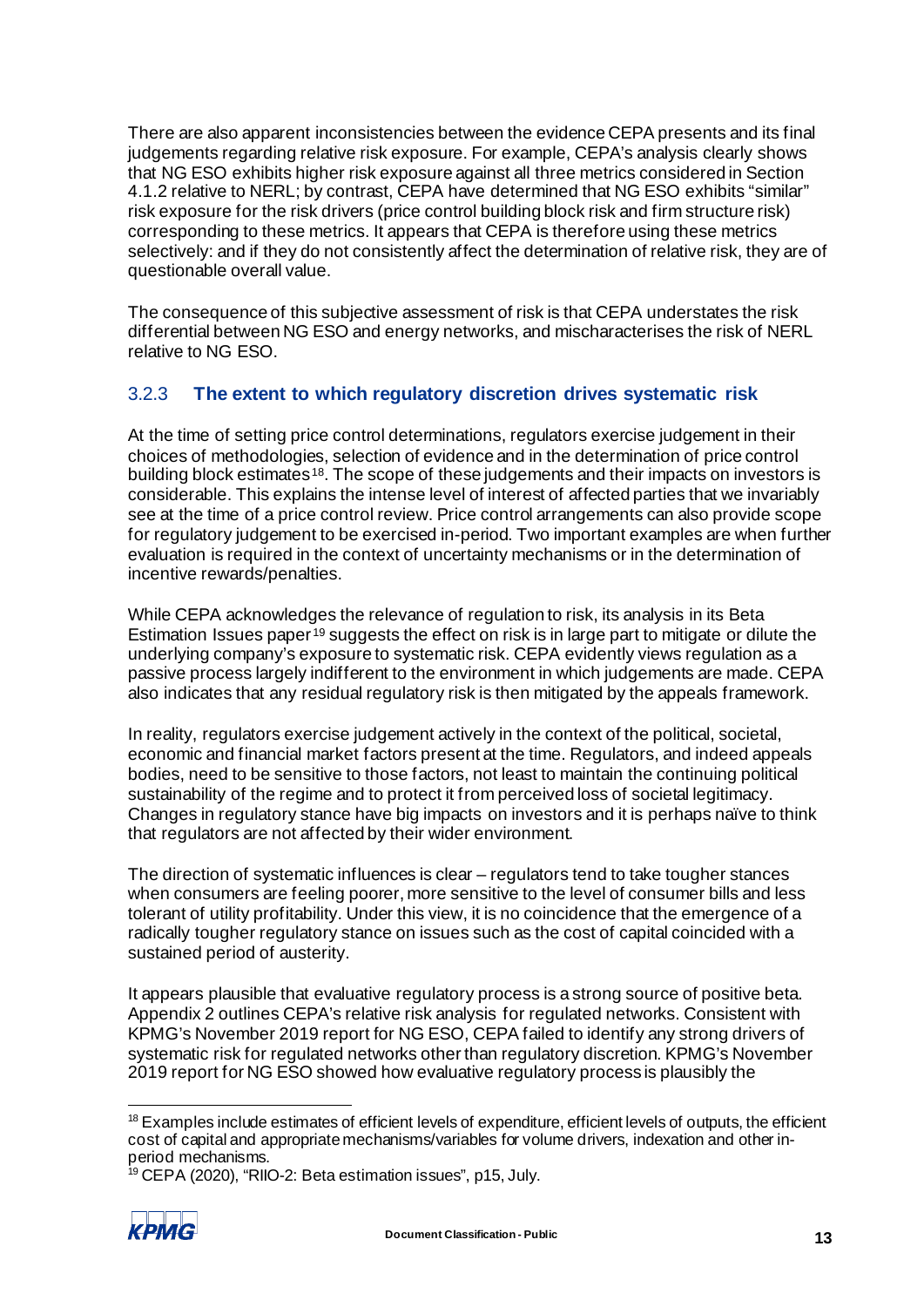predominant source of systematic risk for regulated networks. By extension, it is also liable to be the predominant source of systematic risk for NG ESO.

There are various corollaries to this observation. Firstly, CEPA's crucial view stated in 4.1.3 of its report, that "*The qualitative nature of the ESO's cost and incentive regime in our view makes it less likely that its exposure is systematic in nature*"<sup>[20](#page-16-0)</sup> would be categorically wrong. Secondly, the shift in the DD away from deterministic rewards and penalties towards a more evaluative regime may have increased, not decreased NG ESO's systematic risk exposure. Finally, given the extent to which the regulatory framework for NG ESO is evaluative in nature compared with the energy networks, the above observation implies that NG ESO's systematic risk exposure is far in excess of these comparators.

## <span id="page-16-1"></span>3.2.4 **The extent to which NG ESO's non-RAV activities drive systematic risk exposure**

NG ESO's RAV represents only one source of systematic risk exposure, and may not even comprise the principal source. To illustrate this, it is useful to note that in principle, NG ESO would be able to continue operating if it were using fully depreciated, leased or outsourced IT facilities, potentially with a RAV of zero. At this point, NG ESO's systematic risk exposure would be driven entirely by its non-RAV activities.

At the time of KPMG's November 2019 report, we anticipated that the evaluative incentive scheme to address the strategic ambition, ESORI, would result in rewards/penalties of up to +/- £30m each year. This was quite clearly disproportionate to the company's RAV.

As indicated previously, there is significant systematic risk exposure associated with evaluative regimes such as ESORI, and the compensation for the systematic risk associated with ESORI is not reflected in the RAV return.

This means that NG ESO's non-RAV activities comprise a significant and un-remunerated source of systematic risk that is not acknowledged by CEPA or Ofgem. We address the estimation of a beta in light of these observations in Sectio[n 4.2](#page-22-1) below.

## <span id="page-16-2"></span>3.2.5 **The relevance of NERL as an appropriate comparator for NG ESO**

CEPA identified that NERL has one attribute that is comparable to NG ESO, its asset light nature. Apart from recognising that NERL is exposed to some demand risk in a way that NG ESO is not, CEPA did not acknowledge any other significant differences in the risk characteristics between these two businesses. Accordingly, it saw the asset beta estimated for NERL by CMA as an upper bound for the possible range for NG ESO.

NG ESO and NERL are different businesses operating in different sectors. NERL's customers are airlines using UK-controlled airspace, many of which are international and which do not necessarily even land in the UK. NERL's charges will not significantly impact on those most vulnerable in UK society. NERL's incentive regimes are not comparable to the highly evaluative character of NG ESO's. NERL's objectives relate to the operation of its own traffic management systems while NG ESO's relates to the operation of the electricity system as a whole. In at least some of these respects, the characteristics of NG ESO point to a rather higher exposure to systematic risk.

<span id="page-16-0"></span><sup>20</sup> CEPA, "RIIO-2: Electricity System Operator Returns", p28.

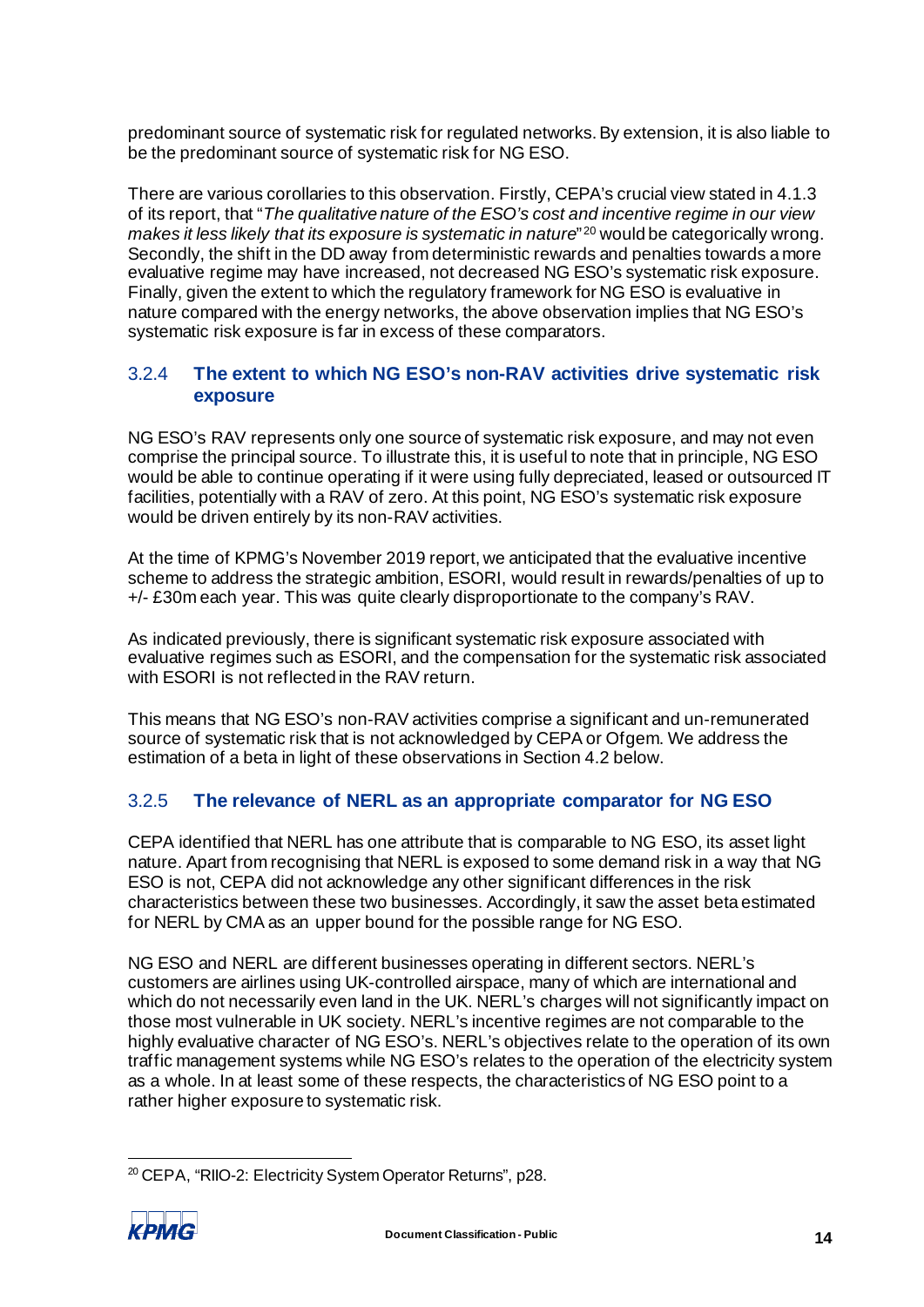These observations suggest that CEPA places too much emphasis on a relative comparison with NERL and the CMA's estimate of NERL's asset beta should not be taken as an upper bound for NG ESO in the way that CEPA has suggested. However, we acknowledge that NERL represents one potential benchmark for NG ESO's RAV-related systematic risk exposure, given its asset light nature.

## <span id="page-17-1"></span>3.2.6 **The relevance of system operators as comparators to NG ESO**

The most relevant comparators for NG ESO are companies that perform essentially the same function under comparable regulatory frameworks – in the UK context, the only other system operator is SONI Ltd. CEPA dismisses the use of SONI as a comparator on the grounds that "*The SONI precedent is more difficult to interpret as the CMA did not make an independent assessment of the asset beta in the same way as it did for NERL*." [21](#page-17-0)

This statement ignores the fact that, as part of its final determination for SONI, the CMA carefully considered whether the beta estimated by the Utility Regulator for SONI's RAV was sufficient to cover the risks faced by SONI. Specifically, the CMA considered SONI's beta at some length before concluding in paragraph 7.203 that the asset beta estimate was not wrong and the Utility Regulator's adjustment to 0.6 was consistent with the evidence.

This statement is also inconsistent with CEPA's comparison with network companies, for which the CMA has also not provided an independent assessment of asset beta.

SONI's regulatory regime (at the time of the CMA determination) did exhibit some important differences to NG ESO under the DD proposals. Most importantly, SONI's regulatory framework did not include an evaluative incentive scheme equivalent to ESORI. This suggests that the asset beta estimated for SONI would be an appropriate reference point for the pure RAV-related beta estimate for NG ESO, and that a suitable adjustment should make in respect of the systematic risk attaching to ESORI.

#### **Key messages**

- The subjective and inconsistent specification of the risk drivers chosen by CEPA has led it to understate the risk differential between NG ESO and energy networks and mischaracterises the risk of NERL relative to NG ESO.
- CEPA has ignored the central role played by regulatory discretion as a source of systematic risk for NG ESO. CEPA's has also ignored the role of non-RAV activities as a significant source of systematic risk for NG ESO.
- NERL exhibits a number of differences in terms of risk exposure from NG ESO. Some of these – such as demand risk – suggest that NERL exhibits a higher level of systematic risk exposure to NG ESO, whilst others point in the opposite direction. We do not consider that the asset beta for NERL represents a strict upper bound for NG ESO's asset beta. However, we acknowledge that the asset beta for NERL estimated by the CMA represents one possible benchmark for NG ESO's RAVrelated systematic risk exposure.
- CEPA is wrong to exclude other system operators particularly SONI as comparators for NG ESO. These businesses are the closest comparators to NG ESO.

<span id="page-17-0"></span><sup>21</sup> CEPA, "RIIO-2: Electricity System Operator Returns", p26.

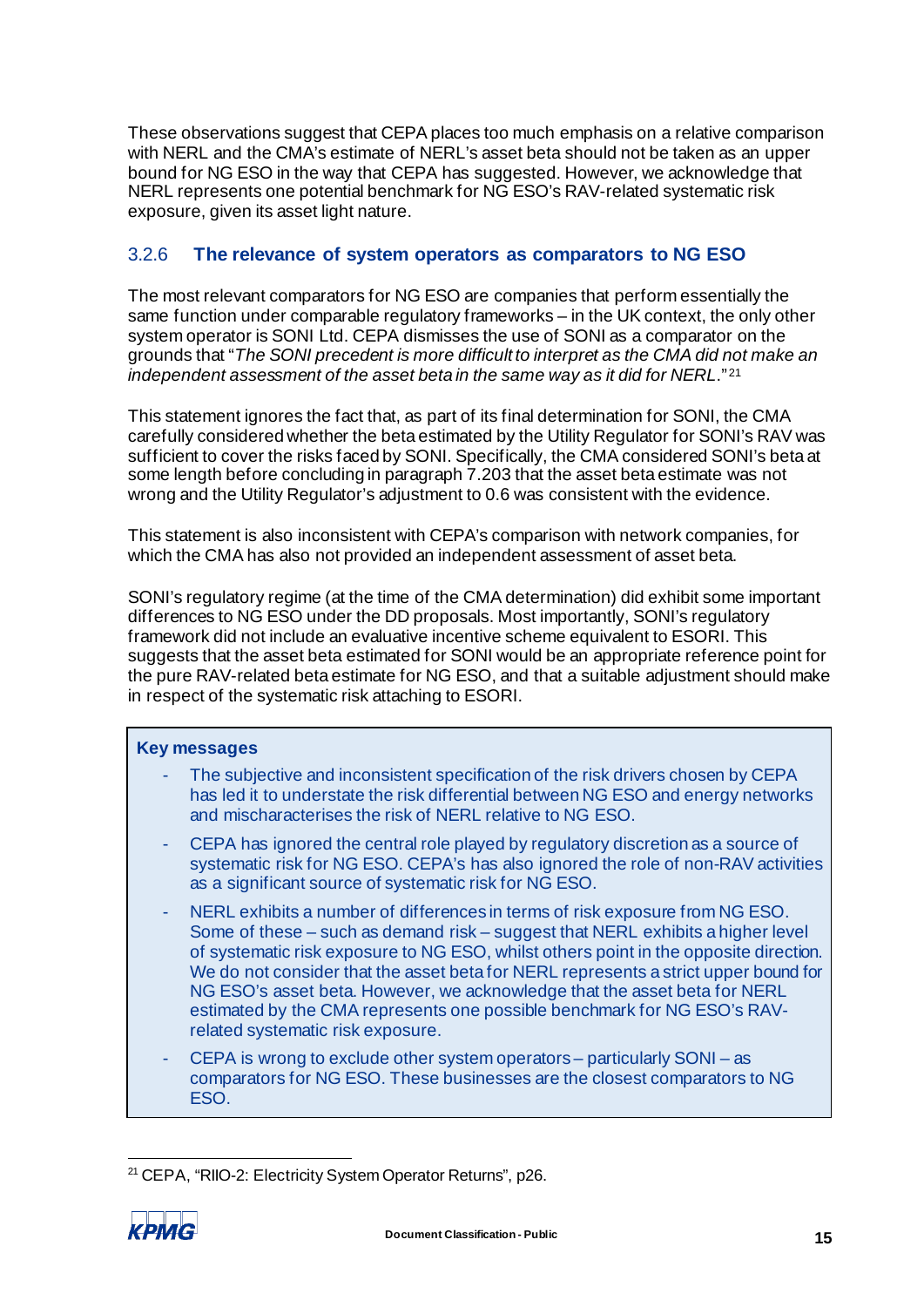# <span id="page-18-3"></span><span id="page-18-0"></span>**3.3 NG ESO's risk exposure under its revenue collection function**

This section comments on the assessment of risk exposure under NG ESO's revenue collection function. The approach to quantifying NG ESO's required remuneration for the risk it bears under its revenue collection function is discussed in sectio[n 4.2](#page-22-1).

CEPA has considered NG ESO's risk exposure arising from its revenue collection function, and concluded that "*While the ESO is not exposed to risk associated with the eventual recovery of those revenues, without sufficient remuneration it may face liquidity challenges that would represent primary credit rating considerations*" [22](#page-18-1).

CEPA also states that, "[NG ESO's] *fundamental exposure to risk in relation to its revenue collection role (as opposed to the short-term challenge of managing liquidity) is very limited by virtue of the protections of the regulatory framework*" [23](#page-18-2).

NG ESO does indeed face significant liquidity challenges due to its revenue collection function that must be remunerated in order for the business to be financeable. At the same time, it is important to recognise that a short-term liquidity risk does in fact constitute a fundamental risk that warrants remuneration, even where the regulatory framework implies eventual recovery of any cash shortfall together with any required financing costs. This is because liquidity risk results in variations in returns: the fact that the shortfalls are eventually recovered ignores the fact that returns can be significantly affected in the intervening period, that the timing of recovery can vary and that the scale of the impact could vary significantly – all of which are relevant to and priced by investors. CEPA's characterisation of this risk as not being "fundamental" simply because it is short-term in nature could therefore be misleading.

It is also premature to dismiss the "basis risk" associated with the revenue collection role as "very limited". CEPA's excel model appears to compare base case costs of the working capital facility with the corresponding interest costs embedded within the current regulatory mechanisms for each type of revenue that is collected/disbursed. It concludes on this basis that NG ESO faces limited basis risk. However, the basis risk arises precisely because the cost of the working capital facility cannot be known with precision and may be higher than the central case. In the absence of any analysis of the distribution of potential funding costs, the extent of basis risk exposure cannot be known.

#### **Key messages**

- CEPA's assessment of the risk exposure associated with NG ESO's revenue collection function is largely correct.
- The distinction between the short-term challenge of managing liquidity and its "fundamental" exposure to risk could be misleading.
- It is also premature to dismiss the "basis risk" faced by NG ESO as being "very limited".

<span id="page-18-2"></span><span id="page-18-1"></span><sup>23</sup> CEPA, "RIIO-2: Electricity System Operator Returns", p4.



<sup>&</sup>lt;sup>22</sup> CEPA, "RIIO-2: Electricity System Operator Returns", p4.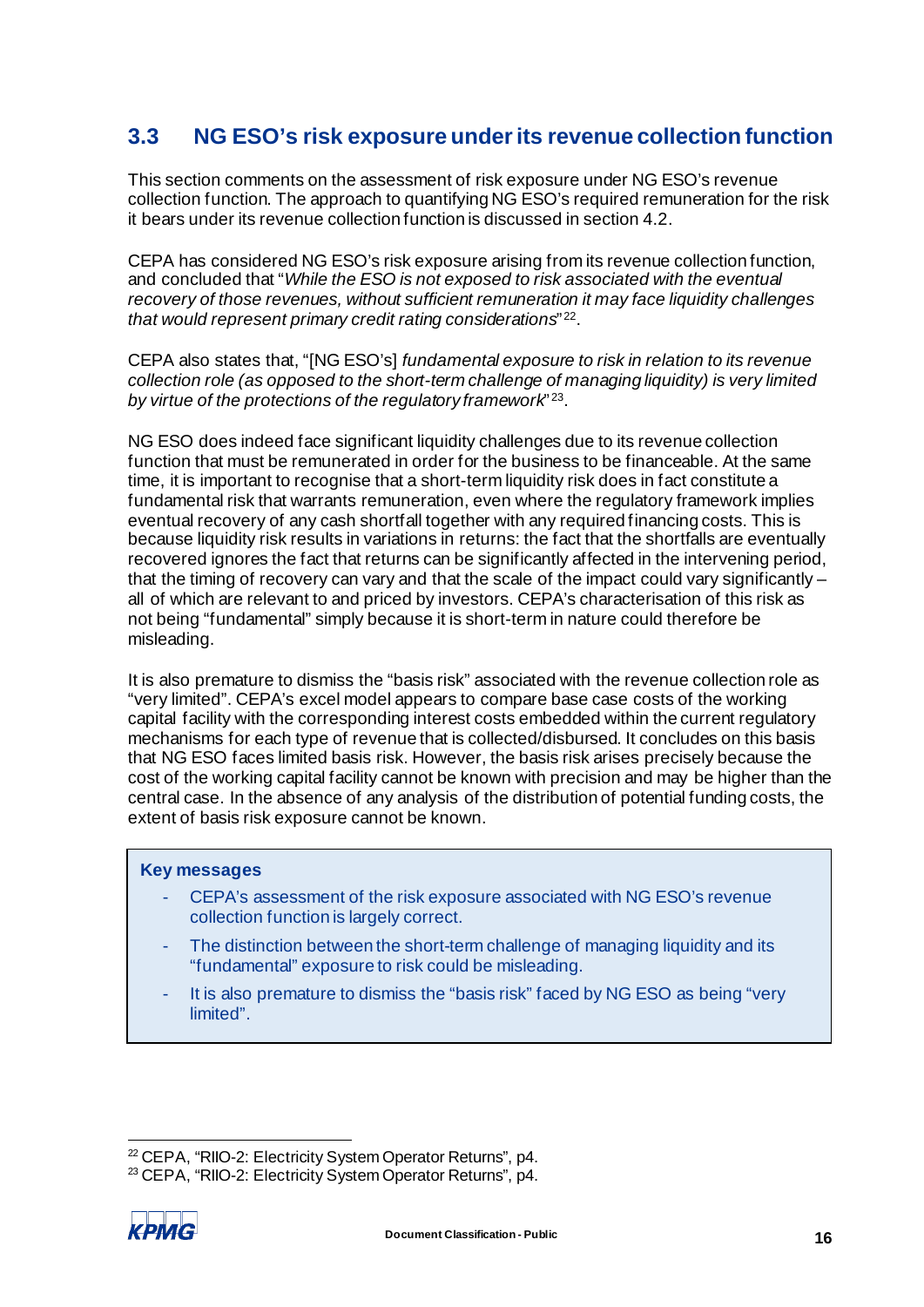# <span id="page-19-0"></span>**4 Analysis of NG ESO's required remuneration**

This chapter examines the implications of the analysis of risk undertaken in the previous chapter for the scale of NG ESO's required remuneration.

## <span id="page-19-1"></span>**4.1 Remuneration for asymmetry and contingent capital**

CEPA addresses the questions of required remuneration for asymmetry and contingent capital together in Chapter 6 of its ESO returns report.

Section [3.1](#page-7-5) demonstrated why NG ESO faces significant asymmetric downside risk in respect of cost and output performance, and that as a consequence NG ESO's expected remuneration falls materially short of required levels.

In addition, consistent with the principles established by the CMA in the SONI review, the scale of downside risks relative to NG ESO's capital base are sufficiently large as to require the explicit or implicit support of another party such as the National Grid Group. This party would need to be prepared or committed, e.g. by guarantee, to step in whenever a large downside event arises so as to maintain the capital of the company within operable limits. This capital would be costly under an arms-length transaction, and this cost must be remunerated.

The correction of the shortfall in returns generated by NG ESO's asymmetric risk exposure would not, on its own, reduce the scale of the downside risks that it faces to a level that NG ESO would no longer require the explicit or implicit financial support of another party. This means that remuneration for contingent capital is required in addition to the remuneration for asymmetric risk.

This section:

- Reprises the basis for CEPA's proposed remuneration for asymmetric risk and contingent capital respectively;
- Critically assesses the basis for this proposed remuneration; and
- Where CEPA's proposed remuneration is demonstrated to be inadequate, estimates the scale of remuneration that would be necessary to compensate for each.

## <span id="page-19-2"></span>4.1.1 **Remuneration for asymmetry**

### 4.1.1.1 **CEPA's proposed remuneration for asymmetry**

CEPA's proposes there is no specific requirement for remuneration in respect of asymmetric risk.

CEPA accepts the underlying rationale for remuneration for asymmetric risk:

*"Where a regulated company is explicitly exposed to cost disallowance asymmetry as part of a sculpted incentive regime it may be appropriate to provide an additional ex* 

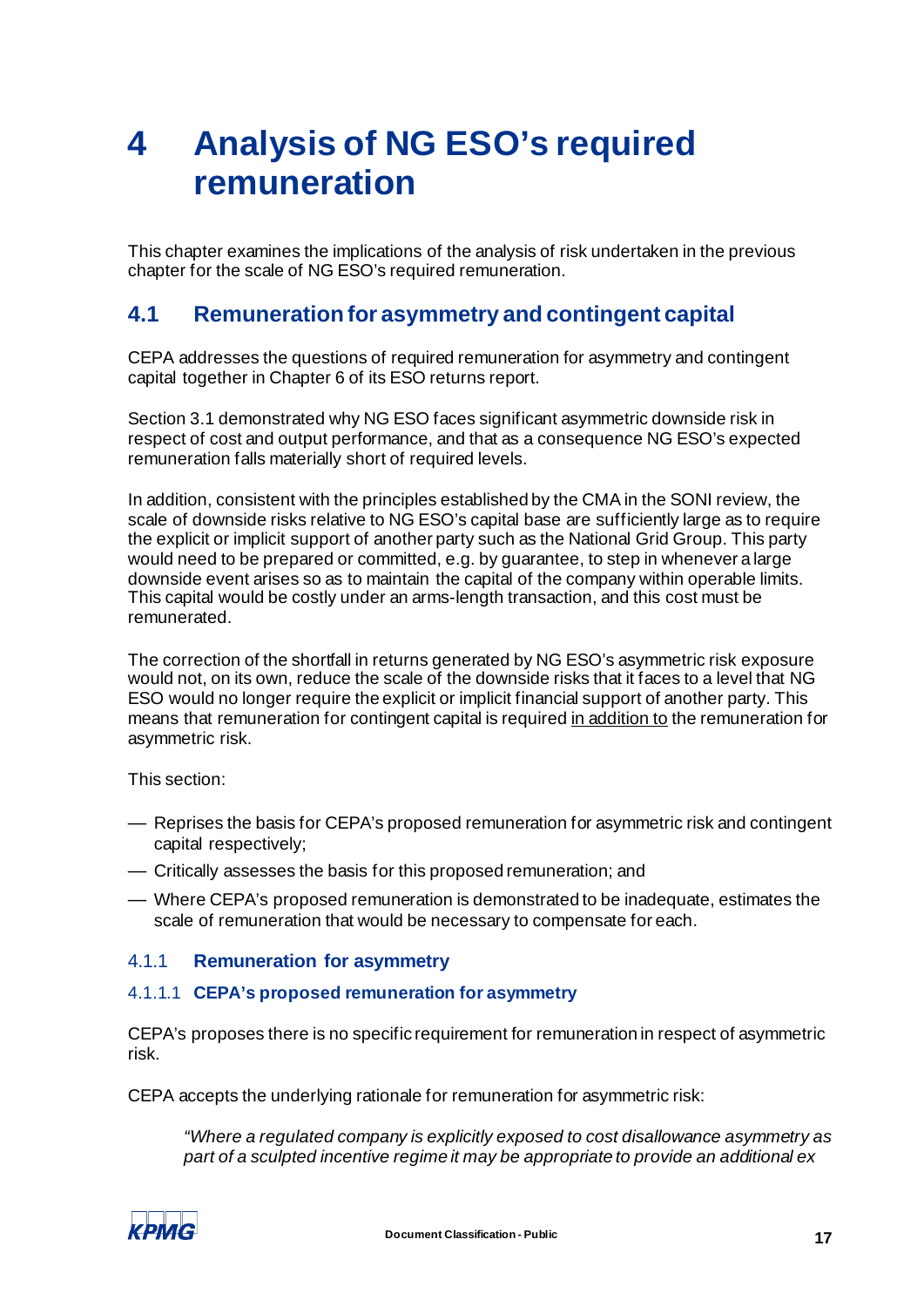*ante allowance to ensure that a notionally efficient entity would expect to earn its cost of capital"*

However, it argues that this rationale no longer applies to the ESO as Ofgem has proposed to "*treat costs under an incentive regime with upside and downside, in principle eliminating the asymmetric downside risk relating to cost performance*"[24.](#page-20-0)

#### 4.1.1.2 **Corrected estimate of required remuneration for asymmetry**

In principle, the remuneration necessary in respect of asymmetric risk is equivalent to the shortfall in expected returns relative to required returns: importantly, this does not include any premium for bearing downside risk, which investors will also require and must be provided separately. As indicated in section [3.1,](#page-7-5) the expected shortfall is not straightforward to estimate in practice, since a complete probability distribution of all conceivable performance outcomes is not available. However, the appropriate figure is not zero.

A reasonable reference point with which to estimate the required remuneration for asymmetric risk is that determined by the CMA for SONI. In light of the evidence it considered, the CMA determined an allowance of 3% of the relevant expenditure would be appropriate. KPMG's November 2019 report for NG ESO developed the CMA's thinking further and differentiated between an allowance of 2% for a disciplined disallowance framework and 4% for a less disciplined framework.

The sum of baseline annual fast pot and slow pot totex for NG ESO is forecast in the DD financial model at about £230m over the five-year period. A 2% allowance for asymmetric risk on this basis would be £4.6m per annum while a 4% allowance would be £9.2m. It is also necessary to recognise that these forecasts excluded costs that Ofgem considered were too uncertain to perform a reliable costs assessment.

The issues highlighted in sectio[n 3.1.4](#page-11-0) above indicate that Ofgem's proposed disallowance regime is not fully disciplined. In these circumstances, an allowance of £6.9m per annum would appear reasonable.

## 4.1.2 **Contingent capital**

### 4.1.2.1 **CEPA's proposed remuneration for contingent capital**

CEPA considers that contingent capital may be needed in respect of two types of risk exposure: cost disallowance risk and the risk of financial penalties. In each case, CEPA considers that a case can be made that no provision for contingent capital is required:

"*Ofgem's current policy towards cost disallowance arguably eliminates the need for any provision for additional contingent capital. The low end of our proposed range reflects this. However, we reflect potential perceptions around asymmetric risk in adopting a provision between £3.6m and £9m at the upper end of our range, based on the KPMG's assessment of perceived cost disallowance risk*." [25](#page-20-1)

It is not clear how the upper end of the range has been derived from the KPMG figures presented in Table 6.1 of CEPA's report, which suggests an upper bound of £8m.

<span id="page-20-1"></span><span id="page-20-0"></span><sup>25</sup> CEPA, "RIIO-2: Electricity System Operator Returns", p56.



<sup>24</sup> CEPA, "RIIO-2: Electricity System Operator Returns", p6.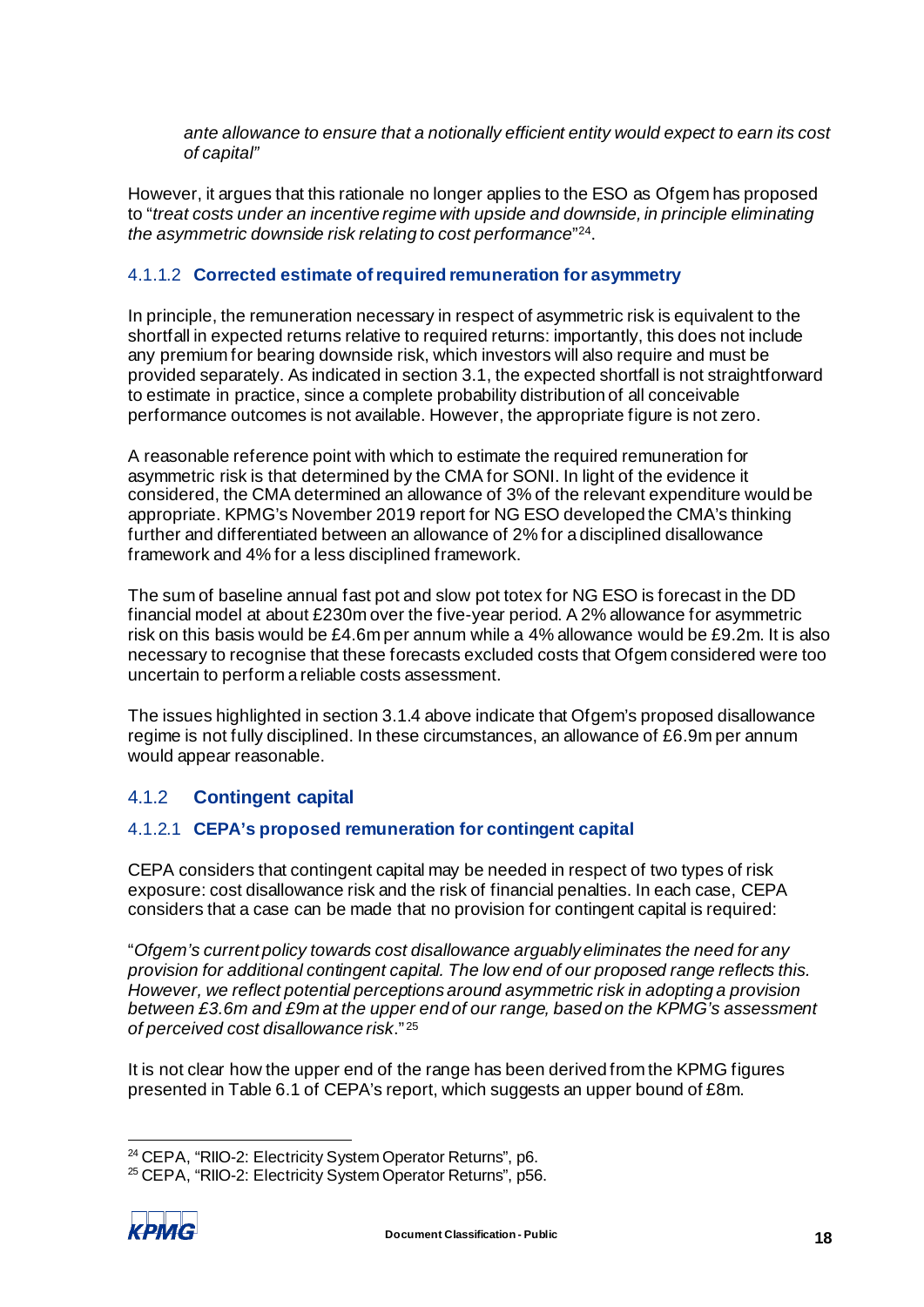"*KPMG's assessment reflected a range of financial penalties that are at least in principle linked in scale to the ESO's turnover (including both allowed revenue from its RAV-based business and BSUoS charges). It also included a provision for appeal costs. Given that Ofgem's enforcement powers require it to take into consideration a company's financial standing in determining the scale of enforcement penalties, arguably no provision is needed. The low end of our proposed range reflects this. At the high end of our range we take into consideration KPMG's proposed provision of between £12m and £25m*" [26](#page-21-0)

CEPA then combines these estimates to arrive at an upper bound for the contingent capital provision of £25m. It then translates this into an upper bound for the per annum remuneration requirement of £2m by applying its estimate of the cost of equity premium for NG ESO to its upper bound estimate of the required contingent capital base.

For the DD, Ofgem appears to have adopted CEPA's lower end estimate of £0.

## 4.1.2.2 **Corrected estimate of required remuneration for contingent capital**

CEPA appears to have confused the quantification of the contingent capital base resulting from NG ESO's downside risk exposure and the separate issue of asymmetry. For example, CEPA's commentary on performance risk on page 56 of its ESO returns report dismisses the need for any contingent capital on the basis that incentives are not structured to be downside asymmetric and only considers the need for contingent capital for cost disallowances on the basis of "*potential perceptions around asymmetric risk*." [27](#page-21-1)

This is erroneous, not because of the materiality of the directly associated revenue requirement, but mainly because it highlights a lack of understanding around NG ESO's financial sustainability as a stand-alone business. At present, other stakeholders (such as rating agencies) can take comfort from NG ESO's position in a much larger group. NG ESO operates under a non-standard price control regime and is exposed to cash flows and complex risks of a very large scale relative to the assets it uses. Potential downsides are large and, as with any business, investors would be aware of the scope for systemic causes of performance issues. The risks that NG ESO manages requires high standards of risk management on behalf of a sector very considerably larger than NG ESO's asset base.

KPMG's November 2019 report explained that its estimate of £200m for contingent capital was derived from the level of contingent capital for SONI on which the CMA provided a remuneration allowance, scaled up for NG ESO's activity levels. The prospective relevant activity levels have not changed since November 2019, although the proposed regime around cost disallowances has. Nevertheless, £200m was an extrapolation from a roundsum guarantee that SONI's parent negotiated with its regulator. The fact that this was an approximation does not alter the reality that NG ESO would be precariously structured given the risks it faces if it were truly standalone.

The scaling of contingent capital is a practical one, depending on the potential scale of downside over a period of time. It is also affected by the potential difficulty of raising additional capital after a major downside shock and before potential investors can be clear there is no systemic cause of the shock that might recur in future years. While we recognise that Ofgem proposes a cap to the cost disallowances in any one year, the level of the cap at 10% of the RAV remains high and potentially repeatable in following years. In addition, the company also faces potential downside from its incentive arrangements and from the scope

<span id="page-21-1"></span><span id="page-21-0"></span><sup>&</sup>lt;sup>27</sup> CEPA, "RIIO-2: Electricity System Operator Returns", p56.



<sup>26</sup> CEPA, "RIIO-2: Electricity System Operator Returns", p56.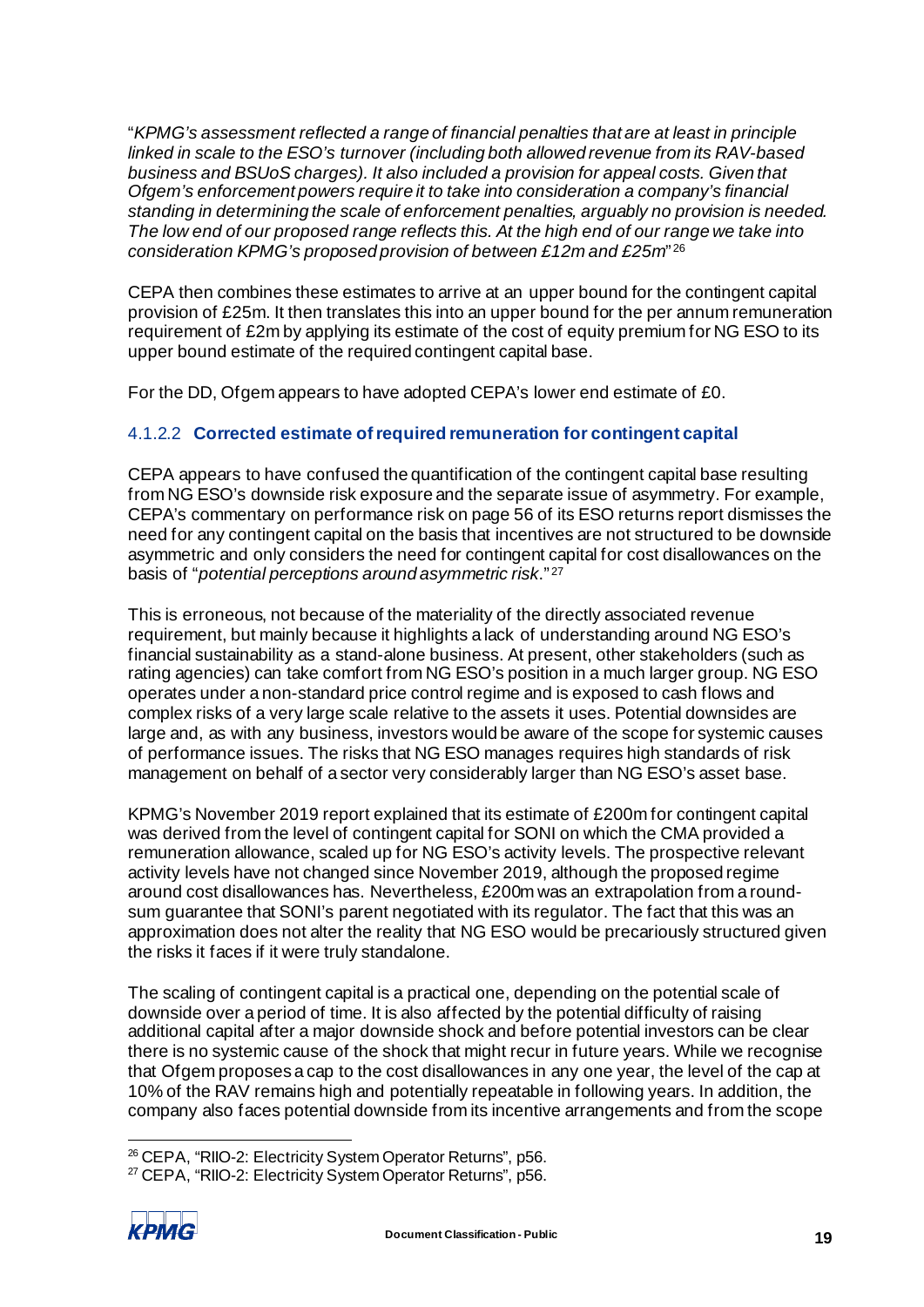for fines. Future shock scenarios could also lead to adverse and difficult-to-predict consequences from its revenue collection role.

The need for additional risk capital was acknowledged by CEPA in respect of the revenue collection role: "*equity invested by the ESO to finance its RAV-based business alone may not be sufficient to secure a working capital facility*". CEPA estimated some £20-30m for this component. This needs to be taken together with a recognition that NG ESO would need further support in order to handle potential downside scenarios in its other roles. A total level of contingent capital of about £75m would provide a base level of reassurance of financial sustainability to stakeholders. This would give stakeholders reason to suppose that the NG ESO would be robust to potential severe systemic issues affecting its performance for a period long enough to allow it to remedy them. Such a period might extend for significantly longer than a single year.

On this basis, and consistent with the approach that the CMA took for SONI, it would be appropriate to provide for a cost of providing contingent capital at a level of £75m at 1.75%<sup>[28](#page-22-2)</sup> per annum. This implies an annual remuneration requirement of £1.3m for this aspect. While this suggests a relatively small increment of revenue requirement, it reflects a realistic assessment of the overall level of contingent capital that NG ESO implicitly needs. This helps put the totality of NG ESO's revenue requirement in context.

#### **Key messages:**

- The appropriate remuneration for asymmetric risk is £6.9m per annum.
- The appropriate remuneration for contingent capital is £1.3m per annum.

## <span id="page-22-1"></span><span id="page-22-0"></span>**4.2 Remuneration for systematic risk exposure**

In a November 2019 report prepared for NG ESO, KPMG analysed the remuneration requirement relating to systematic risk in two parts:

- Risk associated with the operation of NG ESO's assets; and
- Risk associated with NG ESO's wider objectives relating to the operation of the GB system.

The GB system is generally not owned by NG ESO and is not included in NG ESO's RAV. Hence, the revenue/ penalty received by NG ESO under the incentive scheme pertaining to these wider GB system activities requires separate remuneration.

In the November 2019 report, KPMG anticipated a scale of the incentive scheme that reflected the strategic objectives that Ofgem had articulated for NG ESO and the prevailing scale of annual rewards/penalties under the scheme of  $+/-$  £30m. As noted in sectio[n 3.2.4](#page-16-1), Ofgem has now reduced the scale of rewards/penalties under the ESORI scheme to a level that is more in proportion to the RAV. The KPMG analysis is updated in light of this development below.

<span id="page-22-2"></span><sup>&</sup>lt;sup>28</sup> Consistent with the figure applied by the CMA in the context of the SONI case.

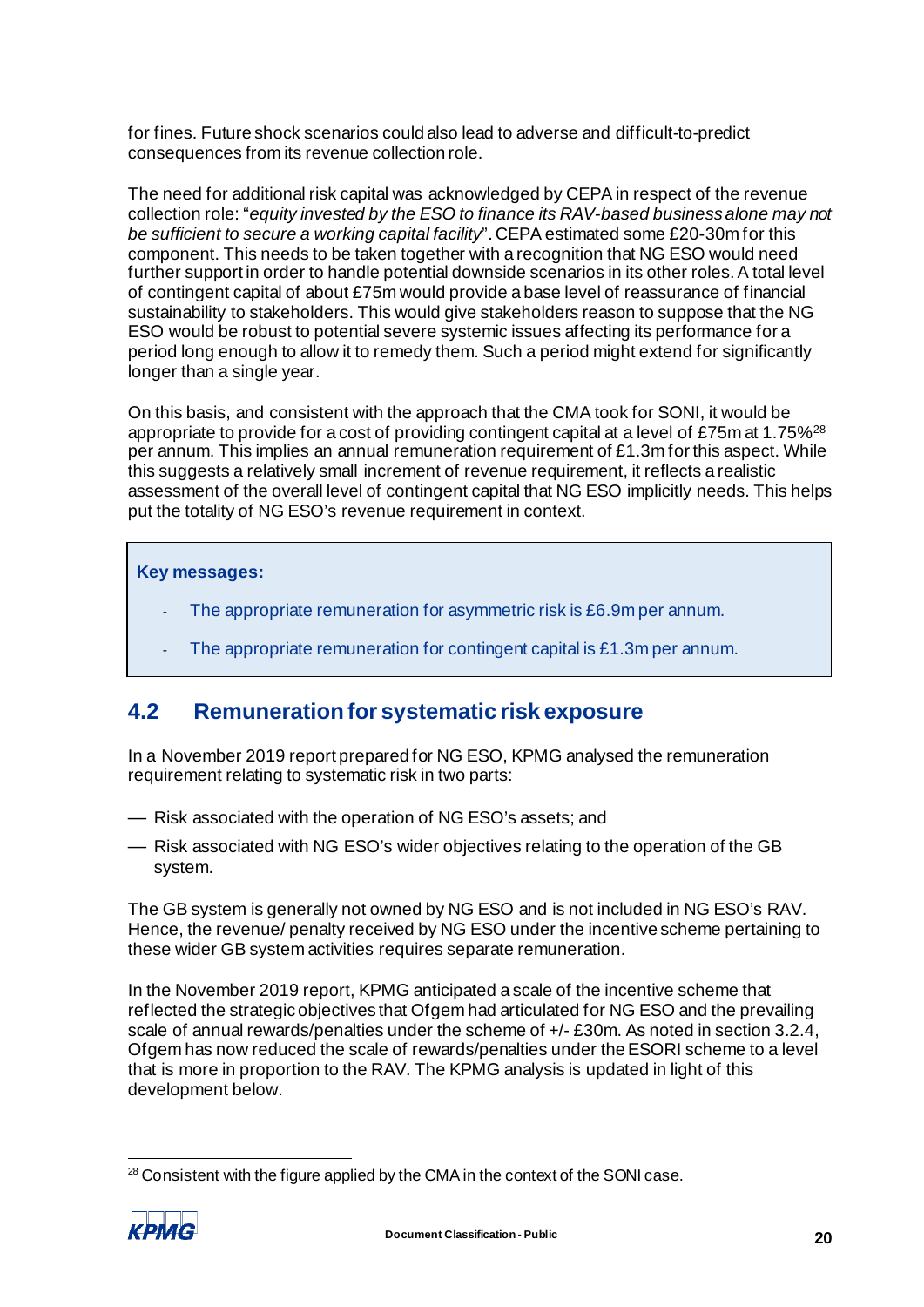Section [3.2.5](#page-16-2) and [3.2.6](#page-17-1) above also explain why the asset beta for NERL should not be taken as an upper bound for NG ESO's asset beta. At the same time, we appreciate that there are certain similarities between the two businesses, such that the asset beta for NERL may represent a possible benchmark for NG ESO. These sections also explained why we consider that SONI is the most relevant comparator for the NG ESO.

The analysis below therefore uses the asset betas for NERL and SONI as a basis for the RAV-related asset beta (0.59[29](#page-23-0)-0.60).

However, neither NERL nor SONI was subject to an incentive arrangement analogous to ESORI at the time their beta was estimated by the CMA. In order to estimate an appropriate beta for NG ESO, it is therefore necessary to consider the two categories of risk set out above separately, before combining them into a single beta estimate.

## <span id="page-23-1"></span>4.2.1 **Structural risk differences between SONI and NG ESO**

KPMG's November 2019 report for NG ESO noted that SONI's core business, excluding its pre-construction activities, is more asset-light than NG ESO. However, as set out in that report, SONI's pre-construction activities (on which the WACC is earned) make the asset weights broadly comparable.

The main differences between SONI and NG ESO therefore relate to their respective incentive arrangements. The table below describes and categorises the incentive arrangements for both SONI and NG ESO.

| <b>Mechanism</b>                             | <b>SONI</b> (at time of CMA FD)                                                                                                                                                                                        | <b>NG ESO</b>                                                                                                                                                                                         |
|----------------------------------------------|------------------------------------------------------------------------------------------------------------------------------------------------------------------------------------------------------------------------|-------------------------------------------------------------------------------------------------------------------------------------------------------------------------------------------------------|
|                                              | Costs: 50% risk sharing of base price<br>control expenditure, excluding pre-<br>construction (PCNP) and large project $(D_t)$<br>costs                                                                                 |                                                                                                                                                                                                       |
| Incentive<br>mechanisms                      | Outputs: SONI's share of the all-island DBC<br>(dispatch balancing costs) incentive<br>mechanism $-$ also the                                                                                                          | None                                                                                                                                                                                                  |
|                                              | potential of a further all-island incentive in<br>relation to the DS3 System Services project                                                                                                                          |                                                                                                                                                                                                       |
| Ex post cost<br>disallowance<br>arrangements | Pass-through for PCNP and $D_t$ costs subject<br>to scrutiny of cost overruns and<br>disallowances on DIWE basis in accordance<br>with process specified by the CMA from<br>paragraph 11.11 of its final determination | Pass-through of all NG ESO costs subject<br>to Ofgem's ESO Disallowance Principles<br>specified in paragraph 4.64 of the DD,<br>which involves disallowances where Ofgem<br>decides it is inefficient |
| <b>Evaluative</b><br>outcome<br>incentives   | None                                                                                                                                                                                                                   | <b>ESORI</b>                                                                                                                                                                                          |

The next table outlines the relevance of the three categories to systematic risk exposure.

<span id="page-23-0"></span> $29$  Based on the CMA estimate for NERL's asset beta of 0.57, adjusted for Ofgem's debt beta estimate of 0.125.

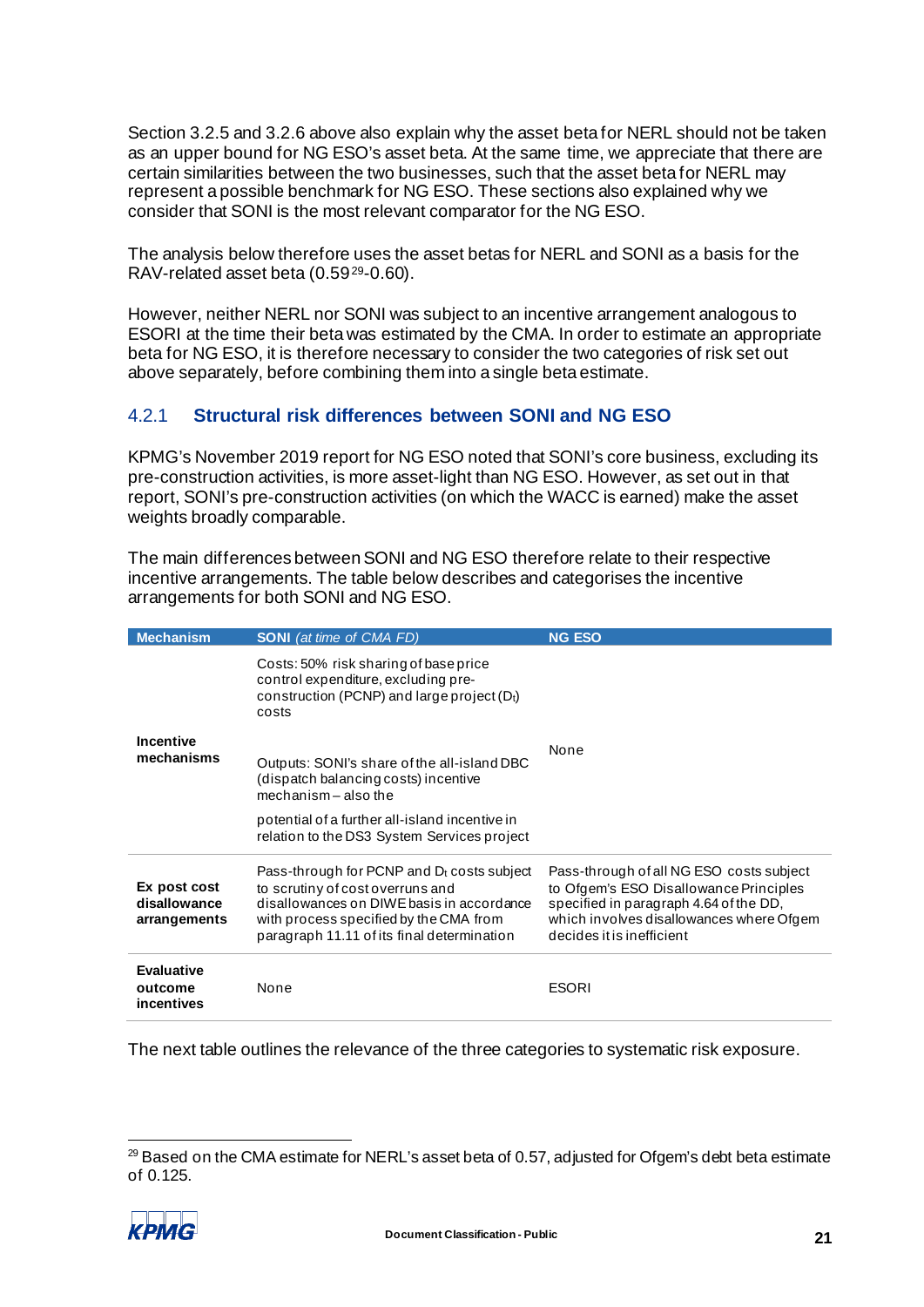| <b>Category of arrangement</b>            |       | Relevance to systematic risk exposure                                                                                                                                                                                                                                                                                                                                      |
|-------------------------------------------|-------|----------------------------------------------------------------------------------------------------------------------------------------------------------------------------------------------------------------------------------------------------------------------------------------------------------------------------------------------------------------------------|
| Incentive mechanisms                      |       | The mechanistic nature of the arrangement means that systematic<br>risk would only be conveyed to the extent that there is systematic<br>risk in the variables used in the arrangement. It could be argued<br>that exposure to mechanistic cost incentives actually reduces<br>systematic risk exposure. This is outlined in Appendix 2 section<br>A2.2.                   |
| Ex post cost disallowance<br>arrangements |       | Ex post cost disallowance arrangements necessitate a level of<br>regulatory evaluation and thus judgement. Section 3.2.3 above<br>explains why there would be potentially strong systematic risk<br>influences. Exposure to systematic risk is generally lower to the<br>extent that the scope of disallowance is structurally limited, for<br>example by DIWE principles. |
| Evaluative outcome<br>incentives          | * * * | Evaluative incentives naturally require high levels of regulatory<br>judgement and would accordingly exhibit relatively high levels of<br>systematic risk exposure as explained in section 3.2.3.                                                                                                                                                                          |

Taking these two tables together indicates that the non-ESORI component of systematic risk exposure for NG ESO may be comparable in scale with the totality of SONI's systematic risk exposure.

It should be recognised that the scope of *ex post* disallowance arrangements for NG ESO are broader than they are for SONI both in terms of the proportion of expenditure the arrangements cover (100% for NG ESO) and the flexibility for regulatory judgement built into the respective guidance and principles, as described in sectio[n 3.1.](#page-7-5)

Consistent with the conclusions in KPMG's November 2019 report for NG ESO, an asset beta estimate of 0.59-0.60 for the non-ESORI component of NG ESO's systematic risk exposure would seem appropriate.

## 4.2.2 **Adjustment to the non-ESORI component of beta for ESORI risk**

Section [4.2.1](#page-23-1) set the evidence basis for an estimate of 0.59-0.60 for the non-ESORI component of NG ESO's asset beta.

This section sets out the adjustments needed to the beta estimate for non-ESORI risk, in order to remunerate the total systematic risk faced by NG ESO. Sectio[n 3.2.4](#page-16-1) explained how NG ESO's non-RAV activities are likely to comprise a substantial source of its systematic risk exposure.

KPMG's November 2019 report estimated that the annual remuneration requirement for the additional risk associated with non-RAV activities was £11.1m. At the time of publication, it was anticipated that the evaluative incentive scheme, ESORI, would result in rewards/penalties of up to £30m per annum. Ofgem has subsequently reduced the scale of the ESORI incentive scheme in the DD. In light of the reduced scale of the incentive proposed by Ofgem in the DD, the prorated annual remuneration requirement in respect of non-RAV systematic risk exposure would be about £3.7m.

This additional remuneration can be translated into an uplift to the asset beta as follows:

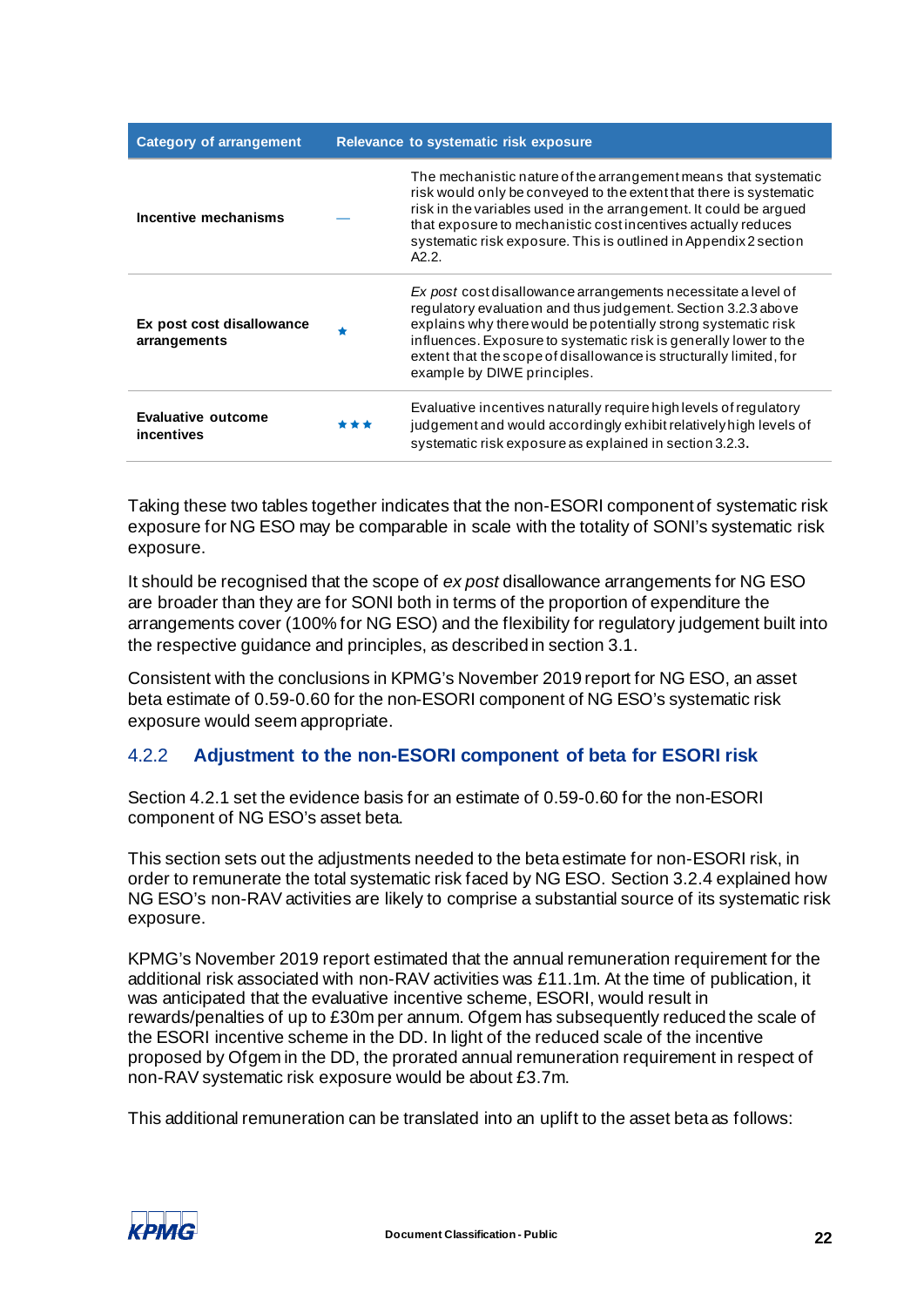Uplif t to asset bet  $a = \frac{\text{\texttt{t3.8}}m}{\text{\texttt{ERP}} * \text{\texttt{RAV}}}$ 

Under the DD, NG ESO's opening RAV is forecast to be £303m and the nominal ERP is assumed to be 8%.

On this basis, the additional remuneration requirement of £3.7m in respect of NG ESO's non-RAV systematic risk exposure translates to an uplift of 0.14 to the asset beta. [30](#page-25-1) The appropriate combined estimate of the beta to apply to NG ESO's RAV is therefore 0.73-0.74.

This figure appears high *prima facie*, in part because the remuneration for systematic risk is exclusively provided through the RAV under NG ESO's regulatory framework. An alternative would be for the incremental systematic risk pertaining to NG ESO's non-RAV activities through an absolute allowance, rather than as an uplift to the RAV asset beta. This would imply an asset beta of 0.59-0.60, together with a separate allowance of £3.7m per annum.

### **Key messages:**

- NG ESO's RAV-related systematic risk exposure can be most closely inferred from the CMA's estimate of the asset beta for NERL and SONI respectively: 0.59-0.60.
- In addition to this, an uplift to the asset beta is needed to reflect the systematic risk exposure pertaining to SONI's non-RAV activities. The scale of these activities implies an annual remuneration for systematic risk of £3.7m. If this is remunerated as an uplift to the RAV asset beta, it would amount to an uplift of 0.14, suggesting a combined asset beta of 0.73-0.74.
- Alternatively, remuneration could be provided via a RAV asset beta of 0.59-0.60 together with an absolute allowance of £3.7m per annum.

## <span id="page-25-4"></span><span id="page-25-0"></span>**4.3 Remuneration for revenue collection function**

This section addresses the quantification of the appropriate remuneration for NG ESO's revenue collection function.

## 4.3.1 **Reprise of CEPA's approach**

CEPA notes that NG ESO and KPMG have put forward a combination of "*top-down and bottom-up benchmarking, to arrive at an estimate for what it considers an appropriate level of 'additional' or incremental remuneration*"[31.](#page-25-2) Whilst CEPA "*acknowledge that in principle the required remuneration for this role could be set with reference to top-down benchmarks*"[32,](#page-25-3) it opts for the use of bottom-up analysis based on risk modelling, on the basis that "*there are* 

<span id="page-25-3"></span><span id="page-25-2"></span><sup>32</sup> CEPA, "RIIO-2: Electricity System Operator Returns", p39.



<span id="page-25-1"></span> $30$  The uplift to the asset beta is solved such that the incremental increase in the asset beta is sufficient to provide an extra remuneration of £3.8m on top of the existing equity return. The existing equity return is calculated based on an assumption of 7% TMR, 8% ERP, -1% RFR, 0.6 asset beta and a RAV of £333mn.

<sup>&</sup>lt;sup>31</sup> CEPA, "RIIO-2: Electricity System Operator Returns", p16.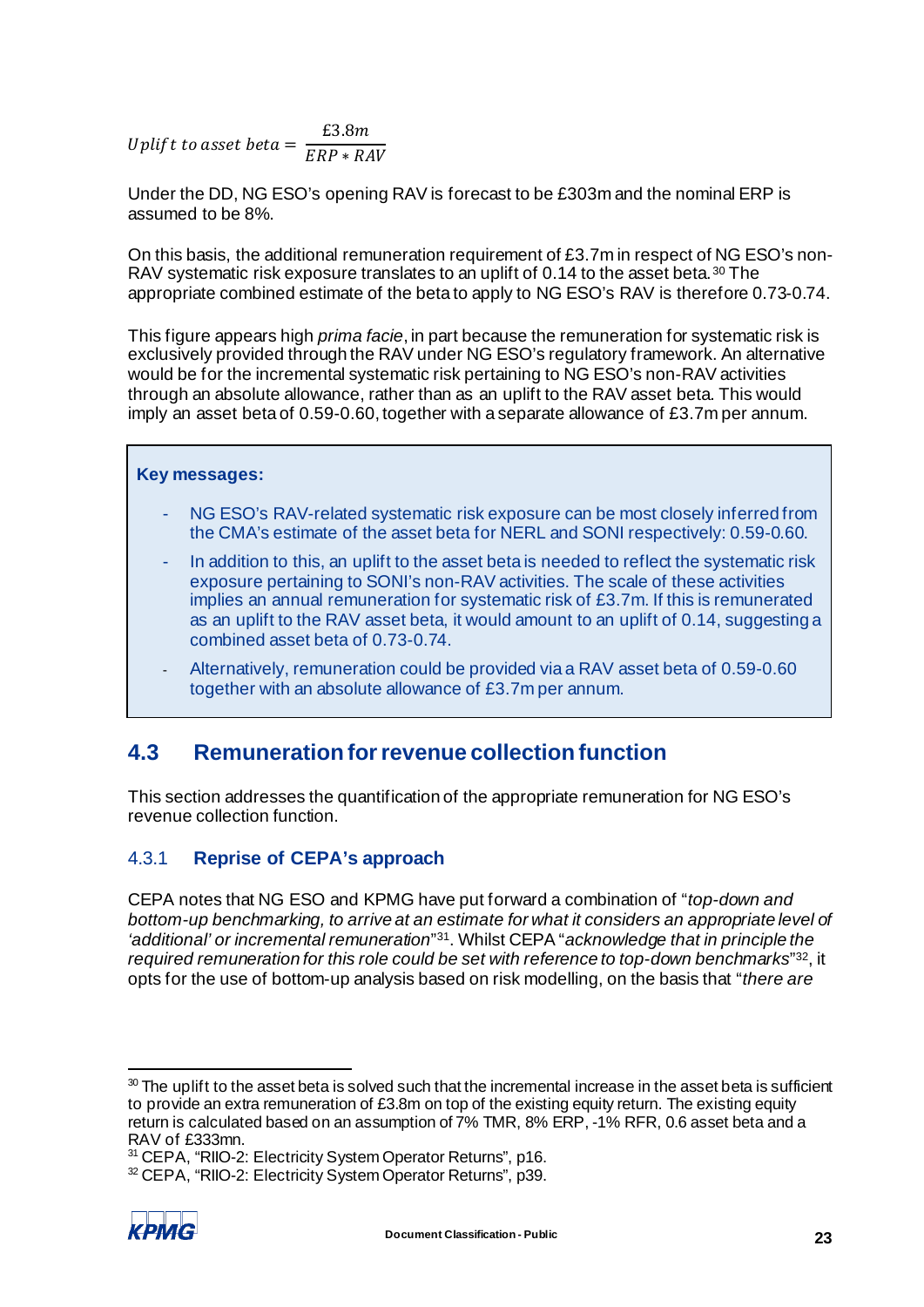*considerable difficulties establishing appropriate comparators for the ESO's revenue collection role in order to establish an appropriate margin benchmark*"[33](#page-26-0).

CEPA's starting point is NG ESO's analysis of the distribution of cash shortfalls under the revenue collection function. It concludes that a facility that NG ESO considers is sufficient to cover 99.9% of cash shortfalls (£550m) may be oversized, and that a facility that NG ESO considers is sufficient to cover 99.0% of cash shortfalls may be appropriate. On this basis, it concludes that the capital base associated with the revenue collection function is between £350m and £550m under the *status quo* arrangements for TNUoS revenue collection.

CEPA then considers the required return on this capital base. CEPA considers that this should be driven by three components:

- The carrying cost of drawn balances: CEPA considers that this is already remunerated via the interest cost embedded within the existing regulatory mechanisms that compensate NG ESO for cash shortfalls;
- The cost of undrawn balances: CEPA considers that "an annual allowance of 0.3% of the facility size would be sufficient", based on the actual commitment fees faced by NG ESO on its existing working capital facility; and
- The cost of contingent equity: CEPA assumes that a small equity buffer would be needed to procure a working capital facility of the appropriate size, and that this would scale proportionately to the size of the facility. CEPA then assumes that NG ESO would need to expect to earn the cost of equity on this wedge.

CEPA also considers whether any additional remuneration is needed to cover "basis risk" – namely, any difference between the interest rate embedded in the regulatory mechanisms compensating NG ESO for different types of cash shortfall and the cost of the working capital facility. Based on its own modelling, it concludes that no further *ex ante* remuneration is required.

## 4.3.2 **Assessment of CEPA's approach**

CEPA is correct that one approach to estimating the remuneration requirement for the revenue collection function is to estimate the size of the capital base and to apply an appropriate return to this capital base.

However, the following groups of issues have been identified with CEPA's approach:

- CEPA's reliance on bottom-up estimates;
- CEPA's approach to sizing the capital base for the revenue collection function; and
- CEPA's estimate of the required return on the capital base.

#### 4.3.2.1 **Reliance on bottom-up estimates**

By rejecting evidence from top-down approaches, CEPA is at risk of relying on an overly narrow evidence base, since top-down benchmarks contain relevant information and should be considered. As with any benchmarking exercise, the comparators put forward are unlikely to be identical in terms of their risk profile and business activities. This is not sufficient

<span id="page-26-0"></span><sup>33</sup> CEPA, "RIIO-2: Electricity System Operator Returns", p49.

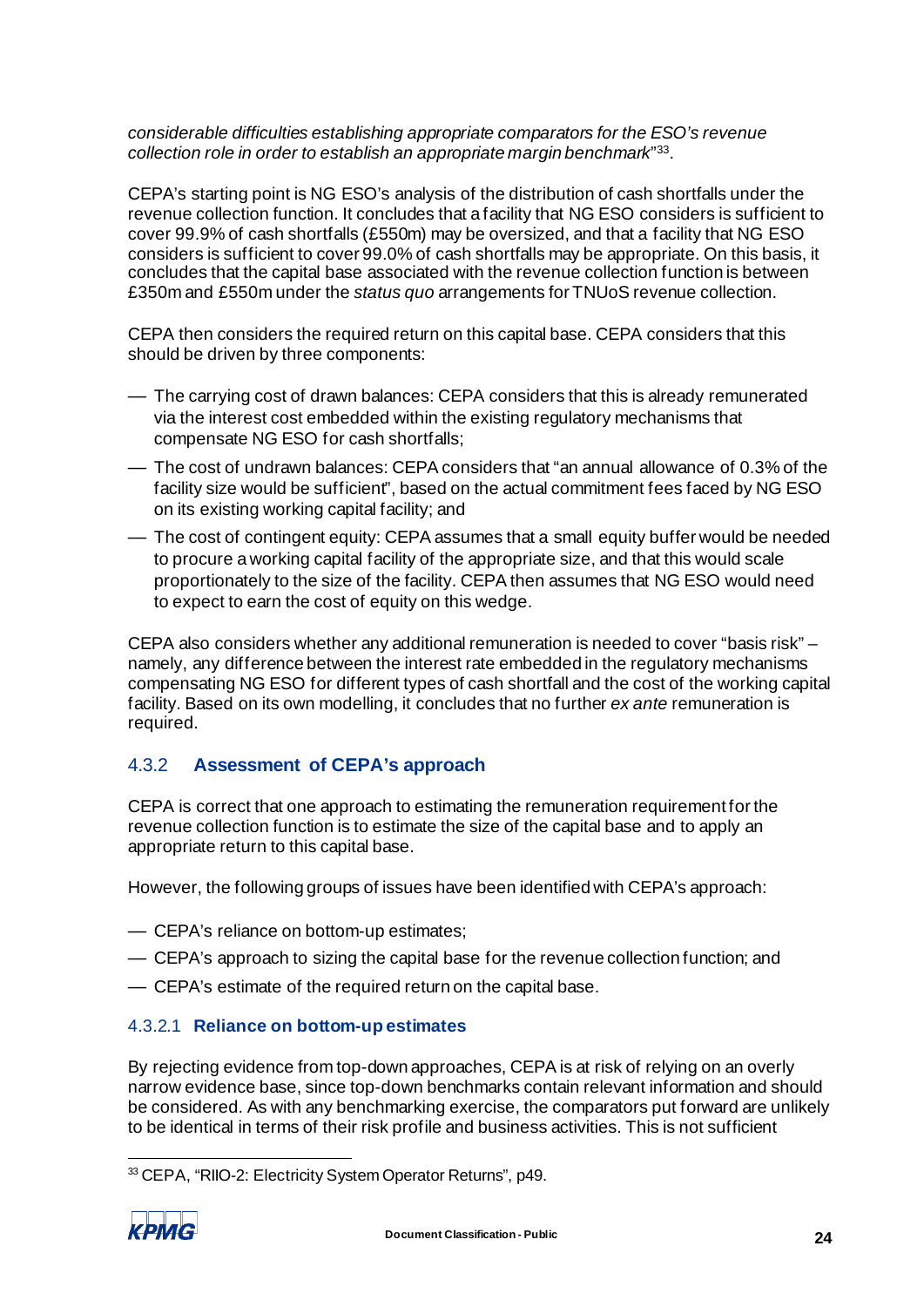justification to disregard this evidence in its entirety. Indeed, it stands in contrast to CEPA's own approach to estimating the beta for NG ESO, which relies explicitly on comparators that differ significantly in risk profile and business activities.

This is important because the bottom-up estimate of remuneration for the revenue collection function is also subject to uncertainty: for example, the appropriate sizing of the facility, the commitment fee for a facility of this size and the required return on the equity wedge are all variables whose appropriate value is uncertain. When confronted with several uncertain approaches, it is generally optimal to draw an estimate from a broad range of potential approaches.

In previous reports submitted by KPMG on behalf of SONI Ltd, we have identified a number of benchmarks that can – at a minimum – provide robust upper and lower bounds for the quantification of the required remuneration for the revenue collection function. These include: invoice factoring companies, custodian fees for securities transactions and debit and credit card fees. We therefore recommend that these are considered in developing a final estimate of remuneration for this activity.

### 4.3.2.2 **Sizing of capital base**

The appropriate sizing of the facility is not straightforward. As CEPA correctly indicates, there is no facility size that would cover all conceivable cash shortfalls.

At the same time, the facility size needs to be sufficient to cover existing financial commitments and outstanding cash shortfalls. NG ESO has indicated that cash shortfalls pertaining to revenue that has yet to be collected in RIIO-T1 exceed the upper bound for the capital base set out under CEPA's Scenario 2. Since these balances take two years to be collected, the capital base under CEPA's Scenario 2 will be inadequate for the first two years of RIIO2. The facility size must – at a minimum – be greater than the value of these outstanding balances during this period. They should also include an appropriate buffer to fund further shortfalls.

NG ESO has also indicated that the current working capital facility was procured during RIIO-T1 for a minimum term of three years. In order to avoid retrospection, the capital base should reflect – at a minimum – the size limit of this facility for the duration of its remaining term.

Regardless of the appropriate facility size, an important question arises regarding what would happen in the event of a tail outcome beyond the facility size limit. Were such an event to occur, there would be several issues under CEPA's current approach:

- Firstly, NG ESO would not have access to committed debt funding beyond the facility size limit, and would need to attempt to access debt markets for the excess amount. There is no guarantee this would be successful;
- Secondly, if NG ESO were successful in procuring the required debt funding over and above the facility size limit, it is highly likely that this would incur a considerably higher cost than the commitment fee on NG ESO's existing facility. This is because: i) there would be one-off costs associated with accessing debt markets in this manner; and ii) any drawn funding would likely incur a higher coupon;
- Thirdly, there would be no remuneration of the incremental equity needed to fund shortfalls over and above the facility size limit (noting that the currently proposed

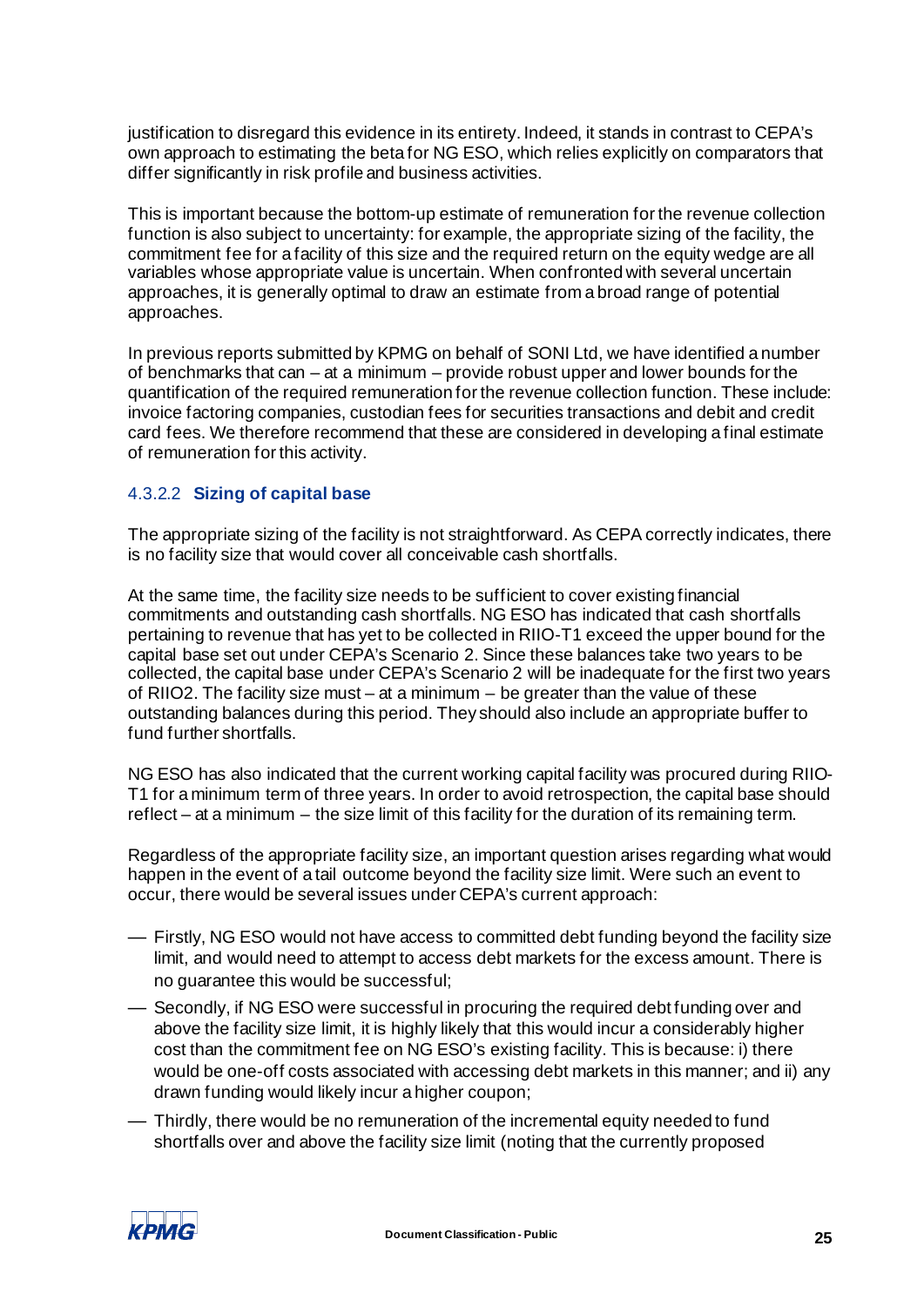remuneration only funds the equity needed to support the working capital facility, and not sums beyond the facility size limit).

The solution to these issues would not appear to be to provide additional *ex ante* funding for NG ESO – aside from the difficulty in estimating the remuneration needed to cover a potentially unlimited exposure, no quantum of funding through price control mechanisms could guarantee that NG ESO would be able to access debt funding in the absence of a committed facility.

A more measured approach could be an uncertainty mechanism that would, for example, permit NG ESO to delay payment of required funds to counterparties in the event that cash shortfalls in a given year exceed the facility size limit. If this were to be implemented, the facility size would simply determine the likelihood that this mechanism was triggered.

In the absence of either additional *ex ante* funding or an uncertainty mechanism of the kind outlined above, NG ESO will be exposed to a low-probability, high-impact event that it is illplaced to manage.

#### 4.3.2.3 **Pricing of capital base**

Section [3.3](#page-18-3) explained why it was premature to dismiss the extent of basis risk associated with the WCF. In particular, the current cost of NG ESO's WCF does not necessarily represent an appropriate proxy for the future cost of funding working capital requirements, for two reasons:

- Firstly, the current facility was arranged at a time when NG ESO was part of the broader National Grid Group and benefitted from implicit financial support from the Group. The cost of a WCF for a truly standalone business cannot be known with certainty; and
- Secondly, the future cost of a WCF cannot be known with certainty (once the current WCF expires), and may well be higher than is currently the case.

These observations suggest that the cost of the WCF is both highly uncertain, and also outside of NG ESO's control.

In addition, CEPA's pricing of the equity wedge necessary to support the WCF is based on its own judgement and is unsupported by any evidence. This is unsurprising, since it is a critical drawback of using a bottom-up approach to estimate the remuneration requirement for the revenue collection function. This weakness is acknowledged by CEPA:

"*The rate of return on contingent equity or risk capital is particularly challenging to benchmark*"[34](#page-28-0).

Despite the absence of cost of equity benchmarks for this specific function, CEPA concludes that, "*the most defensible and conservative approach here is to allow the same return on equity as for the ESO's RAV-based business. This represents the overall opportunity cost of equity from the point of view of the ESO.*"<sup>[35](#page-28-1)</sup> This is incorrect for several reasons:

<span id="page-28-1"></span><span id="page-28-0"></span><sup>35</sup> CEPA, "RIIO-2: Electricity System Operator Returns", p50.



<sup>34</sup> CEPA, "RIIO-2: Electricity System Operator Returns", p50.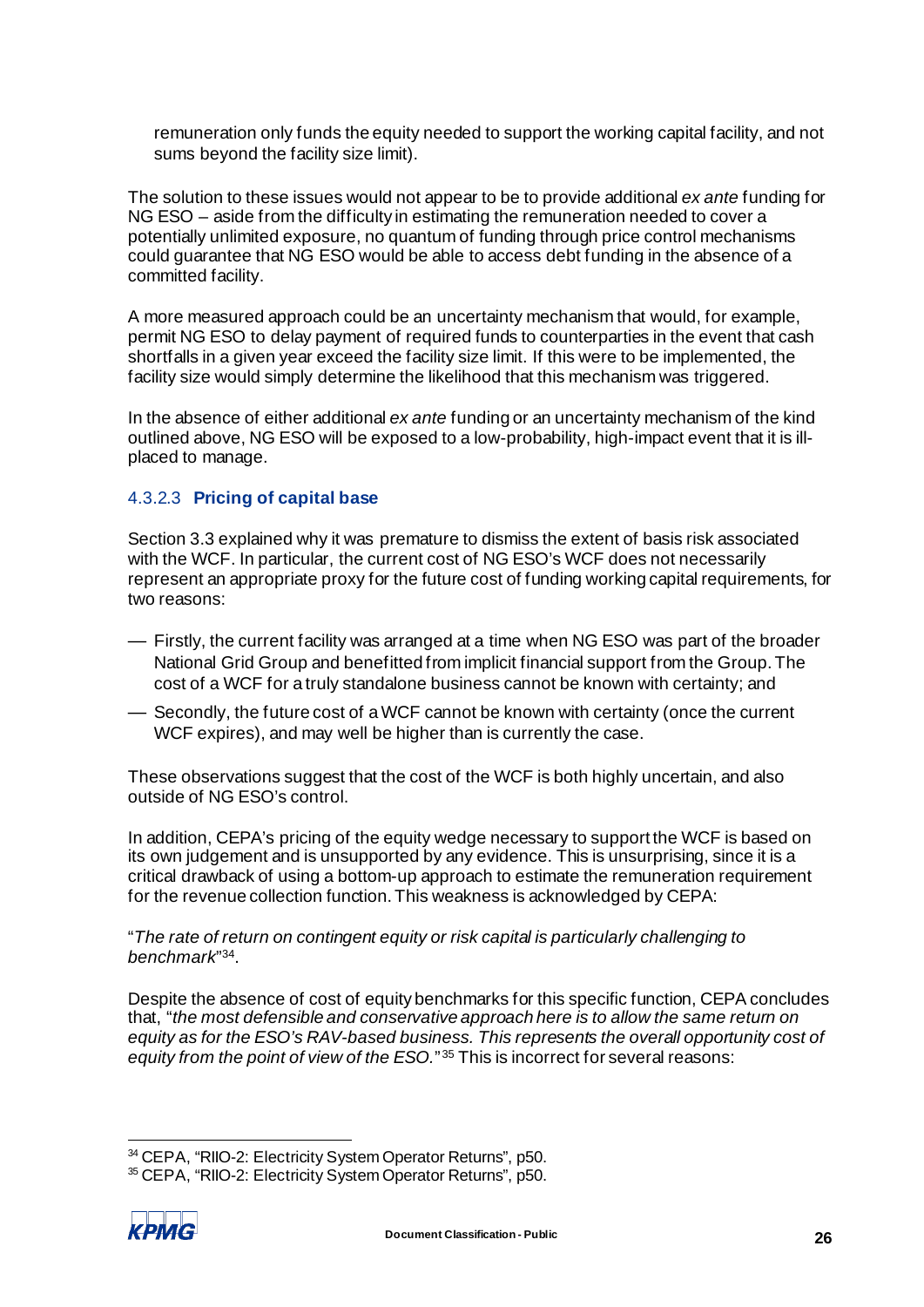Firstly, the leverage implied by CEPA's allocation of the capital base between the WCF and equity (91%[36](#page-29-0)) is significantly higher than Ofgem's notional RAV gearing assumption of 55%. This difference alone implies that the RAV cost of equity is irrelevant to the cost of equity for the revenue collection function.

Secondly, CEPA's implied cost of capital for the revenue collection function (3.1%<sup>[37](#page-29-1)</sup>) is significantly lower than for NG ESO's RAV. This is also based on CEPA's judgement, and not justified or benchmarked in CEPA's report.

Whilst there are clearly differences in circumstances that limit comparability between the revenue collection function for NG ESO and certain benchmarks, these are likely to represent a more "*defensible*" position than simply exercising judgement without any supporting evidence, as CEPA appears to have done.

## 4.3.3 **Corrected estimate of required remuneration for revenue collection function**

The November 2019 report by KPMG presented a rigorously benchmarked allowance based on a number of relevant comparators and an approach that has been adopted by the CMA in the context of SONI Ltd. These estimates remain valid and continue to represent the best available basis for determining remuneration for the revenue collection function in light of the weaknesses of CEPA's bottom-up approach set out above.

In the November report, it was estimated that an appropriate *ex ante* allowance for the revenue collection function was 0.35% of relevant revenue collected, based on the approach adopted by the CMA in the context of SONI Ltd. Since this report was published, the exposure to cash shortfalls associated with revenues that NG ESO will be responsible for collecting has diminished. The November 2019 report assumed that NG ESO would be responsible for the collection of approximately £4.4bn in revenues. On the assumption that NG ESO will move to a "pay as paid" arrangement in respect of £2.5bn of TNUoS cashflows, the exposure to cash shortfalls associated with these revenues will diminish accordingly. It has been argued – e.g., by SONI Ltd – that the system operator remains partially exposed to cashflow shortfall even under such arrangements. For the purposes of the current assessment, it is assumed that this is not the case, and the benchmark margin of 0.35% is applied solely to the remaining non-TNUoS revenues of £1.9bn. This suggests an *ex ante* remuneration of £6.7m per annum, compared with £1.9m currently proposed in the DD.

<span id="page-29-1"></span><sup>37</sup> Based on the sum of *ex ante* (£1.9m) and *ex post* (£6.1m) remuneration for the revenue collection function divided by the revenue collection function capital base of £260m, consistent with the high end of Table B on p6 of CEPA's report.



<span id="page-29-0"></span><sup>36</sup> Based on £24m of equity and a capital base of £260m, based on the high end of Table B on p6 of CEPA's report (corresponding to the £1.9m remuneration determined by Ofgem).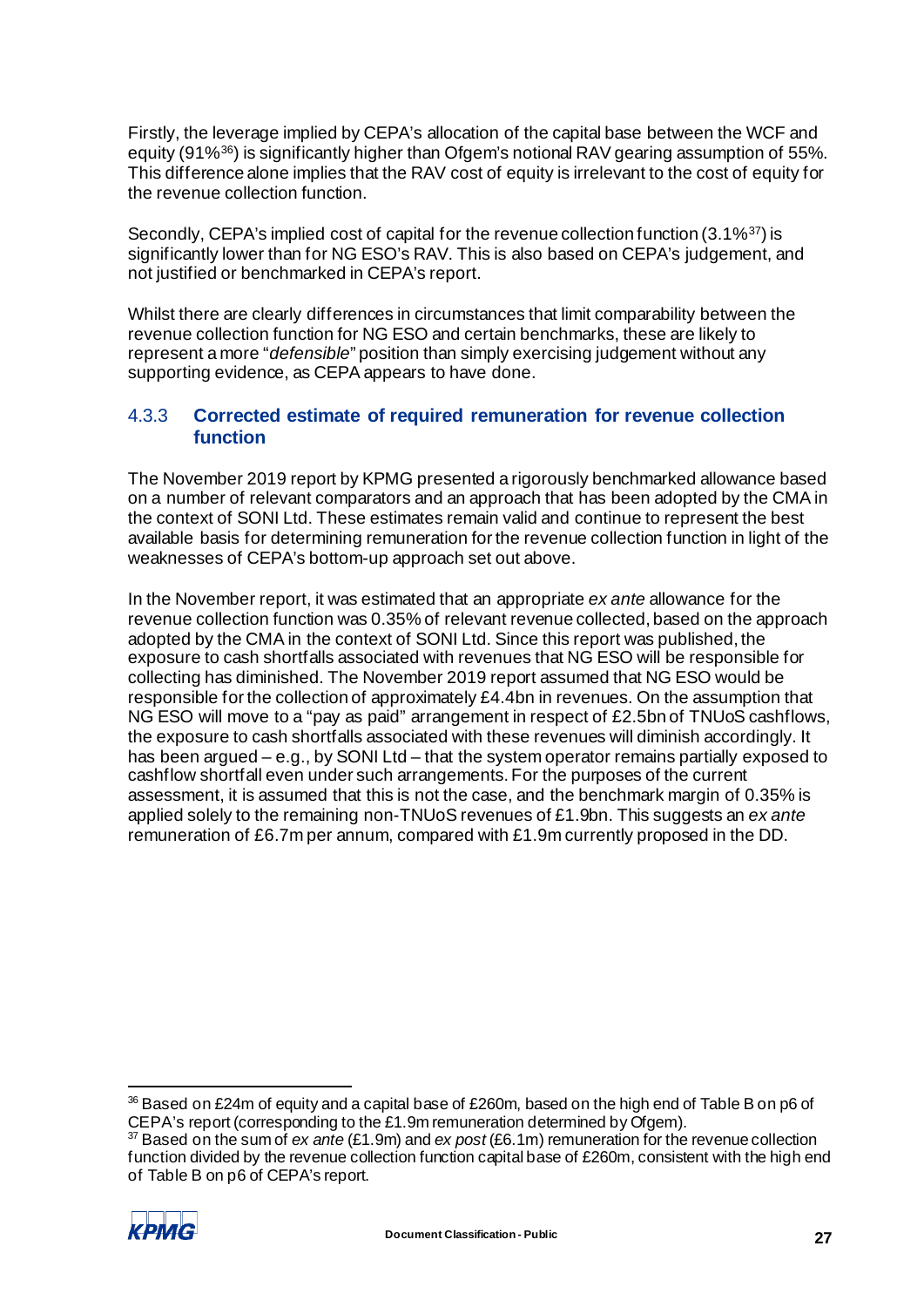#### **Key messages**

- CEPA is correct that bottom-up estimation of the capital requirement is one way to estimate the required remuneration for the revenue collection function. However, its approach suffers from a number of drawbacks.
- The size of the capital base must be sufficient to cover outstanding cash shortfalls plus a buffer against potential additional exposures for at least two years. NG ESO is also likely to require a degree of protection against cash shortfalls in particular scenarios, under its revenue protection role.
- The pricing of the capital base is particularly challenging to estimate robustly. CEPA's estimate of the cost of the WCF are unlikely to reflect the cost of a standalone entity and may not reflect future costs. CEPA's estimate of the cost of equity is subjective and unsupported by any evidence.
- In light of these challenges, top-down benchmarks represent the most appropriate basis for estimating the remuneration requirement. This suggests an *ex ante* allowance of £6.7m per annum.

## <span id="page-30-0"></span>**4.4 Implications of additional allowances for the return on capital**

This section draws together the various layers of remuneration that have been estimated in this report and examines how these would affect NG ESO's return on capital. This is summarised in [Figure 1](#page-31-0) an[d Figure 2](#page-32-0) below.

The principal observation from this analysis is that NG ESO's total remuneration requirement is likely to be roughly twice the amount that CEPA and Ofgem have estimated. However, the return on capital is likely to be modest, and substantially less than RAV return, once all relevant sources of capital have been included. This is intuitive given that NG ESO's total required capital base (£714m) is approximately three times the average RAV in RIIO2 (£303m).

The starting point for this assessment is Ofgem's RAV return of £13.3m per annum, derived from the application of Ofgem's nominal RAV return of 4.4%[38](#page-30-1) to the average RAV of £303m. As indicated in section [3.1](#page-7-5) the headline RAV return is substantially in excess of NG ESO's expected (i.e., risk-adjusted) return. This is due to the fact that NG ESO is subject to a significant degree of asymmetric risk. NG ESO's expected RAV return is around 2.1%. In order to compensate for the impact of asymmetry and bring NG ESO's expected returns in line with its RAV return, additional remuneration of £6.9m per annum is needed.

We further noted in section[s 3.2](#page-12-1) an[d 4.2](#page-22-1) that CEPA had underestimated the extent of NG ESO's systematic risk exposure, and that an uplift was needed to the asset beta. Substituting CEPA's lower bound estimate for the asset beta of 0.45[39](#page-30-2) with the asset beta of 0.74[40](#page-30-3) estimated previously results in additional remuneration of £7.2m per annum – bringing the total to £20.6m – and an increase in the RAV return to 6.8%.

<span id="page-30-3"></span><span id="page-30-2"></span><sup>&</sup>lt;sup>40</sup> This corresponds to the upper bound asset beta estimate set out in sectio[n 4.2,](#page-22-1) reflecting our preference for SONI as a comparator for NG ESO.



<span id="page-30-1"></span><sup>38</sup> This is based on a CPIH-real RAV return of 2.35% (as stated in Table 27 of the Draft Determinations) and a CPIH assumption of 2% during RIIO2.

<sup>&</sup>lt;sup>39</sup> Reflecting Ofgem's selection of point estimate.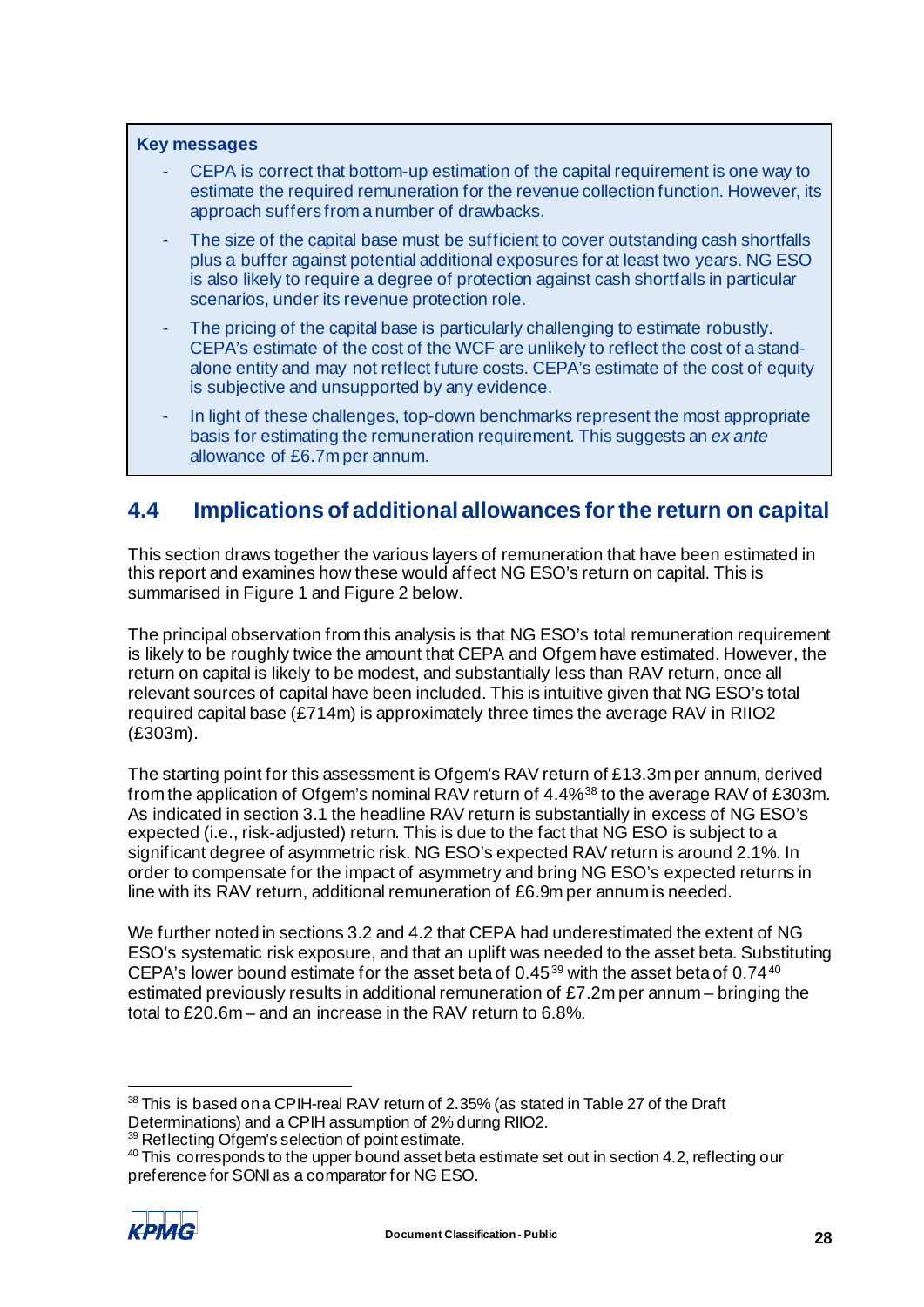CEPA acknowledges that the revenue collection function generates a capital requirement, and that this requires remuneration. CEPA has estimated a capital base in respect of the revenue collection function of £260m, and a required remuneration of £2.6m per annu[m41](#page-31-1). Adding this layer to the amended RAV return increases the capital base to £553m and the remuneration requirement to £22.5m per annum, resulting in a return of 4.1%.

As discussed in sectio[n 4.3,](#page-25-4) CEPA has underestimated both the scale of the capital requirement associated with the revenue collection function and the rate at which this capital will need to be remunerated. Correcting these errors adds £76m to the capital base and £4.1m per annum to the remuneration requirement. This results in a capital base on £639m, a combined remuneration requirement of £27.3m and a combined return on capital of 4.3%.

Finally, contrary to the views of its advisors, Ofgem has entirely ignored the requirement for NG ESO to hold contingent capital to cover downside risks. Adding the contingent capital requirement to the combined capital base results in a total capital base of £714m and a total risk-adjusted remuneration requirement of £28.6m. This represents a return on capital of 4.0%: considerably less than Ofgem's estimated RAV return.



<span id="page-31-0"></span>**Figure 1: Summary of capital remuneration layers for NG ESO[42](#page-31-2)**

A similar pattern emerges with respect to equity returns. NG ESO's absolute required equity return is roughly twice the amount (£20.5m) that CEPA and Ofgem have estimated ( $£10.1m$ ). However, the required return on equity is similar to Ofgem's cost of equity estimate once all relevant sources of equity capital have been included – the small observed increase is fully attributable to the fact that CEPA has underestimated NG ESO's RAV-related asset beta.

<span id="page-31-2"></span><span id="page-31-1"></span><sup>42</sup> Note: percentages in boxes are nominal returns.



<sup>&</sup>lt;sup>41</sup> Based on the high end of Table B on p6 of CEPA's report.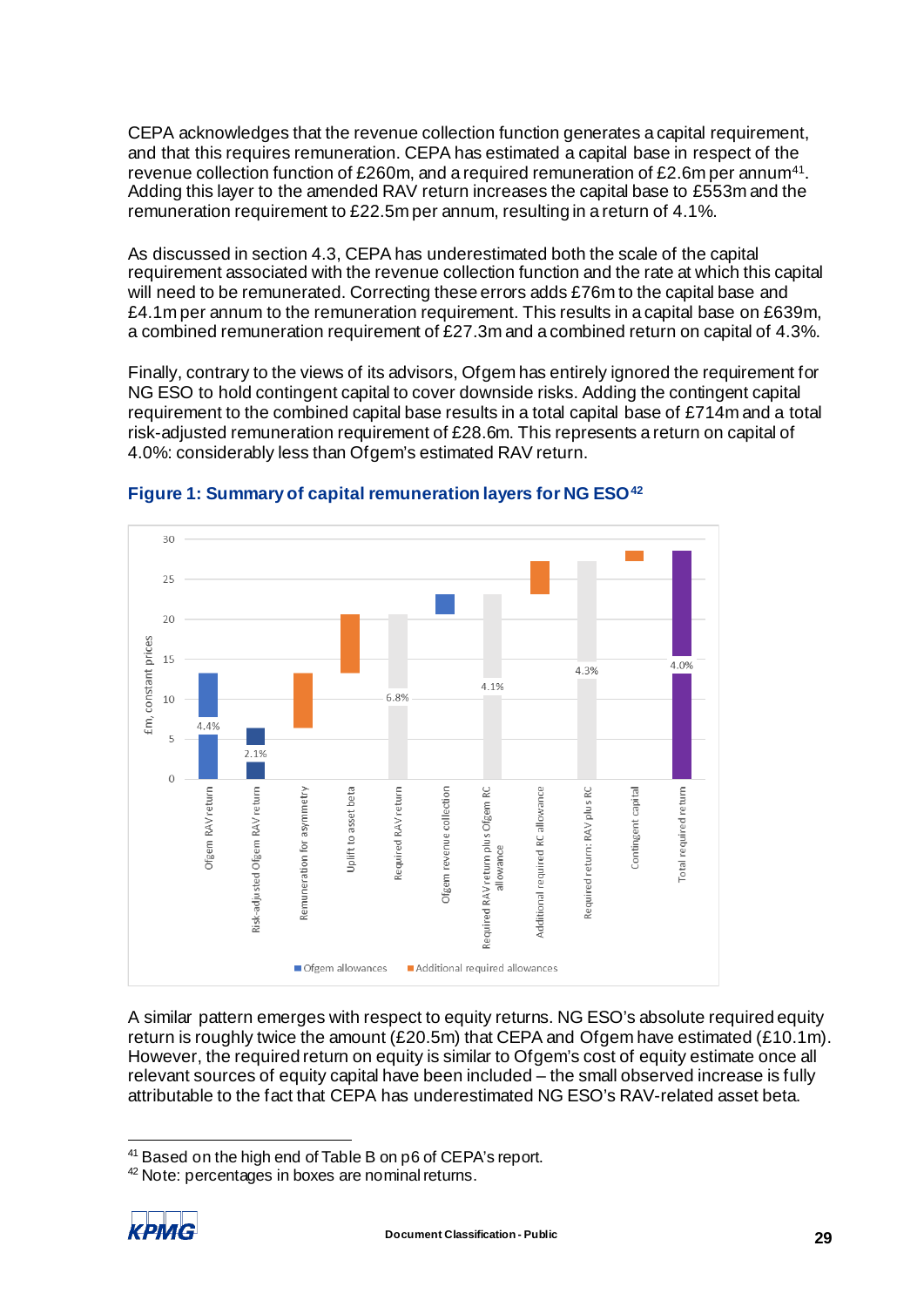Ofgem's RAV return includes a nominal equity return of £10.1m per annum, derived from the application of Ofgem's nominal cost of equity of 7.4%[43](#page-32-1) to NG ESO's average regulated equity of £136m<sup>[44](#page-32-2)</sup>. NG ESO is subject to asymmetric risk, meaning that its expected return on regulated equity is 2.3%. The required compensation for the impact of asymmetry (£6.9m) accrues entirely to equity, and returns the equity return to 7.4%. The additional RAV return corresponding to the increase in the asset beta from 0.45 to 0.74 is fully attributable to equity, bringing the total equity return to £17.3m, and the equity return to 12.7%.

CEPA attributes £24m of its estimated revenue collection function capital base to equity capital, and attributes £1.9m per annum of the corresponding allowance to equity remuneration[45.](#page-32-3) Adding this layer to the amended regulatory equity set out above increases the equity capital base to £160m and the required equity return to £19.2m per annum. This implies a required equity return of 12.0%. Although Ofgem has underestimated both the scale and cost of required capital necessary to support the revenue collection function, the omitted capital and remuneration both relate to debt funding via the WCF. Therefore, the addition of this omitted capital and remuneration does not affect the required equity return. By contrast, the remuneration in respect of contingent capital is fully attributable to equity. The inclusion of contingent capital (£75m) and the corresponding required remuneration (£1.3m per annum) brings the required equity return to 8.7%.



### <span id="page-32-0"></span>**Figure 2: Summary of equity remuneration layers for NG ESO[46](#page-32-4)**

<span id="page-32-1"></span><sup>43</sup> This is based on a CPIH-real RAV return of 5.28% (as stated in Table 27 of the Draft Determinations) and a CPIH assumption of 2% during RIIO2

<span id="page-32-4"></span><span id="page-32-3"></span><sup>46</sup> Note: percentages in boxes are nominal returns.



<span id="page-32-2"></span><sup>44</sup> This is based on the average RAV of £303m and a gearing assumption of 55%, as stated in Table 27 of the Draft Determinations.

<sup>45</sup> Based on the high end of Table B on p6 of CEPA's report.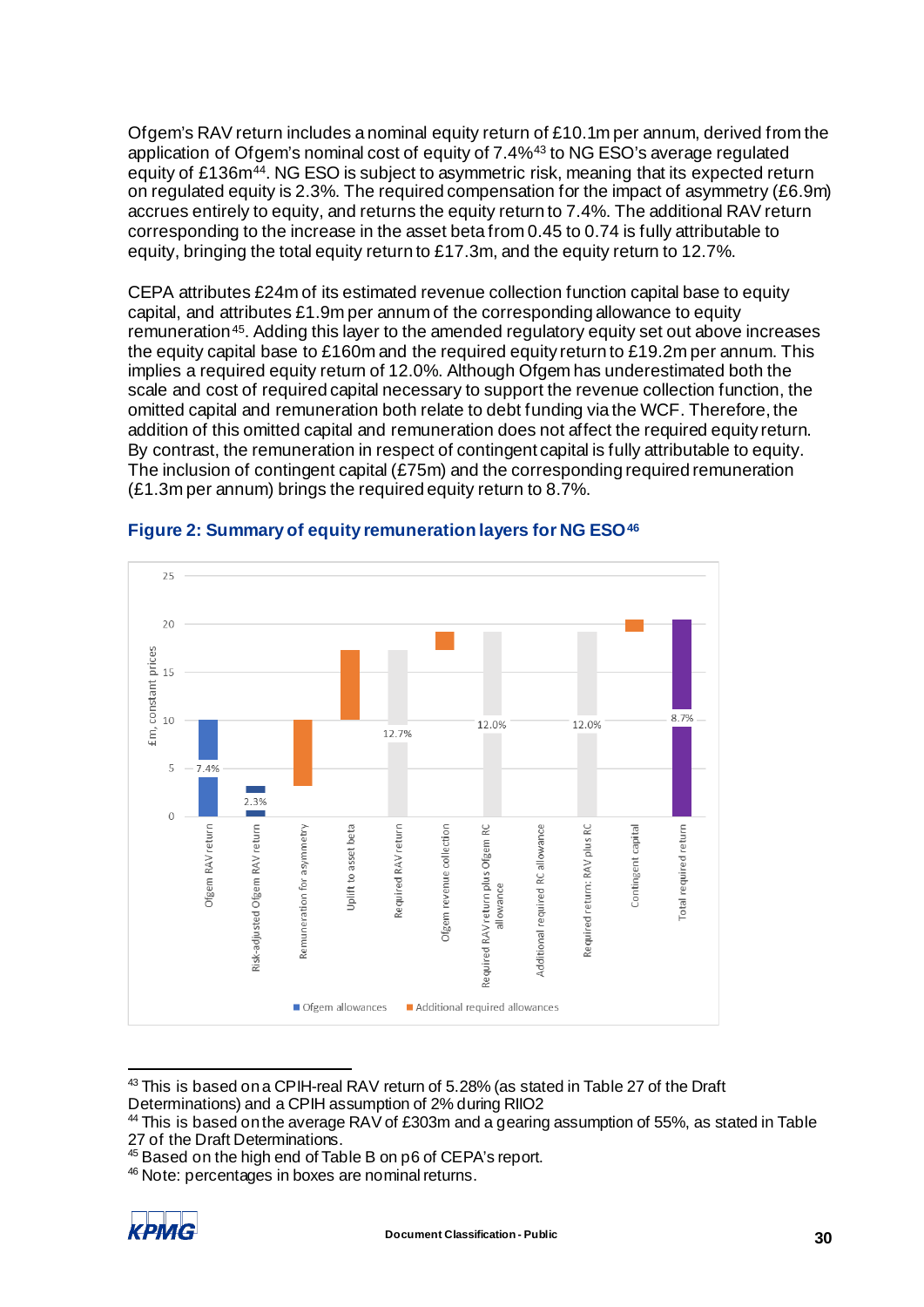# <span id="page-33-0"></span>**5 Analysis of financeability**

This section examines CEPA's approach to testing NG ESO's financeability, and is structured as follows:

- CEPA's analysis of financeability is summarised;
- The criteria that should be met in order for an entity to be considered financeable are set out, and contrasted with CEPA's financeability assessment;
- The importance of equity financeability is discussed; and
- NG ESO's equity financeability under the DD is considered based on key metrics.

## <span id="page-33-1"></span>**5.1 Reprise of CEPA's analysis of financeability**

CEPA has approached the financeability assessment from a conventional credit perspective. It provides an extensive description of Moody's Rating Methodology for Regulated Electric and Gas Utilities, and its initial view and subsequent update of NG ESO. It concludes from this that a rating of Baa1 is a "*manageable and realistic target – at least until there is a track record on the operation of the standalone regime for the ESO*" [47](#page-33-2).

Based on Moody's rating assessment, CEPA highlights that the adequacy of liquidity is a key consideration for NG ESO, particularly in relation to NG ESO's revenue collection role. It further recognises that there is a link between the level of liquidity provision and downside risks in other parts of the business – should downside risk crystallise, it would in the first instance impact on the company's working capital. In this context, CEPA highlights Moody's assessment that the working capital facility could be used in this way to *"support several years of plausible under-recoveries and other downside scenarios"*. CEPA concludes its report by satisfying itself that the DD together with the remuneration CEPA itself proposes provides sufficient liquidity to ensure NG ESO's financeability.

CEPA notes "*the importance Moody's places on potential support from the wider National Grid group*<sup>"[48](#page-33-3)</sup> – implicitly acknowledging that the Moody's rating assessment does not constitute a credit analysis of the business on a stand-alone basis – but does not attempt to undertake an assessment of NG ESO on a stand-alone basis.

CEPA does not comment on equity financeability at any point in its report, which implies that it does not consider equity financeability to constitute a binding constraint on NG ESO's price control. Relatedly, Ofgem dismissed the relevance of equity financeability<sup>[49](#page-33-4)</sup> as being inseparable from the issue of additional funding. Ofgem considered the question of additional funding on its own merits but chose not to carry out a cross-check in the context of equity financeability.

<span id="page-33-4"></span><span id="page-33-3"></span><sup>49</sup> Paragraph 5.56 of the DD.



<span id="page-33-2"></span><sup>47</sup> CEPA, "RIIO-2: Electricity System Operator Returns", p15.

<sup>48</sup> CEPA, "RIIO-2: Electricity System Operator Returns", p15.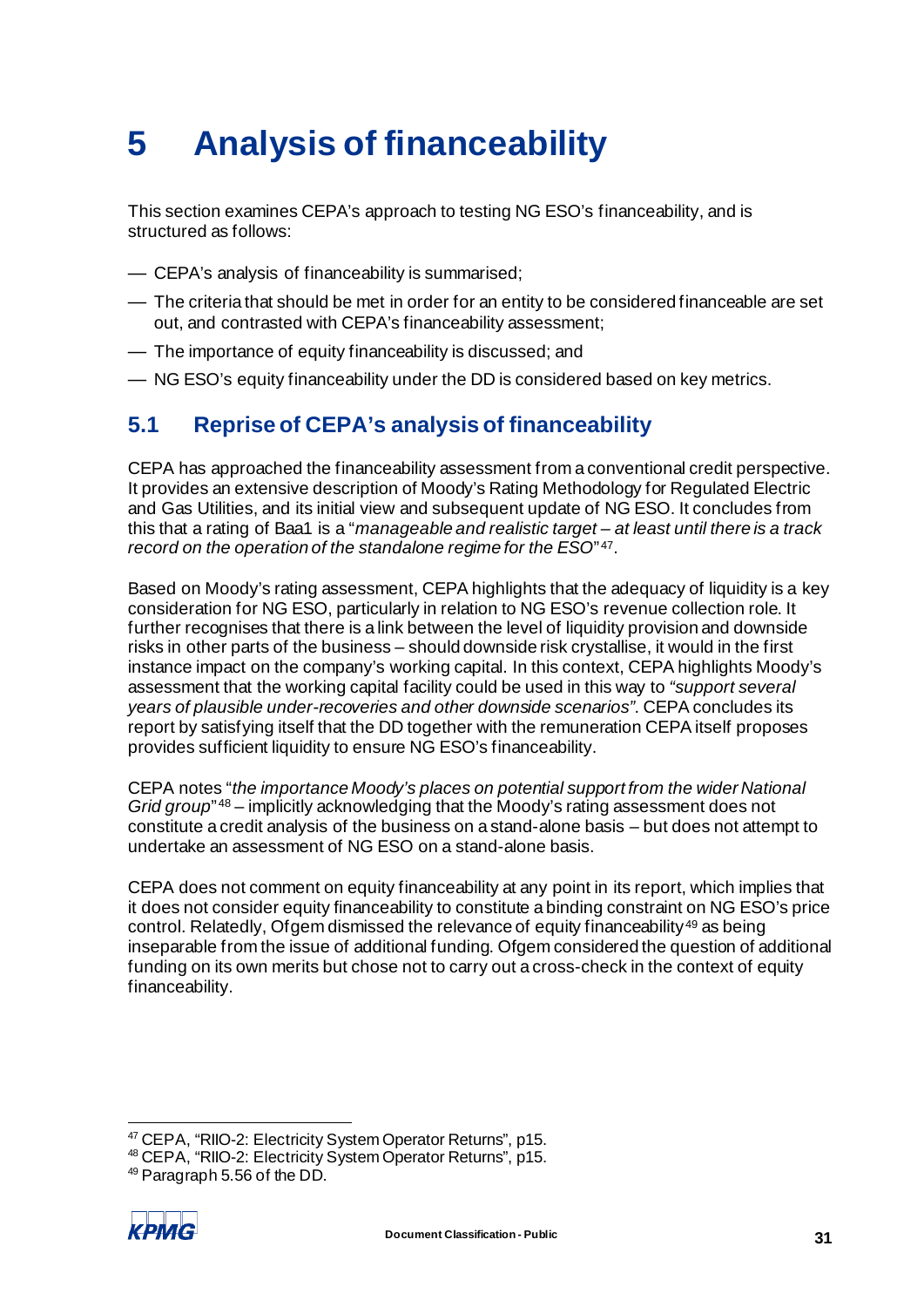## <span id="page-34-0"></span>**5.2 Criteria for financeability and comparison with CEPA assessment**

The financeability assessment constitutes a cross-check to ensure that the various components of the price control determination, when combined, constitute an investable proposition from a market perspective.

The criteria set out below follow logically from this objective. These criteria are contrasted with CEPA's approach:

## **Criterion 1: The regulator has an established framework for remuneration that duly recognises and fairly prices all components of risk and layers of capital**

This criterion is, in effect, a restatement of the regulatory Finance Duty: the regulator has a primary statutory requirement to perform its regulatory functions "*having regard to the need to secure*" that the regulated companies "*are able to finance*" their authorised activities. In order to finance their activities, regulated entities must obtain debt and equity funding from the market on commercial terms. This is only possible if all required sources of financing are recognised and adequately remunerated under the regulatory framework.

Ofgem is correct that this criterion is closely related to the question of setting adequate allowances. However, the Finance Duty does not end once the regulator has set allowances. It must also construct tests that will provide a meaningful and internally consistent check on whether all capital providers under the notional financial structure would be willing to commit capital given the allowances that have been set. At a minimum, this means that the regulator must consider the investment proposition from the perspective of both debt and equity providers.

The requirement to consider equity financeability is particularly acute where the regulated entity under consideration is expected to source new equity in the period under consideration. Where this is the case, equity financeability is not merely an academic consideration, but a genuine and binding constraint on the business's ability to finance its functions. Even where this is not the case, equity financeability is important, since regulated entities are generally expected to reinvest a proportion of its equity return in the business to ensure the continuity of operations.

CEPA's assessment does not provide a meaningful test of this criterion because it does not test the financeability of NG ESO from an equity perspective. The significance of this omission is discussed further in sectio[n 5.3.](#page-36-2)

## **Criterion 2: Investors should be able to reasonably expect to earn the remuneration requirement**

The financeability assessment is only meaningful if the financial projections that form the basis of the assessment constitute a realistic reflection of the business under the proposed price control arrangements. Specifically, the financeability assessment should be carried out based on risk-adjusted cashflows.

In order to ensure that this is the case, the regulator must seriously consider the balance of outcomes that are off the equilibrium path. This in turn requires a dispassionate consideration of scenarios at different probability levels (P90, P10 etc), If this reveals a material imbalance this should be reflected in adjustments to base case cashflows. Where

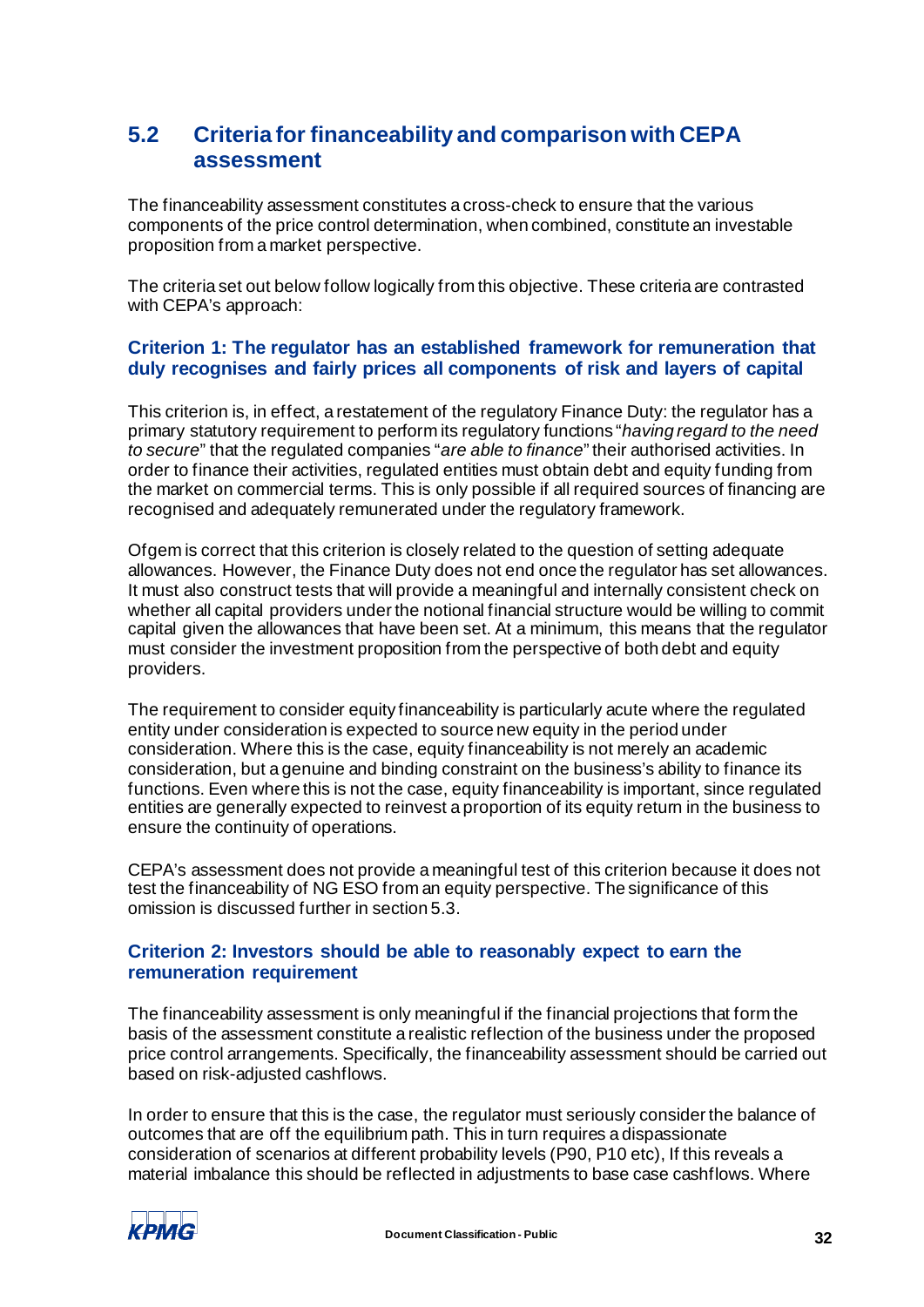downside risks dominate upside risks, this should be reflected in a downward adjustment to base case cashflows. This criterion was well established by the CMA in the SONI appeal and also recognised in the March 2018 UKRN cost of capital study. [50](#page-35-0)

CEPA's assessment does not consider whether NG ESO can reasonably expect to earn the cashflows that are assumed in its base case. Rather, this is assumed as a matter of principle, based on its view of asymmetric risk discussed in sectio[n 3.1.](#page-7-5) CEPA is sufficiently confident in this assumption that it does not even present any credit metric projections upside or downside scenarios, let alone justify whether these scenarios are relevant and realistic. This falls far short of how a debt investor would approach the credit assessment of a prospective borrower, and hence CEPA's assessment cannot be considered to represent a robust credit assessment of NG ESO.

## **Criterion 3: regulatory provision is made for financial headroom to manage potential downside scenarios**

Once base cashflows are appropriately risk-adjusted, the regulator should also consider the consequences of a breach of key thresholds under downside scenarios. Where the regulator expects the business to procure new equity to cover losses, provision must be made to cover the costs of doing so in order for the financeability assessment to be internally consistent.

In general, obtaining new equity on commercial terms is costly, and at least partially scales with the quantum of equity that is required. More importantly, there can be no guarantee that the required quantum of equity could be obtained from the market at the precise time that it is needed, regardless of the expected return.

A more appropriate means of ensuring that new equity is available is to enter into arrangements with third parties with stronger balance sheets such that these counterparties can be called upon to inject new equity on demand: i.e., contingent capital. This promotes value for money to consumers, since the required returns are likely to be small relative to committed equity capital, and will not result in costs being incurred in relation to market access. At the same time, contingent capital is not costless: a commercial third party would not enter into any such agreement without compensation, even if there was a realistic prospect that any such capital would eventually be recovered once injected.

Where it is assumed that the regulated entity will rely on contingent capital to continue operations under plausible downside scenarios, this contingent capital must be priced and remunerated.

As indicated above, CEPA does not present any scenarios other than its base case forecasts. This means that CEPA lacks any means of examining potential equity requirements under a downside scenario, let alone considering how these might be met and whether this is consistent with the proposed price control arrangements.

Overall, CEPA's financeability assessment does not allow for a meaningful test of any of the three criteria outlined in this section, and hence cannot be considered to represent a robust assessment.

<span id="page-35-0"></span><sup>&</sup>lt;sup>50</sup> Wright et al (2018) UKRN paper: Estimating the cost of capital for implementation of price controls by UK Regulator. A report commission jointly by the CAA, Ofcom, Ofgem and the Utility Regulator, p.6

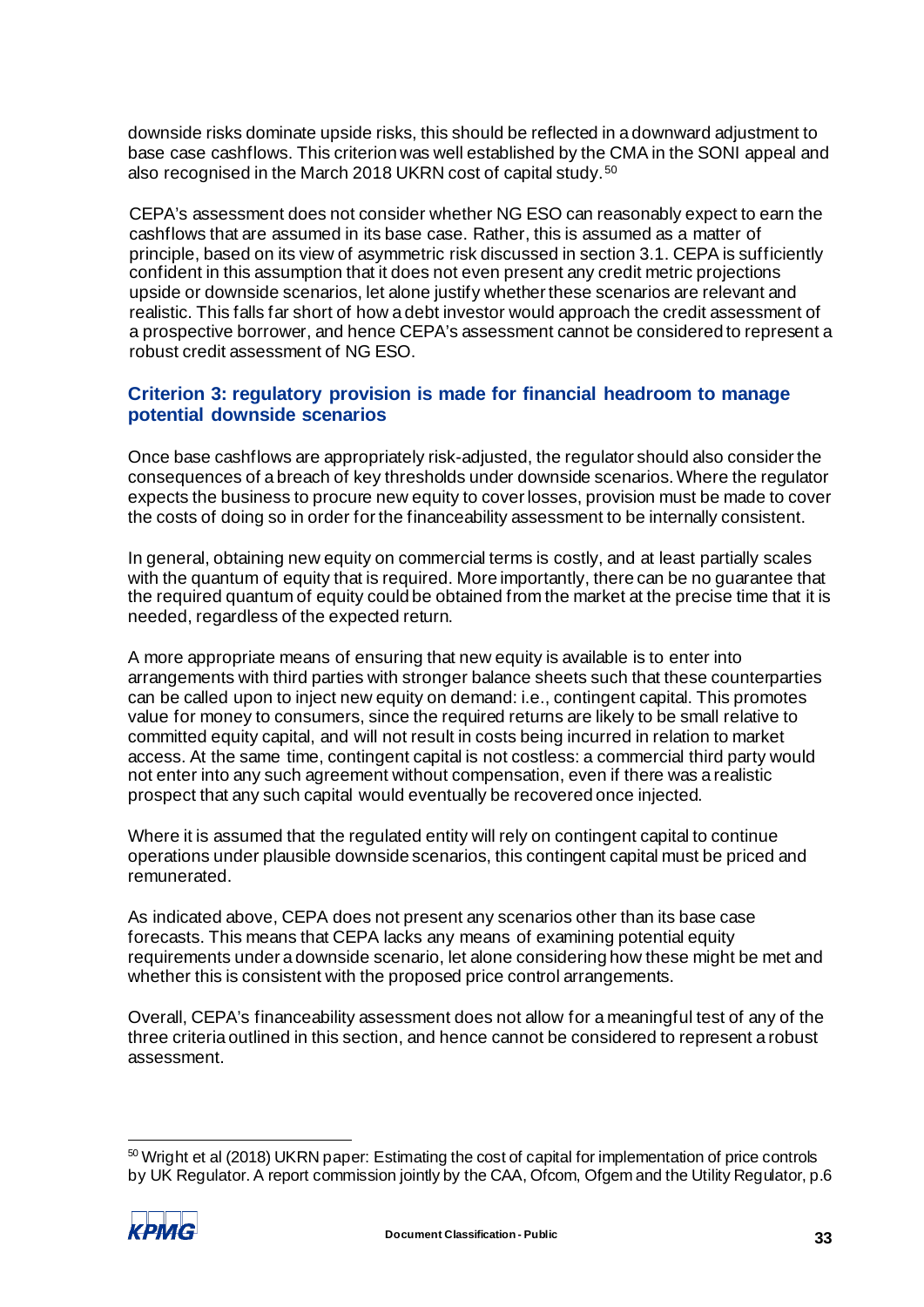# <span id="page-36-2"></span><span id="page-36-0"></span>**5.3 The central importance of equity financeability for NG ESO**

Ofgem's general and long-established approach has been to carry out financeability assessments in addition to considering remuneration requirements on a bottom-up basis, or on their own merits.

For capital intensive networks, new finance is generally debt finance. The dynamics of network finance means that plausible levels of variability in equity profitability can usually be accommodated by flexing dividend policy. Credit rating agencies do not need to rely explicitly and materially on the availability of financial support from anyone else, such as the network's shareholder group.

The dynamics of ESO finance is different. This is because it is both asset light and exposed to variability in investment and liquidity requirements that are large relative to its RAV. The availability of additional financial support is rather more relevant in NG ESO's case, and is explicitly relied on by Moody's in its 2019 rating decision. It is relevant that the DD ESO financial model forecasts a requirement for new equity of £58.6m in nominal terms over the five-year period. This is more than 60% of the post-Wokingham regulatory equity at the start of the period before taking account of any potential downside outcomes.

It is therefore necessary to consider what conditions should exist for equity financeability.

# <span id="page-36-1"></span>**5.4 Equity financeability metrics**

The central importance of equity financeability for NG ESO which we identify above means that a financeability assessment needs to go beyond conventional credit metrics.

While we stress again that equity financeability is more than just about numbers, we identified under Criterion 1 that equity financeability metrics, specifically profitability metrics, form an important part of a financeability assessment.

KPMG's November 2019 report identified a number of possible metrics for this purpose and described how they had been used by the CMA in the SONI appeal.

Profitability metrics are logically structured with a profit-related measure as the numerator and some measure of business activity as the denominator. EBIT is naturally the first choice for a profit-related measure and turnover is the first choice for a measure of business activity. A suitable benchmark for such a metric would then be derived from considering the metric's levels in businesses with a risk profile that is comparable to the ESO.

It is striking that Ofgem[51](#page-36-3) sees a weakness of an EBIT margin metric as depreciation being included "in the denominator but not in the numerator". Were depreciation included in the numerator, it would no longer be a measure of profitability<sup>52</sup>. Were depreciation to be excluded from the denominator, it would no longer be a measure of business activity analogous to turnover in the comparator businesses used to calibrate an EBIT margin

<span id="page-36-4"></span><span id="page-36-3"></span><sup>&</sup>lt;sup>51</sup> Paragraph 5.57 of the DD.<br><sup>52</sup> EBITDA metrics relate more to cash flows and can, of course, be useful credit metrics. Appendix 8 of KPMG's November 2019 report for NG ESO used rating agency EBITDA metrics to translate into an equivalent EBIT margin of 10-15%.

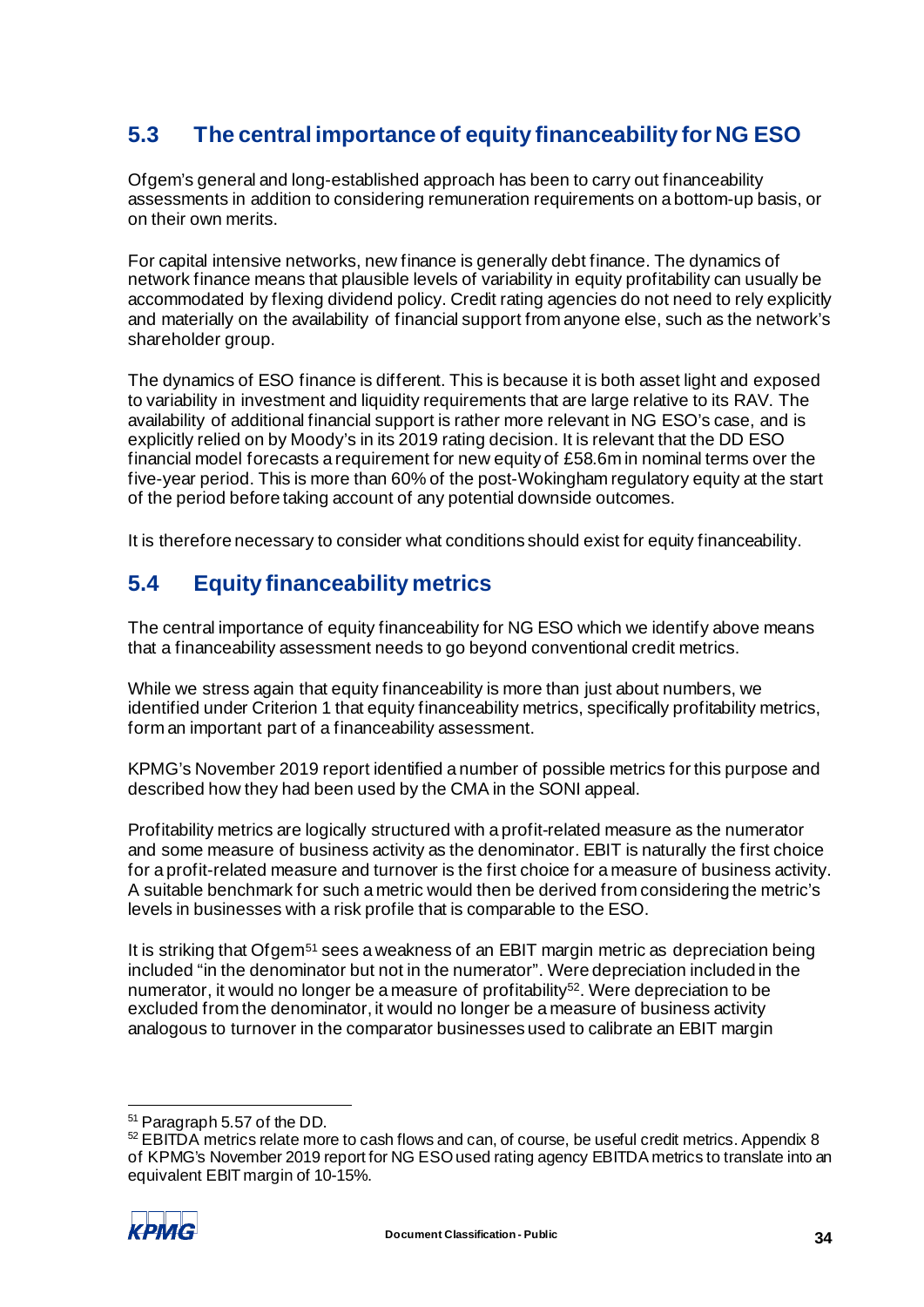benchmark. Seeing this as a weakness reveals a lack of understanding around the relevance of profitability metrics in an equity-weighted financeability assessment.

Equity financeability metrics are, naturally, predominantly earnings related. Ofgem seems to have reached the view that it does not need to consider these metrics since it has considered the need for earnings on its own merits.

In taking this approach, Ofgem is forsaking the reassurance for itself that its proposed package is well calibrated. It would also be denying the reassurance for potential providers of new finance to the ESO were it a standalone company. Such providers of new finance would likely not limit their consideration to the regulator's technocratic process used to determine the earnings requirement from the bottom-up. They would stand back and consider the prospective earnings levels with those in companies with similar financial and business characteristics.

Ofgem's failure to do so is a flaw in its proposals.

## 5.4.1 **EBIT margins vs. benchmark evidence**

The NG ESO business plan highlighted the relevance of EBIT margins, citing advice from both Oxera and KPMG. Oxera carried out a wide-ranging benchmarking exercise and derived a range of 7-12% for the EBIT margin. KPMG's analysis focused on a tighter range of 62 comparator companies with similar financial and business characteristics, together with Smart DCC and the CMA determination for SONI. KPMG highlighted that the EBIT margin for SONI derived from the CMA determination was 10.3% and concluded that a benchmark for EBIT margins on controllable revenues should be no less than 10%. NG ESO identified 10% as its reference point for EBIT margins.

In the DD, Ofgem has reduced the scope of NG ESO's revenue collection activity but NG ESO still retains an incentive risk profile with heightened risk features relative to SONI's regime at the time of the CMA determination, notably the evaluative ESORI arrangement. A benchmark EBIT margin of 10% remains appropriate.

| <b>PCFM</b> year ending |       | 31 Mar 2022 31 Mar 2023 31 Mar 2024 31 Mar 2025 31 Mar 2026 |       |       |         |
|-------------------------|-------|-------------------------------------------------------------|-------|-------|---------|
| <b>EBIT post WCF</b>    | 8.6   | 10.6                                                        | 10.4  | 13.0  | 14.8    |
| Base revenue            | 228.4 | 249.6                                                       | 242.6 | 261.8 | 274.3   |
| EBIT margin             | 3.8%  | $4.2\%$                                                     | 4.3%  | 5.0%  | $5.4\%$ |

These margins are very substantially below the benchmarked level of 10%.

## <span id="page-37-0"></span>**5.5 Conclusion**

It is relevant to recognise that the DD proposals provide for a lower level of risk exposure than KPMG and Oxera would have anticipated in their analysis for NG ESO. On the other hand, the changes in Ofgem's proposals do not fundamentally change the character of the business and may not materially have affected the advisors' judgements around the population of potential comparable businesses used to derive benchmarks. It is also relevant to note that KPMG saw the 10% level as a bottom end of the range.

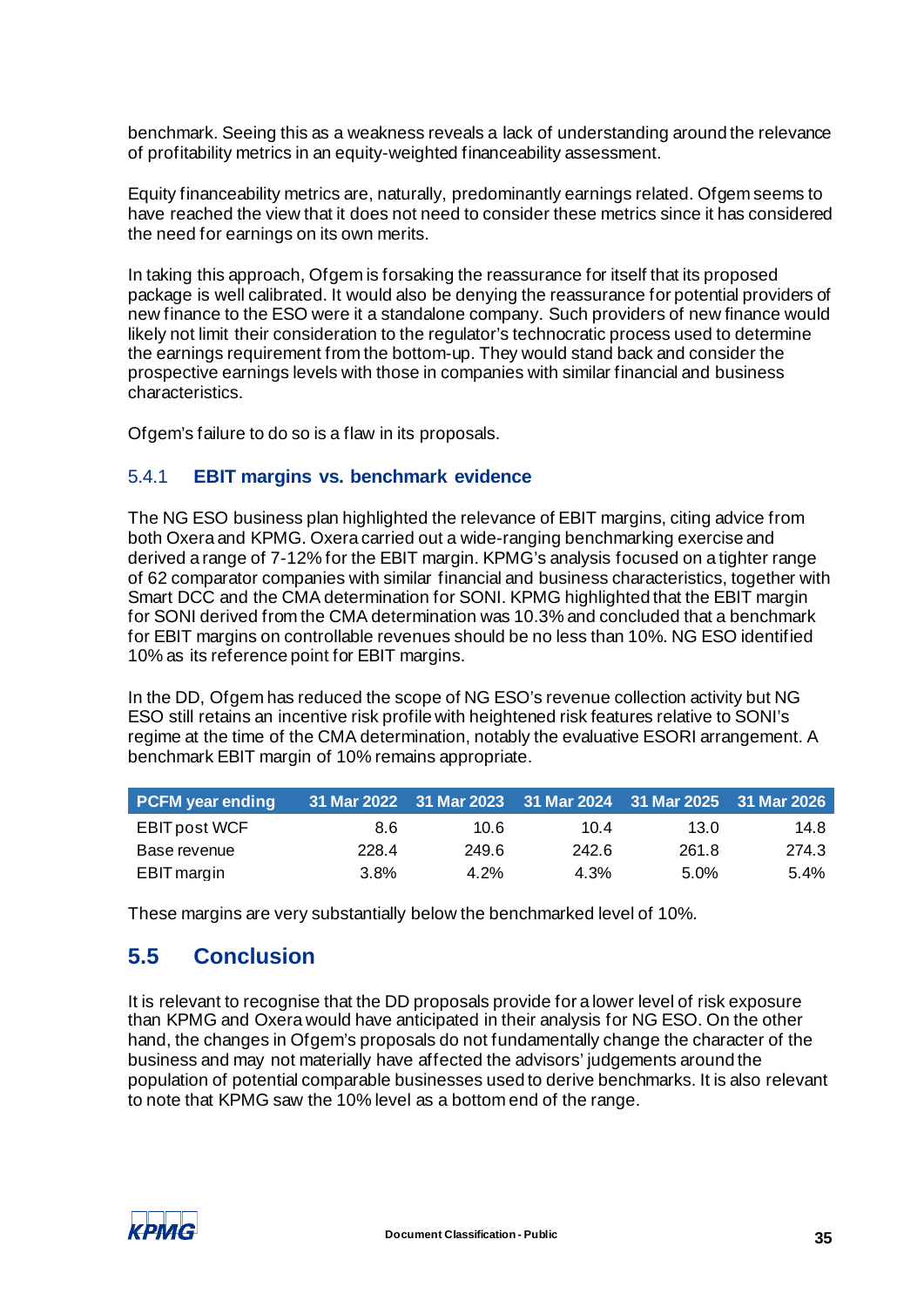Given the marked shortfall in these key metrics, it becomes more important for Ofgem to provide reassurance to potential investors (were the ESO to be a standalone company), and to itself and other stakeholders, that its overall package is well calibrated.

Ofgem might have been justified had it demonstrated that its methodologies, if they were applied to the NG ESO framework broadly as anticipated prior to its DD proposals (for example, consistent with the existing ESORI arrangement):

- would have generated metrics broadly consistent with the benchmarks, and
- the metrics now in prospect can be reconciled to those benchmarks with reference to the demonstrable risk reductions that Ofgem now proposes should be in place.

Ofgem has not carried out such a justification. As a consequence, its proposals are unsafe.

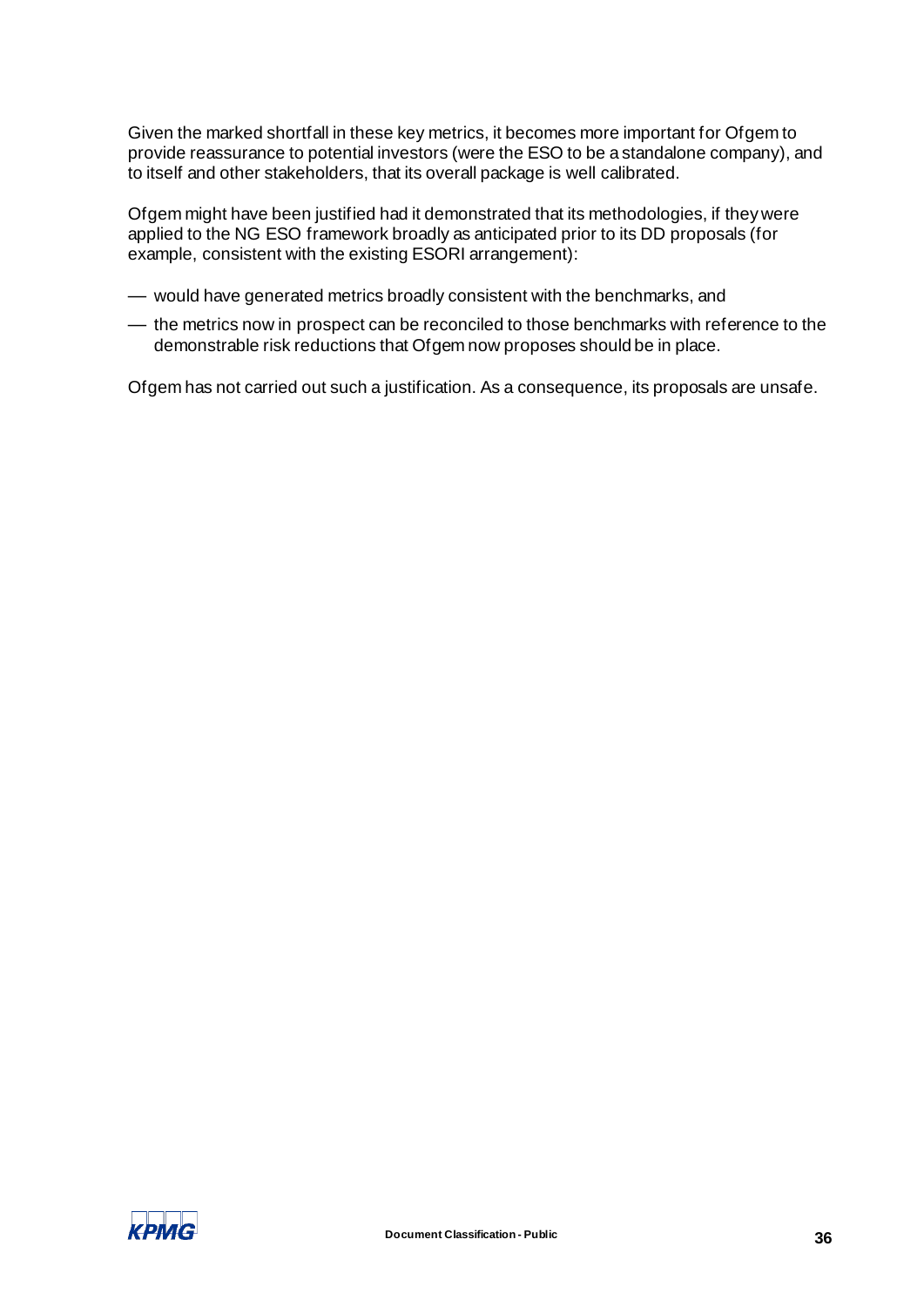# <span id="page-39-0"></span>**Appendix 1 Scope of work**

The scope of work commissioned by NG ESO is set out below:

The report will systematically review and assess the methodology and analysis applied by CEPA to assess NG ESO's overall risk exposure, remuneration of capital employed, and financeability tests.

The analysis will also seek to show how correcting any potential errors by CEPA would lead to different conclusions. This part of the response will seek to expose and challenge the core evidence that Ofgem relies on, where it is deficient. It will constitute a bottom up approach, on Ofgem's grounds, to consider and challenge the basis on which the DD conclusions have been derived. It will aim to highlight any potential inconsistencies or errors, and comment on whether its findings can be relied upon to determine overall remuneration and conclude on financeability.

The overall objective will be to assess and, where supported by the results of the analysis, put forward the case for increased returns, including securing additional remuneration beyond returns on RAV, and reduce risk of cost disallowance.

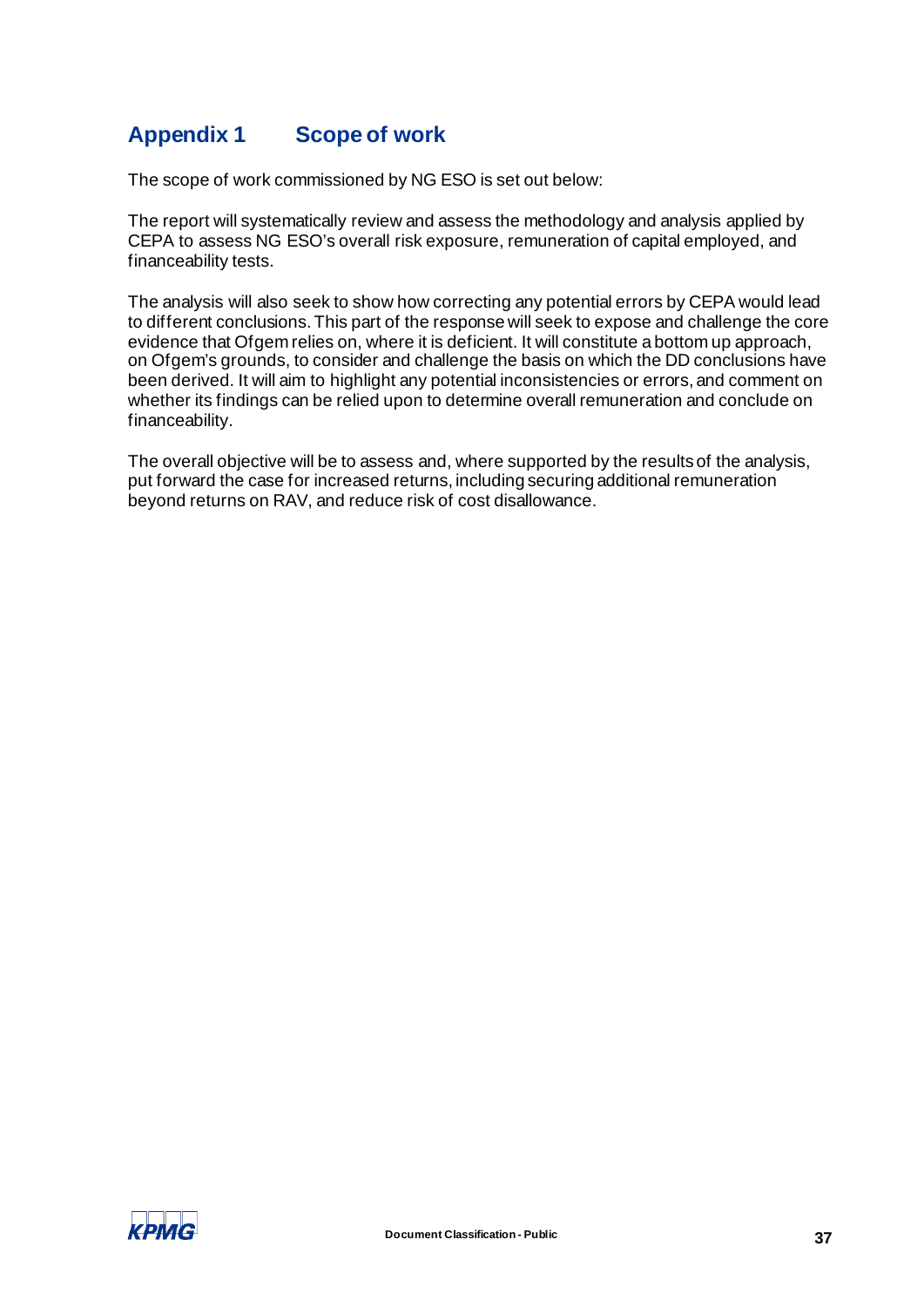# <span id="page-40-2"></span><span id="page-40-0"></span>**Appendix 2 CEPA's relative risk analysis for networks**

CEPA carried out analysis of risk drivers for its assessment of relative risk. This is contained in Chapter 2 of its 'RIIO-2: Beta estimation issues' report, included as an annex to the DDs. The analysis is primarily carried out in the context of energy networks. This analysis then provides the foundation for CEPA's assessment of risk for the ESO.

It is important to understand the structure of CEPA's relative analysis for networks for us to comment on its subsidiary analysis for the ESO.

# <span id="page-40-1"></span>**A2.1 Summary of CEPA's relative risk analysis for networks**

CEPA's relative risk analysis for networks is summarised in the table below.

| <b>Market risk</b>                |                                                                                                                                             |
|-----------------------------------|---------------------------------------------------------------------------------------------------------------------------------------------|
| Demand                            | Natural monopoly with low income elasticity of demand, any risk is<br>further neutralised by revenue cap. The distinct demand risk features |
|                                   | of regulated aviation businesses are distinct from networks.                                                                                |
| Cyclicality of investment         | Some systematic drivers of investment, directionally unclear and<br>mitigated by used of RAV and periodic resets                            |
| Political                         | Regulation operates to dampen systematic risk factors,                                                                                      |
|                                   | renationalisation risk has receded                                                                                                          |
| Market dynamics                   | Longer run developments could have significant impacts, but                                                                                 |
|                                   | regulation would still have dampening effect                                                                                                |
|                                   |                                                                                                                                             |
| Price control building block risk |                                                                                                                                             |
| Incentives (expenditure and       | Directional impact of expenditure mismatches is unclear, but subject                                                                        |
| outputs)                          | to regulatory protections and mitigations. Economic growth                                                                                  |
|                                   | supporting productivity gains to improve incentive performance could                                                                        |
|                                   | be a systematic factor                                                                                                                      |
| Financing                         | Potentially a source of systematic risk, but mitigated by CoD and CoE<br>indexation                                                         |
| Pensions                          | Potentially a source of systematic risk, but mitigated by regulatory                                                                        |
|                                   | deficit funding arrangements                                                                                                                |
| Tax                               | Regulatory resets under price controls likely to mitigate any exposure                                                                      |
|                                   |                                                                                                                                             |
| Firm structure risk               |                                                                                                                                             |
| Operational gearing               | In absence of demand risk, unlikely to be a systematic risk factor                                                                          |
| Asset intensity                   | Asset intensity will tend to dilute systematic risk in activities over                                                                      |
|                                   | higher                                                                                                                                      |

#### **Summary of CEPA's risk driver analysis for regulated networks**

The overarching sense of CEPA's analysis is that there is little differentiation between drivers of systematic risk and that these are in any event mitigated or dampened by the regulatory regime. While it identified the presence of demand risk for regulated aviation businesses, it found no particularly compelling source of systematic risk for networks.

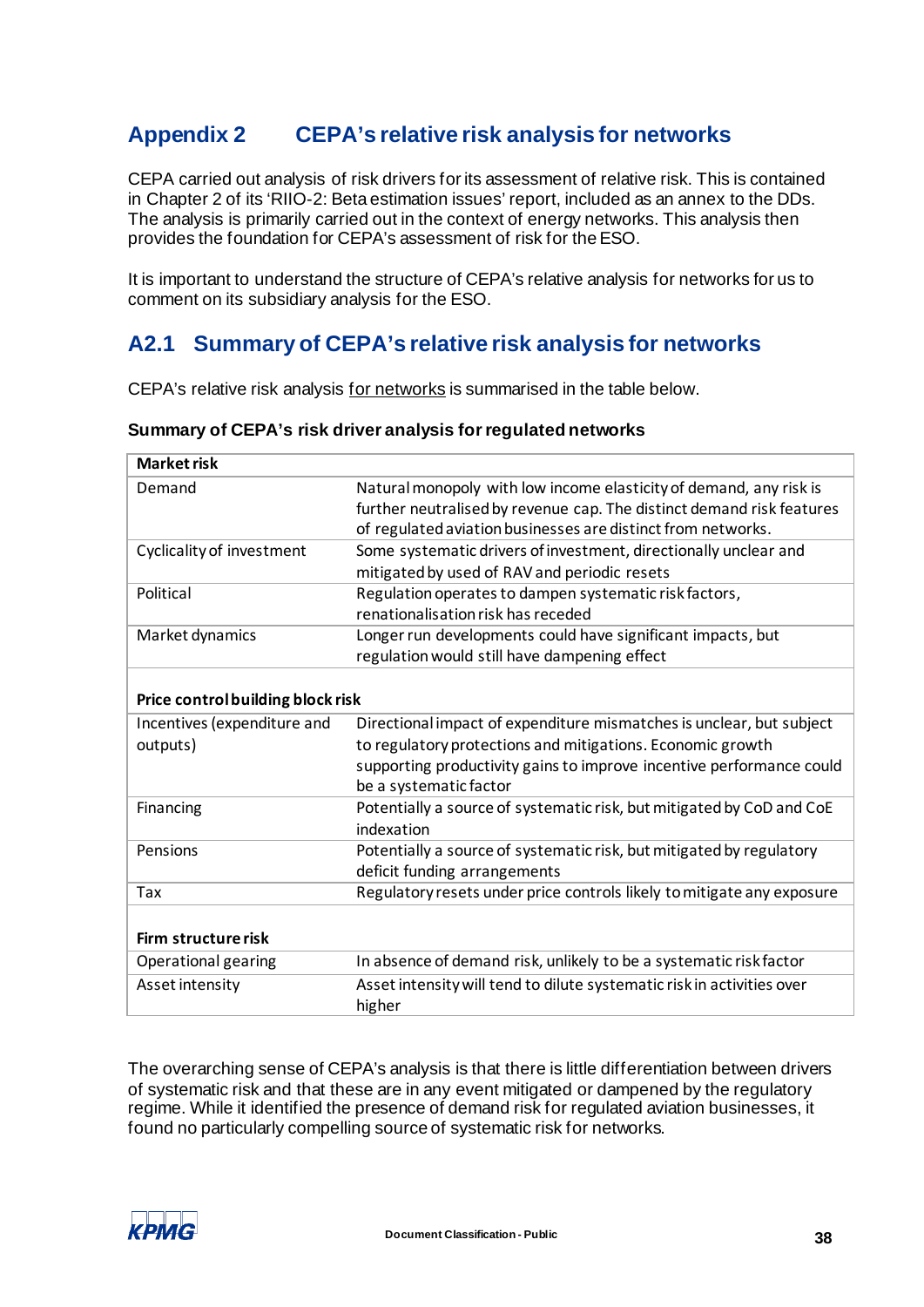Reflecting this, CEPA's beta estimation report did not indicate significant differentiation between drivers of systematic risk for networks. The simple inference, that there may be higher levels of systematic risk in businesses with higher levels of total risk, lies behind the key metric it derives of incentive range as a percentage of the RAV.

# <span id="page-41-0"></span>**A2.2 Expenditure mismatches**

While CEPA acknowledged that the directional impact of expenditure mismatches on price control building block risk is unclear, it followed with an unsupported comment:

*"Overall, we would expect there to be a positive beta relative to scale of total expenditure, especially where cost inflationary impacts are accounted for within the regulatory framework"* 

A systematic component of risk in expenditure mismatches against ex ante expectations would require there to be a systematic driver in what a business spends, either in what inputs it buys or the price it pays for those inputs. It is difficult to identify much of a directional impact on what a network business would buy, although higher levels of demand might require more inputs, which would tend to have a negative effect on beta for a company subject to a revenue cap. Systematic factors would be expected to have a directional impact on prices, but a regime indexed for general inflation would tend to neutralise such effects in real terms. Exceptions would arise for disproportionate exposure to demand-sensitive markets such as construction markets, where higher levels of demand might be expected to correlate with higher prices, again signalling a negative effect on beta for the purchasing network.

## <span id="page-41-1"></span>**A2.3 Financing risk**

CEPA expresses the view that financing risks could be a source of systematic risk, but this would be mitigated by CoD and CoE indexation.

The CoE index replaces the relatively stable historical approach of setting a long-term estimate of the RFR with an annually updated spot index. For a 20-year investment horizon investor able to invest in a gilt with a certain return, the outturn risk-free component of the return from the CoE index would be highly uncertain with strong systematic factors. The direction of those systematic factors may not be clear, but it seems perverse to suggest the index would have the effect of mitigating exposure to systematic risk.